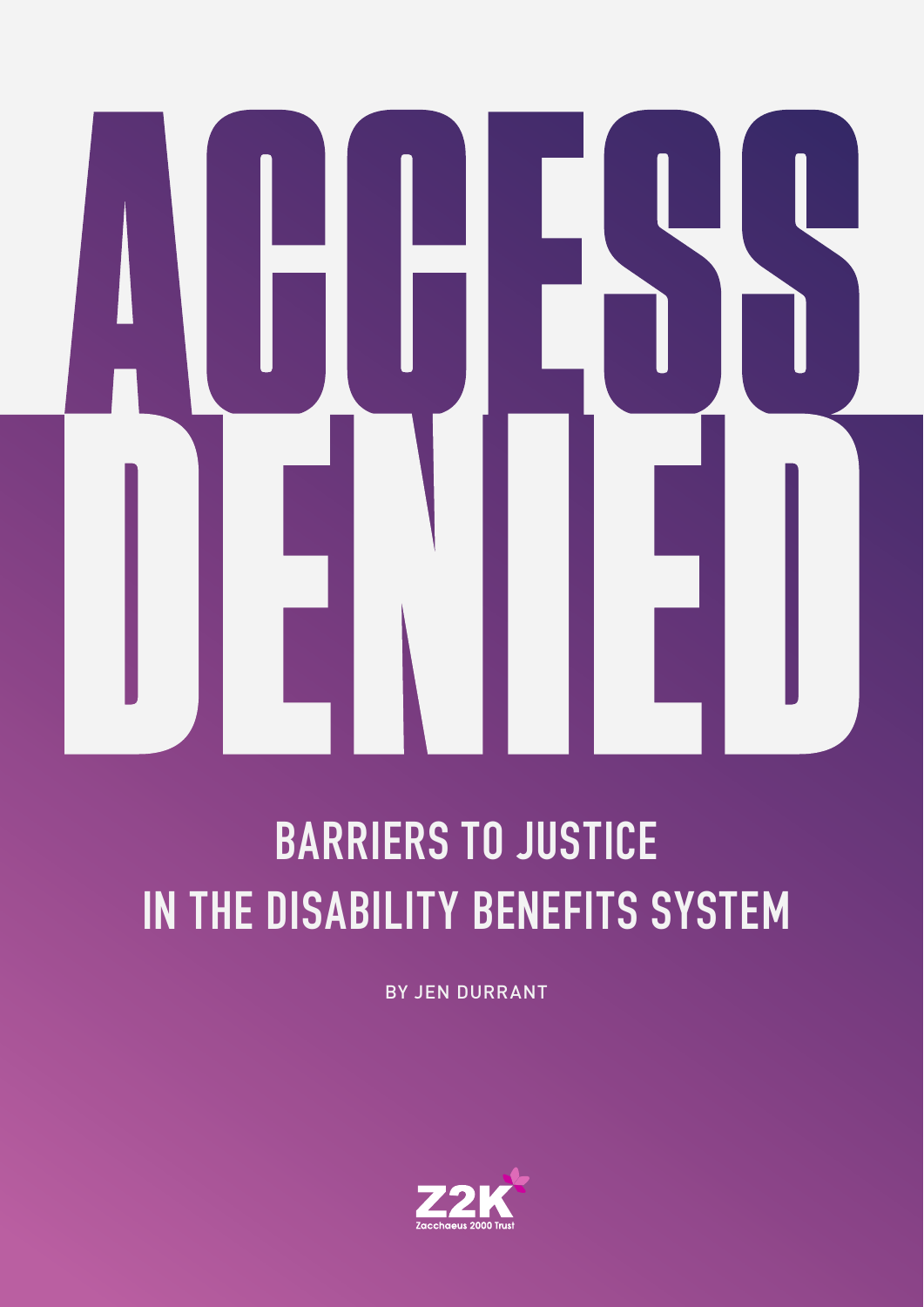#### © Zacchaeus 2000 Trust 2018

#### **Acknowledgements**

Many thanks to each of the research participants who volunteered to share their personal stories and provide an honest insight into the human impacts of the welfare benefits system. This report is dedicated to them, and to the thousands of others who have been adversely affected by ESA or PIP but have not had the opportunity to voice their experiences.

#### **Who are Z2K**

Zacchaeus 2000 Trust (Z2K) is an advice and campaigning charity working across London to solve problems within the social security and welfare benefits system. Every year we help over 500 clients with their applications, assessments and appeals for disability benefits.

Charity Registration No. 1110841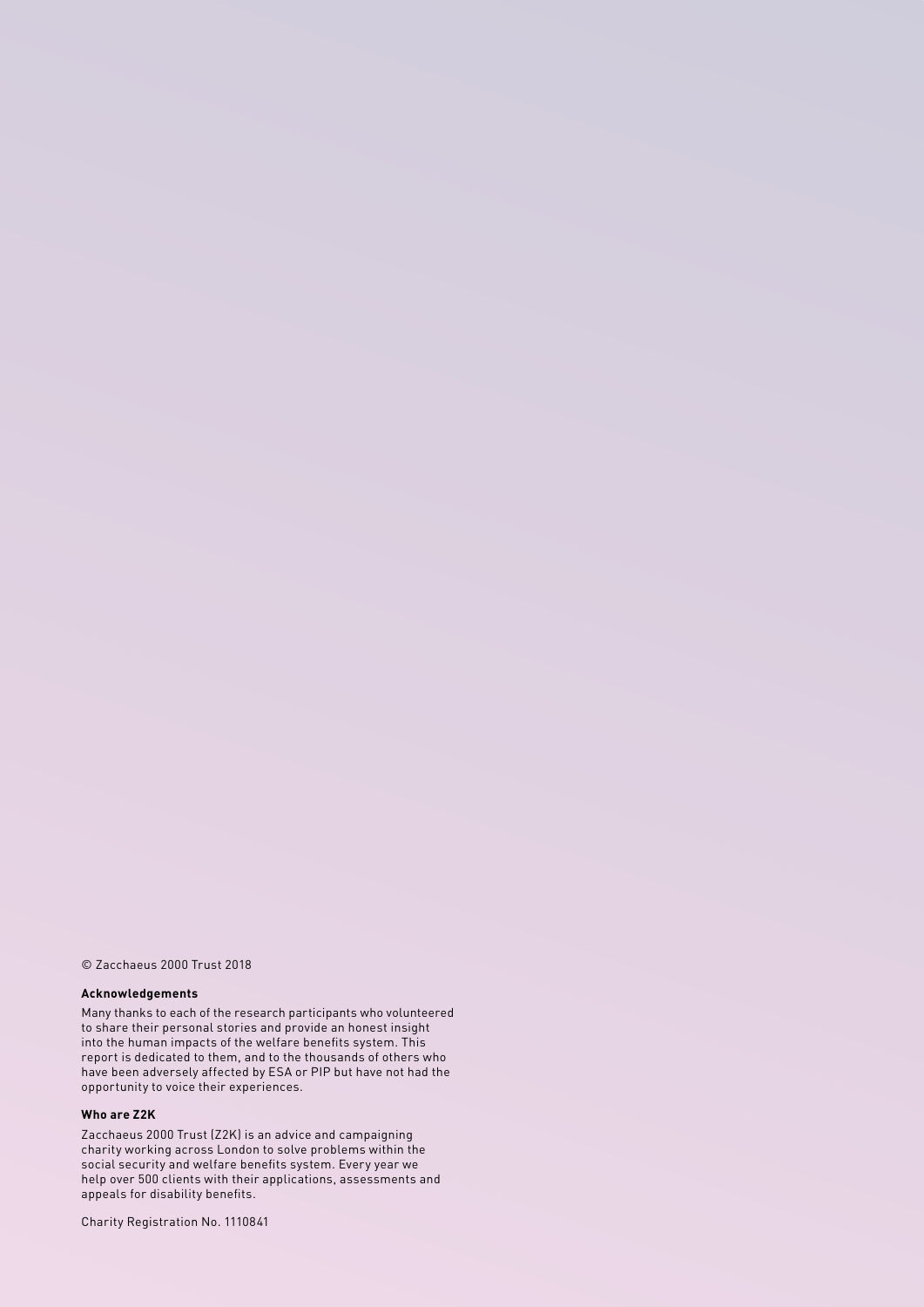## **CONTENTS**

| <b>Foreword</b>                                  | 7  |
|--------------------------------------------------|----|
| <b>Executive Summary</b>                         | 9  |
| Introduction: a broken system                    | 13 |
| A vital issue                                    | 13 |
| The scale of failure                             | 13 |
| Cutting costs                                    | 14 |
| Ignoring the problem                             | 14 |
| The scope of this report                         | 15 |
| Why it matters: the impacts of being turned down | 17 |
| Financial impacts                                | 17 |
| Impacts on wellbeing                             | 19 |
| <b>Mandatory Reconsideration: a false hope</b>   | 23 |
| Lack of consideration                            | 23 |
| An obstacle to justice                           | 24 |
| Appeal: the long road to a fair hearing          | 29 |
| Lack of legal support                            | 29 |
| The long wait                                    | 30 |
| Costing the government                           | 34 |
| A fair hearing                                   | 34 |
| <b>Assessment: what's going wrong</b>            | 37 |
| A flawed design                                  | 37 |
| Treating claimants as frauds                     | 38 |
| Lack of medical expertise                        | 41 |
| Dismissal of supporting evidence                 | 44 |
| <b>Recommendations: what needs to change</b>     | 49 |
| Assessments                                      | 49 |
| Mandatory Reconsideration                        | 50 |
| Appeals                                          | 50 |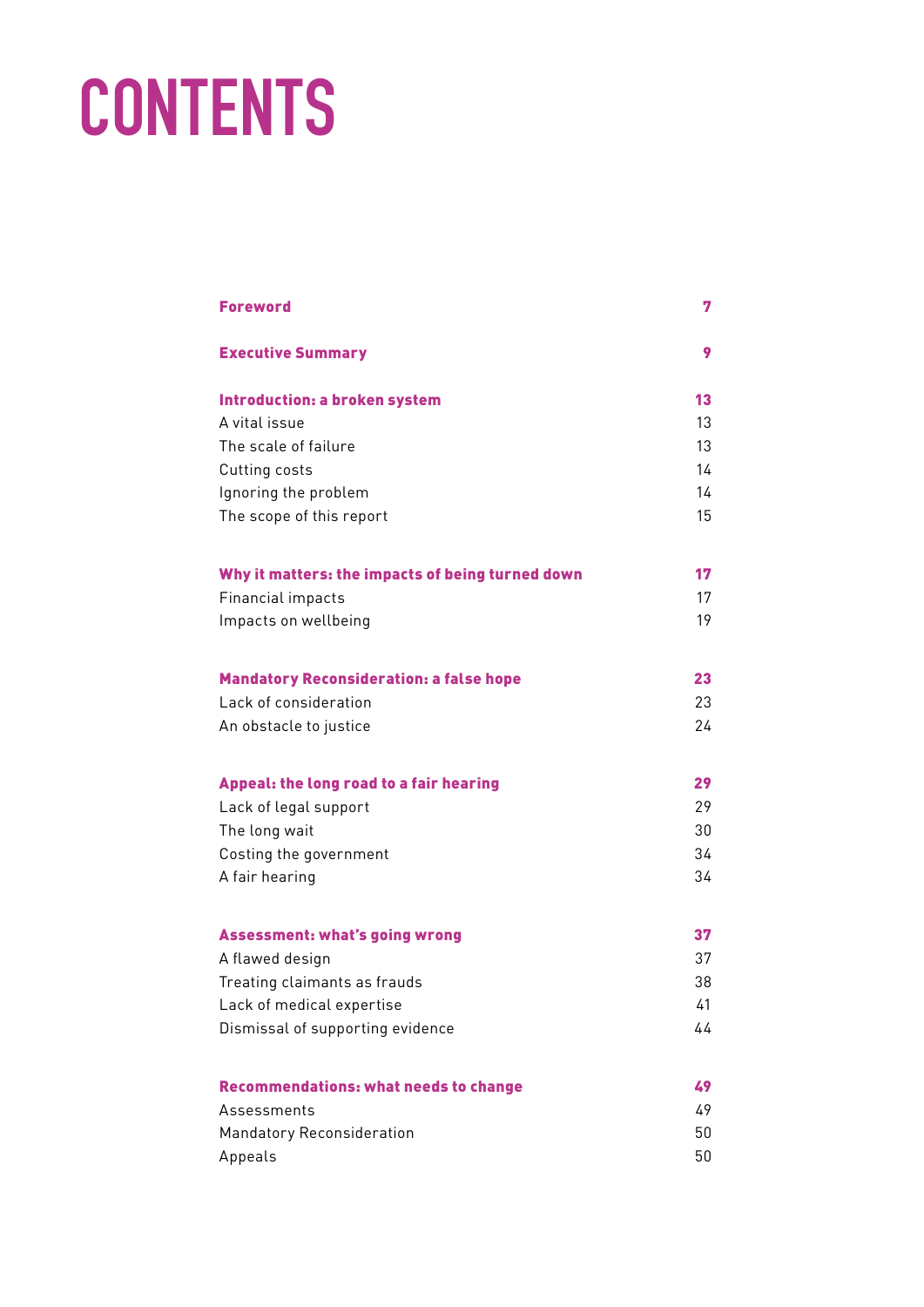# **ESA AND PIP: THE FACTS**

PIP and ESA assessments are failing, forcing ill and disabled people to go through Mandatory Reconsideration and appeal just to access the payments they are entitled to. Instead of getting it right first time, the Government is spending millions of pounds on incorrect decisions.

### DISABILITY BENEFITS PROCESS



### 44 PP

LUCY, ESA CLAIMANT

The worst thing is the downright lies, cos it's hard not to take that personally. How can they sleep at night, when they do that?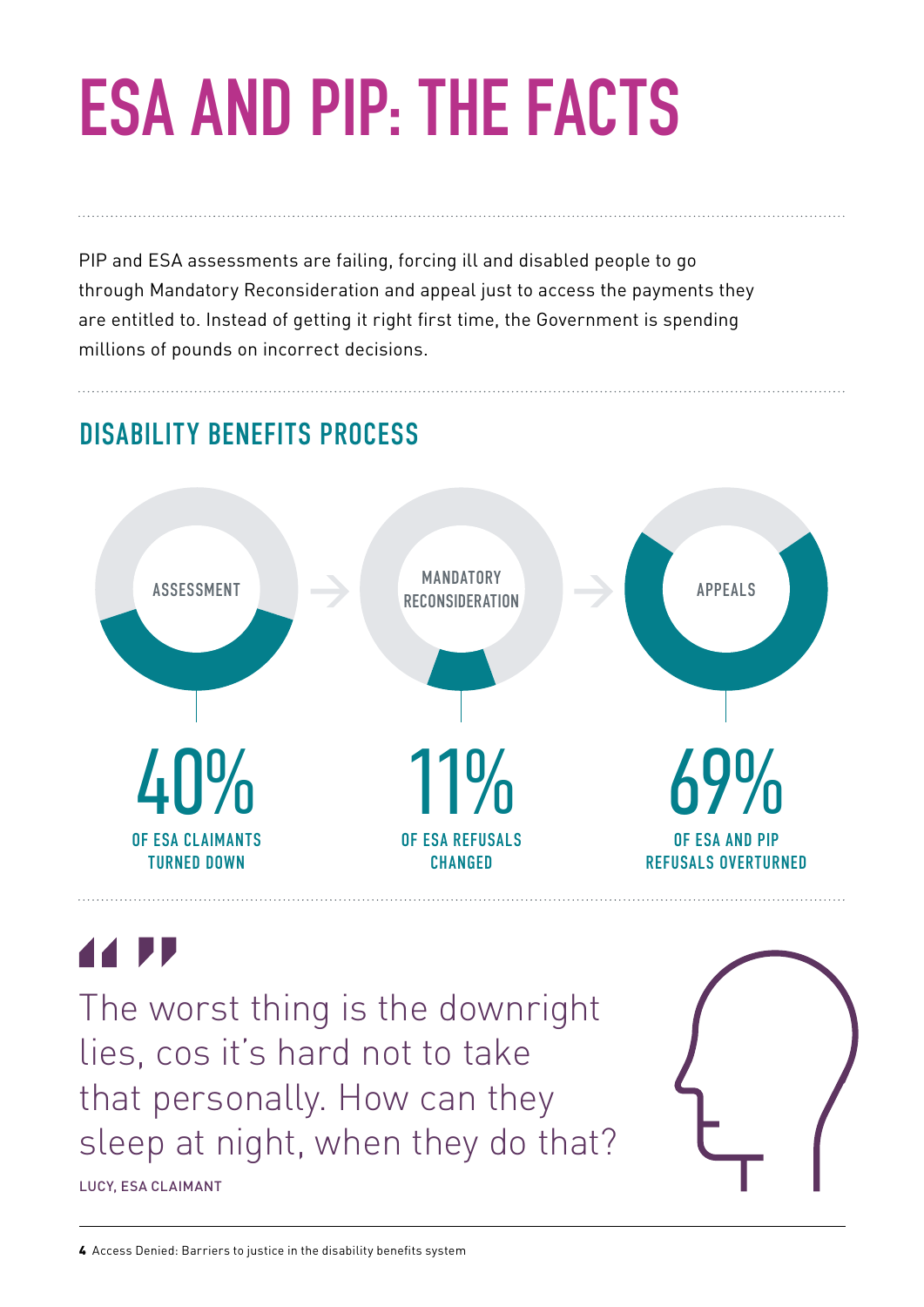### MoJ SPENDING IN 2015 ALONE DWP SPENDING SINCE 2013 ON ESA AND PIP TRIBUNALS£103m G

It's massively inefficient for DWP and the courts and UK taxpayers that all of these people are having to go through appeal. It's so obviously avoidable.

ALYA, PRO BONO LAWYER









£969m

ON THE ASSESSMEN **CONTRACTS** WITH ATOS, CAPITA AND MAXIMUS

£108m

ON TWO YEARS OF APPEALS AND REVIEWS

 $f/45$ ON MANDATORY RECONSIDERATIONS

It's putting people through unwarranted suffering.

MANISH, ESA CLAIMANT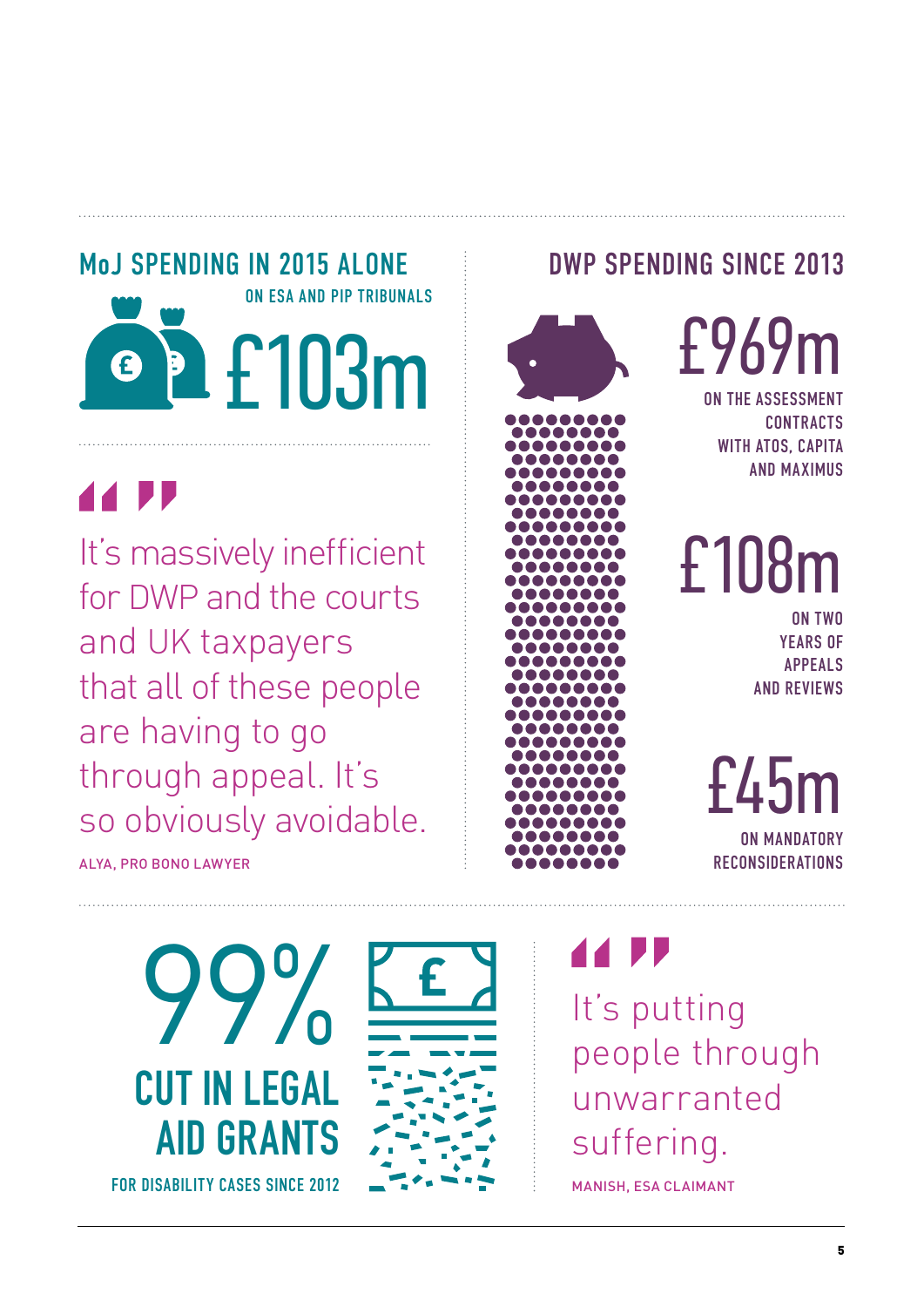DISABLED PEOPLE'S LIVES ARE BEING TURNED UPSIDE DOWN AS THE INCOME THEY HAVE RELIED ON FOR YEARS IS STOPPED BY THE DWP.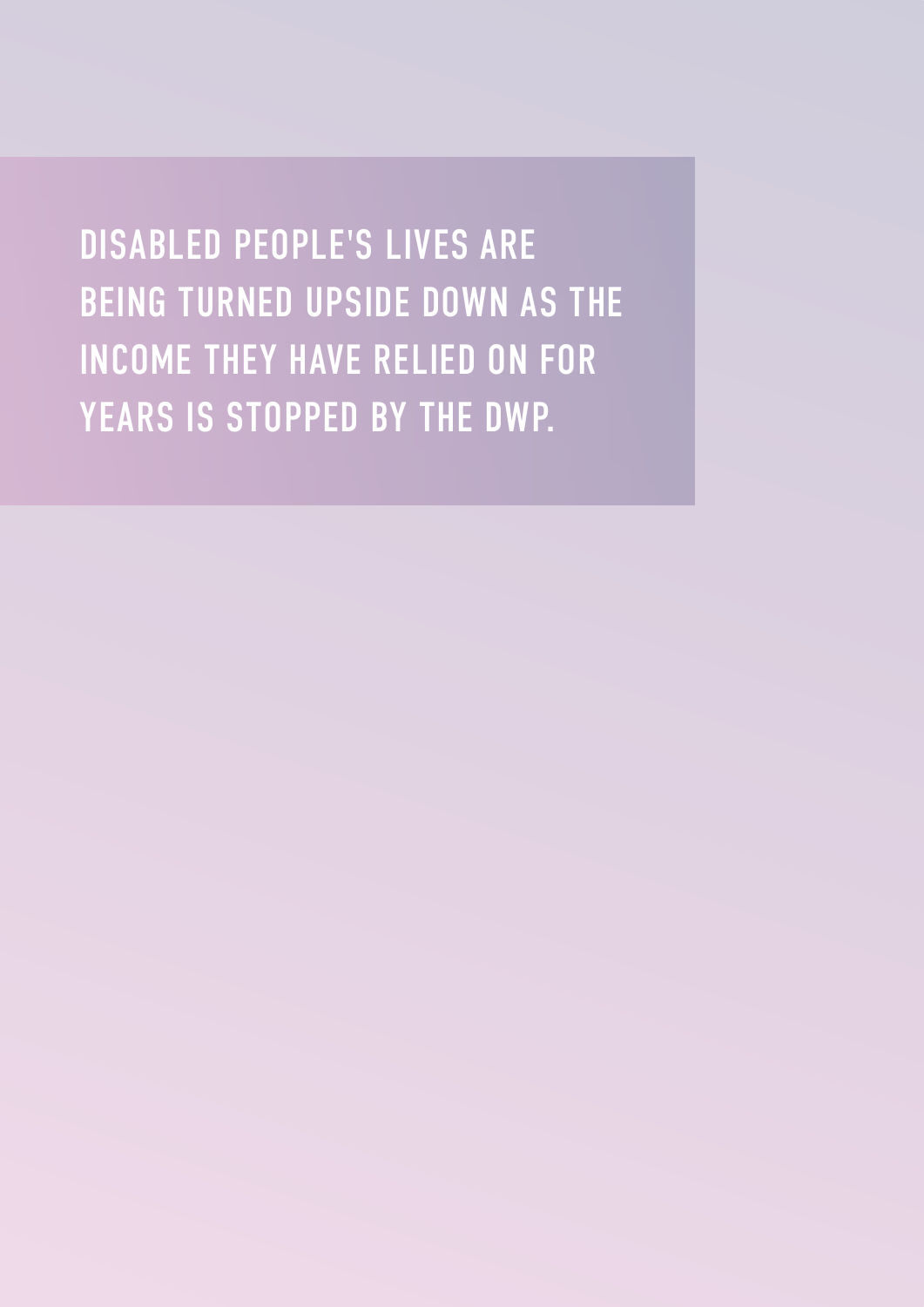## **FOREWORD**

Since 2016, we have seen an increase in the numbers of disabled and unwell Londoners coming to the Zacchaeus 2000 Trust (Z2K) for help with their disability benefits that have been stopped by the Department for Work and Pensions (DWP). Their lives are turned upside down as the income they relied on for years is stopped, followed quickly by the removal of passported benefits like Housing Benefit and Council Tax Support. Many will fall into rent arrears and are forced to rely on foodbanks as a result. Others will find themselves facing bailiffs. All living with a level of uncertainty and worry that prevents them from getting on with their lives.

Like other small advice agencies and charities, Z2K is now dedicating a huge part of our limited service to helping people at risk of poverty to challenge these unfair decisions. Our advisors and legal volunteers have represented nearly 800 disabled people at appeal – winning in over 80% of cases – and have supported hundreds more through the initial assessment and Mandatory Reconsideration.

In the absence of legal aid, organisations like us rely on the commitment of corporate law firms and individual volunteers to continue our work defending disabled people's rights. It is a tragedy that so many ill and disabled people are unable to access their entitlements because demand for these services far outstrips what we can provide.

Zacchaeus 2000 Trust is committed to achieving systemic changes in the social

security system, to enable the Londoners we work with to continue living in and contributing to our city. As deepening cuts and the rollout of Universal Credit cause further problems, particularly for ESA claimants, the hard work and collaboration of advice agencies is now more important than ever. We hope this report resonates with the many rights-based organisations who, like us, work closely with their communities to challenge unfair benefit decisions.

This report is a stark reminder of the suffering these decisions cause. The clients interviewed here are not those with the worst experiences. Their stories are similar to the many others we have helped and, we believe, to the hundreds of thousands of disabled and unwell people who have had the income they rely on removed in the past decade's tsunami of welfare reforms.

Core to our disability benefits work is a desire to empower our clients, and provide them with emotional and additional support, to help them continue to live with the uncertainty that comes with waiting to secure the benefits they are entitled to. We are extremely grateful to our clients, for speaking out, sharing their stories and giving their recommendations on the changes that are so desperately needed.

R. Huggie

Raji Hunjan Chief Executive Officer of Zacchaeus 2000 Trust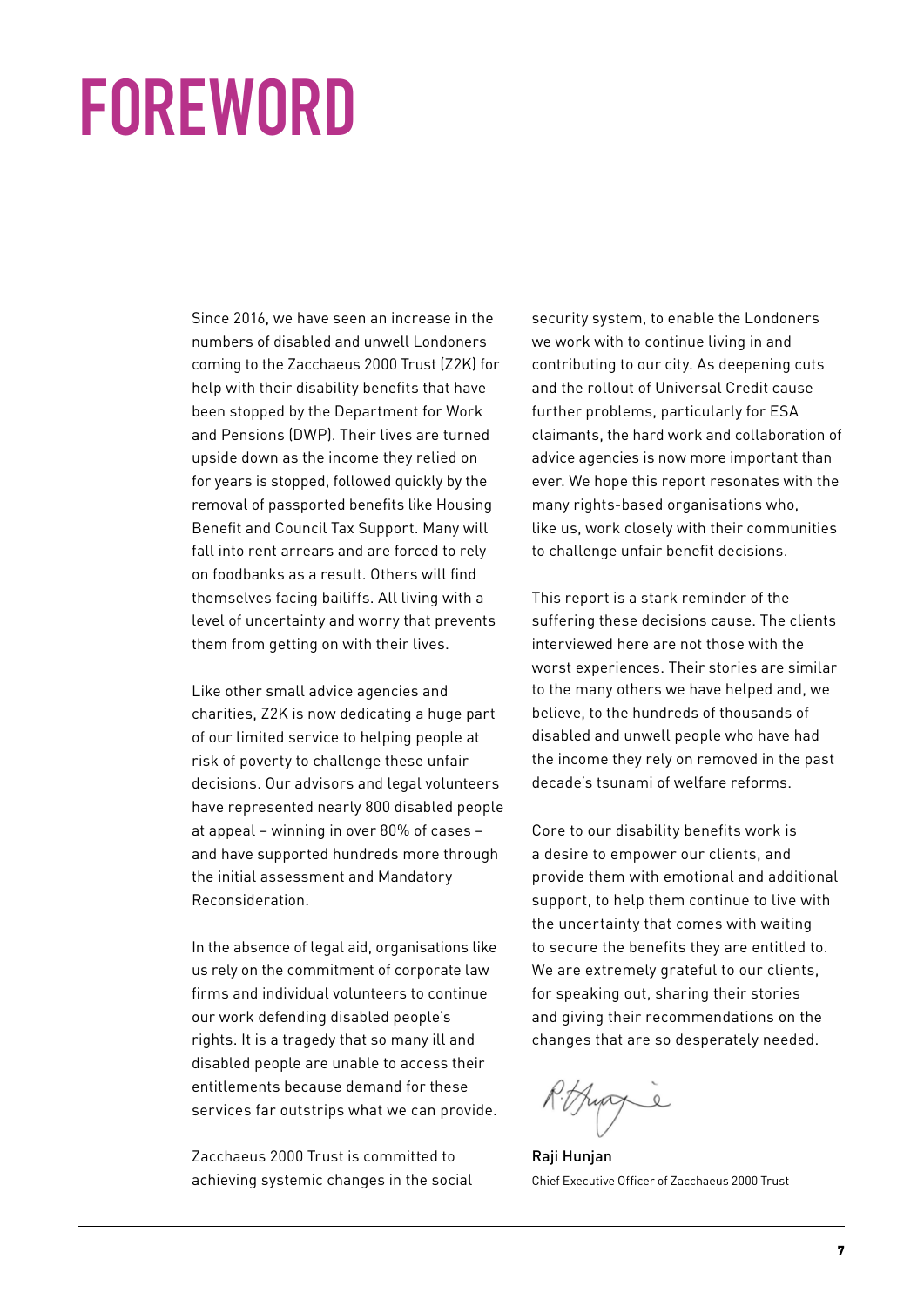THIS REPORT ILLUSTRATES THE MANY BARRIERS TO JUSTICE THAT DISABLED PEOPLE FACE – AND HIGHLIGHTS POTENTIAL SOLUTIONS.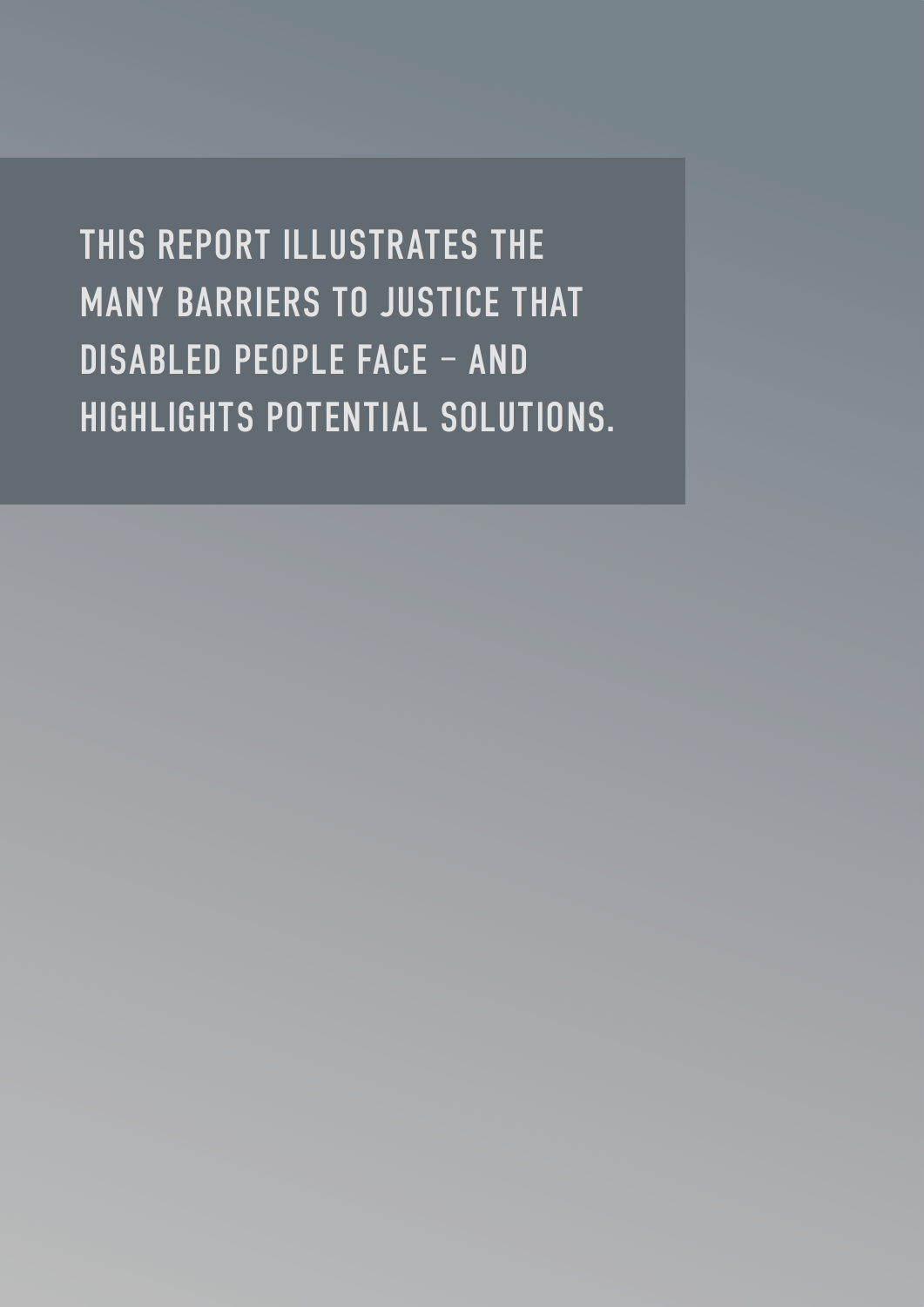# **EXECUTIVE SUMMARY**

Disability benefits are crucial for offsetting the additional costs and disadvantages that people with disabilities and long-term health conditions face. Currently, however, hundreds of thousands of people are being prevented from accessing the support they need.

The transfer from incapacity benefits to Employment and Support Allowance (ESA) and from Disability Living Allowance (DLA) to Personal Independence Payment (PIP) – and in particular, the introduction of deeply flawed assessment and Mandatory Reconsideration (MR) systems to decide eligibility – has had devastating impacts.

1 Ministry of Justice 2018, Tribunals and Gender Recognition **Statistics** Quarterly, October to December 2017 The assessments' poor design and implementation mean hundreds of thousands of disabled and unwell people are being wrongly turned down. The scale of failure is proved by the staggering rate of appeal success, with 69% of original decisions changed at appeal.<sup>1</sup> Incorrect refusals at

assessment are pushing many ill and disabled people into problem debt, eviction and homelessness – and causing a great deal of emotional and physical suffering.

Using in-depth research with a range of claimants, this report illustrates the many barriers to justice that disabled people face – and highlights the potential solutions. While each person's story is unique, the cases included here are alarmingly typical of the hurdles and hardships that hundreds of thousands of people are having to face. Their experiences demonstrate the need for immediate and meaningful change.

The Government and Department for Work and Pensions (DWP) must urgently commit to ensuring that all disabled and seriously unwell people receive the social security benefits they are entitled to. They must make it their priority to fix the assessment and MR processes and ensure that ESA and PIP provide the support that people need.

Ultimately this requires fundamental changes to the criteria on which eligibility is decided, to better reflect the realities of different conditions, their holistic impacts on people's lives and, in the case of ESA, the requirements and challenges of modern work.

### THE GOVERNMENT MUST URGENTLY IMPROVE THE WAY EXISTING ASSESSMENTS ARE CARRIED OUT.

#### Assessments

Real reform will require time and consideration; meanwhile, therefore, the Government must urgently improve the way the existing assessments are carried out.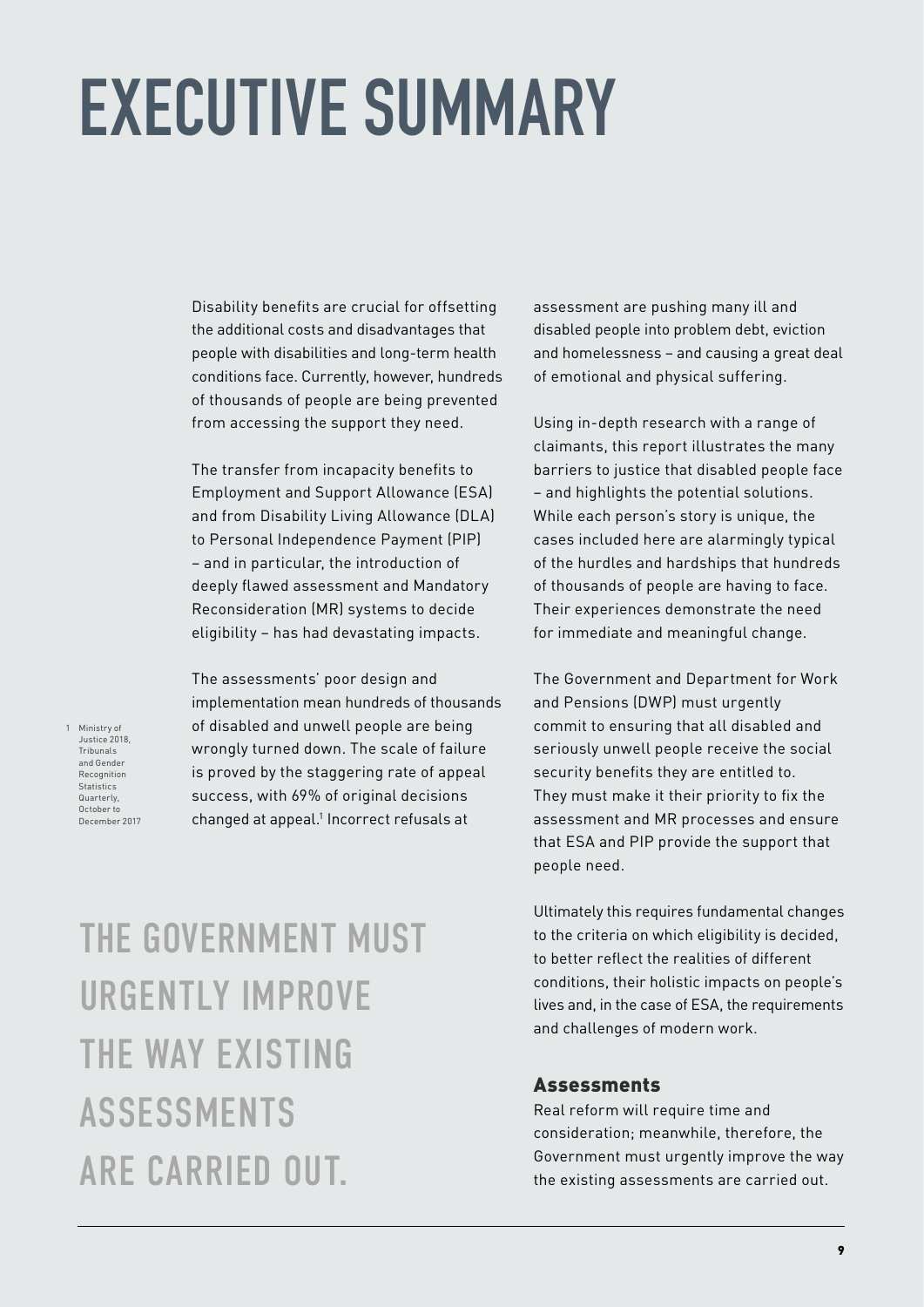#### Holistic understanding

To improve the realistic assessment of people's conditions, DWP must:

- Recognise that claimants are valid and reliable experts of their conditions, and instruct assessors to give due weight to claimants' accounts of their functional capabilities, accepting them as correct unless medical evidence directly contradicts them
- End the use of informal observations and require that contractors train assessors to achieve a holistic understanding of people's conditions through effective direct questioning
- Require contractors to improve the medical expertise, understanding and questioning skills of their assessors

#### Medical evidence

To ensure decisions are made on the basis of valid medical evidence, DWP must:

- Require assessors, and not claimants, to collect additional medical evidence for all cases, allowing claimants to submit further evidence if they wish
- Make it clear to healthcare professionals and claimants exactly what type of evidence is expected, and make clear this is to be provided to claimants free of charge
- Require assessors and decision makers to prove they have fully considered all the evidence, with a thorough justification of why they chose to override it when claims are refused

#### **Transparency**

To prevent false reporting and restore public trust, DWP must:

- Immediately institute recording of all assessments, for both PIP and ESA, and ensure claimants are allowed to view and comment on their report during the assessment
- Send all claimants a copy of the assessment report and recording
- Introduce a new quality management framework, using recordings to monitor how assessments are carried out and using meaningful penalties to hold contractors to account

If the current contractors cannot provide the necessary improvements to ensure assessments offer the full and fair evaluation they are intended to, then DWP must bring the assessments in-house.

#### Mandatory Reconsiderations

In addition, the Mandatory Reconsideration (MR) process which was introduced to review and correct these flawed assessments is failing. Despite the huge inaccuracies in the assessments, fewer than one in five MRs make any alteration to the original decision.

The expertise and effort needed to submit an MR request, coupled with the dejection of being refused a second time, means that for many people the MR is acting as a significant obstacle to justice, preventing them from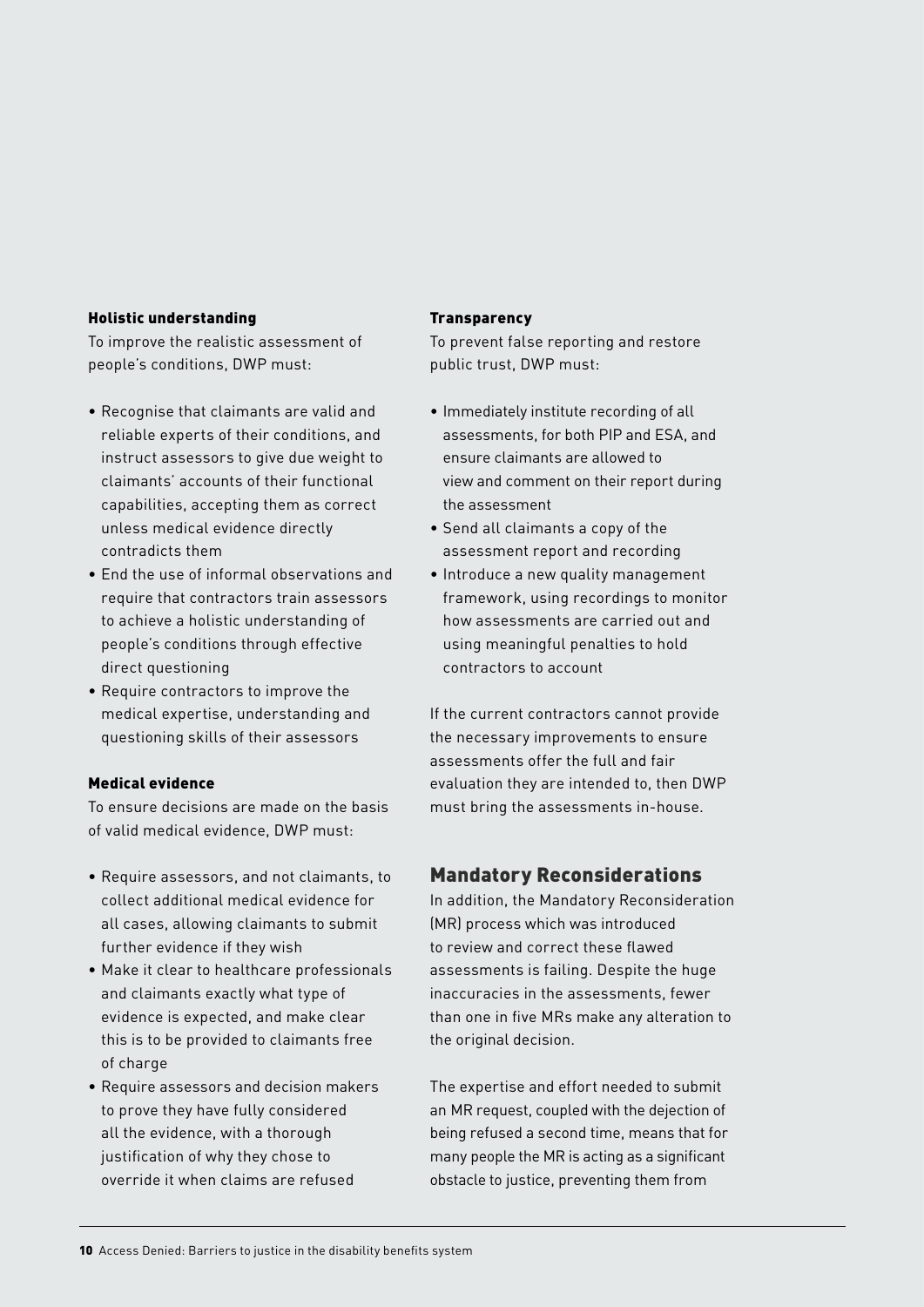continuing their appeal and getting the income they need.

In order to address this, DWP must:

- Require MR decision makers and give them sufficient time and training – to conduct a full case review. This means considering all the evidence, addressing any oversights shown in the assessment report and recording, and if necessary contacting the claimant for further information
- Pay the ESA assessment rate for claimants awaiting the outcome of their MR
- Extend the deadline for claimants to submit an MR request from 28 to 56 days

If the MR process cannot be radically improved – to offer a true reconsideration of each claimant's conditions, case and, where appropriate, capacity to work – then it should be stopped, and claimants be allowed to go straight to appeal.

#### Appeals

It is only at tribunal that most claimants receive a fair hearing. However, many people never make it to this stage. Overcoming the hurdles of MR and the complexities of the appeal process requires huge amounts of energy, expertise and assistance. With drastic cuts to legal aid and reduced funding for advice agencies, tens of thousands of ill and disabled people cannot access the necessary support. As a result, they are being denied their fundamental right to justice.

In order to correct this, the Government must:

- Reinstate legal aid for all disability benefits cases
- Extend the standard deadline for lodging an appeal from 28 to 56 days
- Immediately stop discouraging GPs from issuing fit notes and instead inform them, as well as claimants and job centre staff, of how ESA pending appeal can be claimed
- Introduce a 'PIP pending appeal' rate for those previously on DLA or PIP, and provide clear guidance on how it can be claimed
- Stop spending money on presenting officers and instead invest in making the correct decisions at assessment and MR

Under ESA and PIP, hundreds of thousands of people are being denied access to the support, justice and dignity they deserve. The individual experiences shared in this report highlight the devastating impacts of the current system, and the need and potential for urgent, meaningful change. It is time the Government listens to the people it has ignored for too long.

### IT IS ONLY AT TRIBUNAL THAT MOST CLAIMANTS RECEIVE A FAIR HEARING.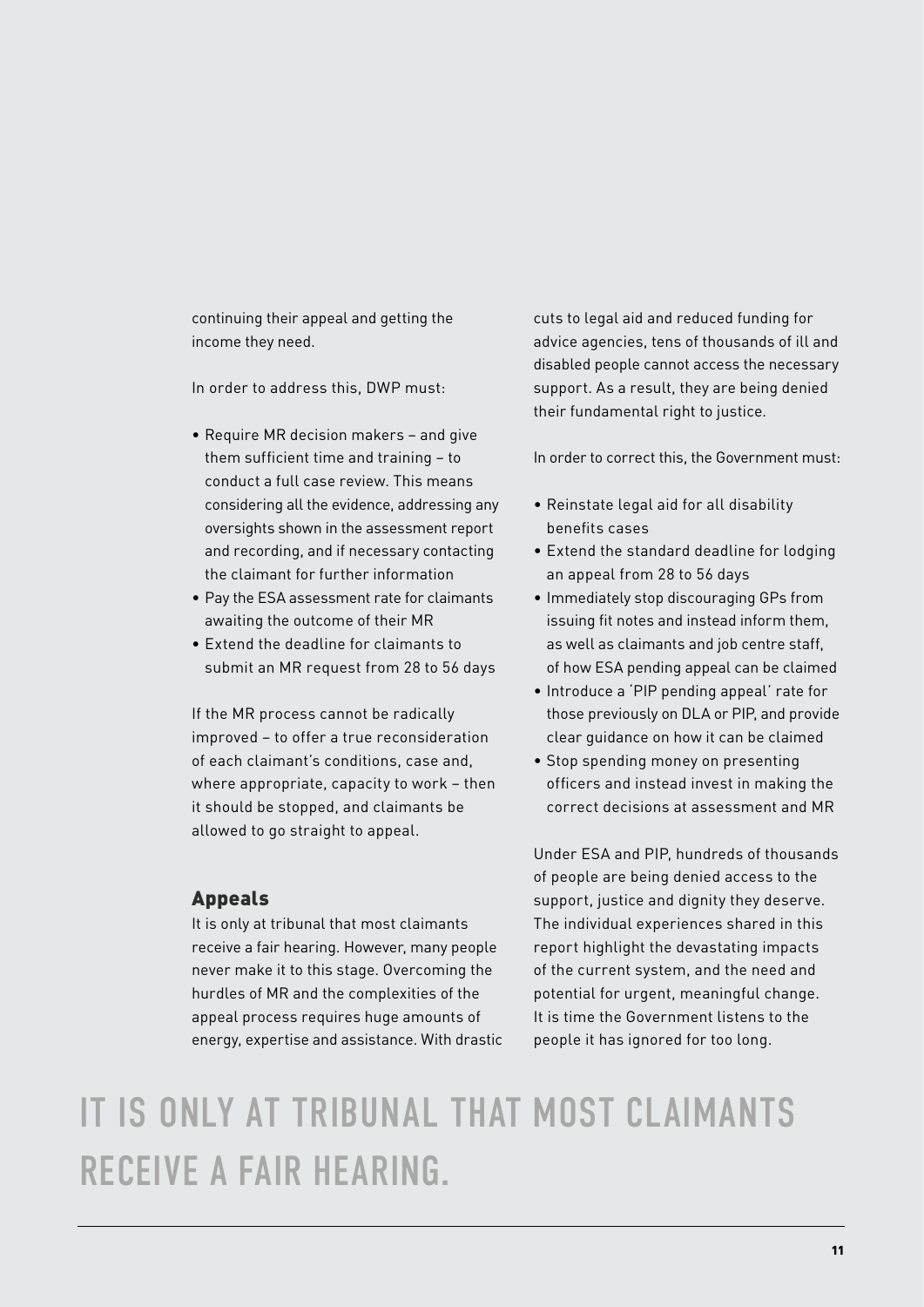**44 PP** THE BENEFIT SYSTEM IS THERE TO PROTECT PEOPLE FROM POVERTY, AND ILLNESS. PEOPLE SHOULDN'T BE LEFT TO SLIP THROUGH THE SAFETY NET, SO WHY ARE THEY?

**MANISH, ESA CLAIMANT**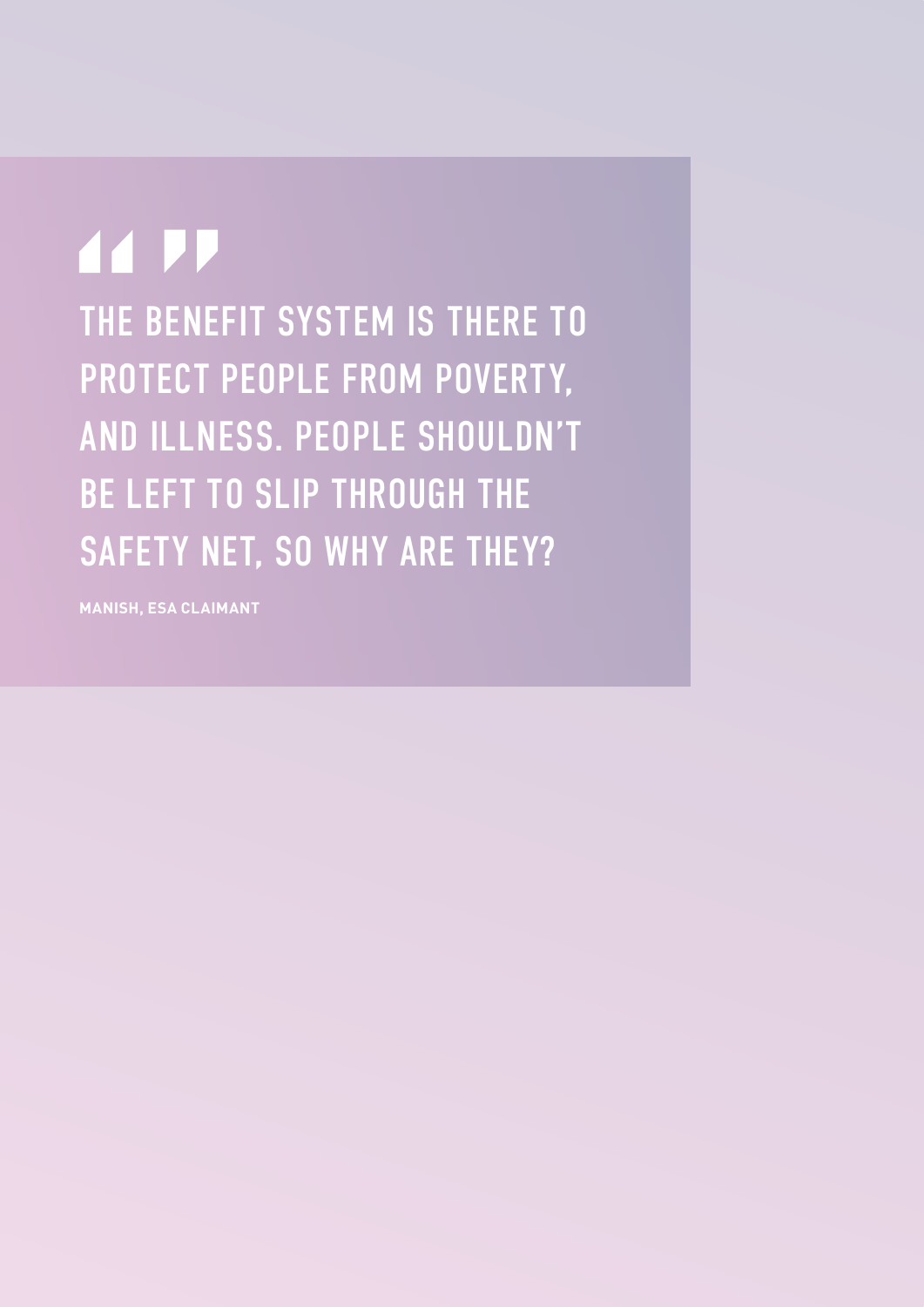# **INTRODUCTION**

#### A vital issue

The UK's social security system, including the NHS, public services and welfare benefits, helps each of us to different and varying levels throughout our lives. It is essential to the role of government and to our values as a fair and inclusive society that we provide the necessary support – whether medical, social or financial – to enable everyone to live free from poverty and discrimination.

A vital part of this is assistance for the 13.9 million people – including one in five working-age adults – who have disabilities or long-term illnesses, and experience multiple disadvantages as a result.2 Disability benefits are crucial for offsetting the barriers disabled people face, whether they are in or out of work, and for enabling them to maintain and manage their health and independence.

Currently, however, hundreds of thousands of disabled people are being denied access to the support they need. The removal of previous benefits and their replacement with Employment and Support Allowance (ESA) and Personal Independence Payment (PIP) has had terrible impacts on countless ill and disabled people. In particular, the introduction of deeply flawed assessments means many people are being wrongly turned down – and have to suffer months or even years of emotional and financial hardship as a result.

#### The scale of failure

The huge failures of the PIP and ESA assessments – and the subsequent Mandatory Reconsideration (MR) process – are evidenced by the staggeringly high rate of appeal success: 69% of the claimants who make it through to tribunal have their assessment decision overturned.3 Moreover, this figure – and the numbers of people reaching appeal – would be much higher if everyone had access to the support required to navigate the complex, draining process of MR and appeal. Drastic cuts to legal aid and reduced funding for advice charities mean many claimants are being denied their fundamental right to justice.

The effects of this on disabled and unwell people – who are, by definition, already struggling with serious mental and physical illnesses and impairments – are devastating.

- 2 DWP 2018, Family Resources Survey 2016/17
- 3 Ministry of Justice 2018, Tribunals and Gender Recognition Statistics Quarterly, October to December 2017

DISABILITY BENEFITS ARE CRUCIAL FOR OFFSETTING THE BARRIERS DISABLED PEOPLE FACE.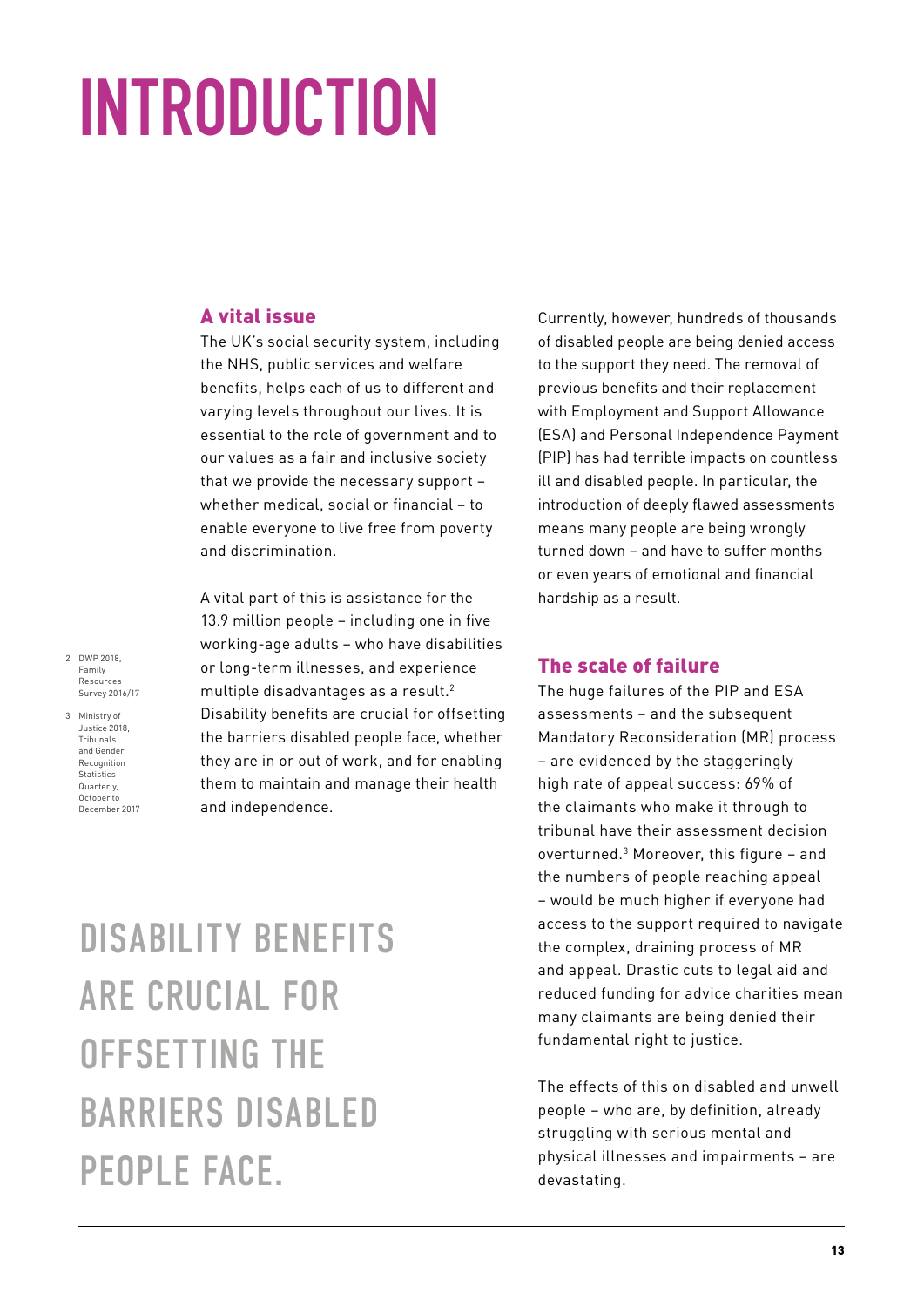#### Cutting costs

Both ESA and PIP are being used as costsaving measures to meet the Government's explicit ambition to reduce spending on disability benefits, with the result that thousands of people are not getting the income they need.

#### ESA

ESA was introduced in 2008 to replace incapacity benefits as the support for working-age people whose conditions prevent them from maintaining employment. Entitlement is determined through the faceto-face Work Capability Assessment (WCA), which is carried out by the private contractor Maximus. After this a decision maker from the Department for Work and Pensions (DWP) assigns claimants to one of two levels:

- Work Related Activity Group (WRAG) those who cannot currently work but are required to undertake activities to move towards employment receive the lower payment rate
- Support Group those with the most debilitating conditions are not required to undertake any activities and receive the higher payment rate

With the focus on reducing spending, 46% of new ESA claimants have been found 'fit for work,' and turned down.<sup>4</sup> In addition, the Government cut the WRAG rate in 2017 from £102 to £73, leaving new claimants with a loss of over £1,500 a year. Ministers said this cut was designed to 'incentivise' claimants to get back into work – despite there being no evidence that the higher rate had deterred them from doing so.

#### PIP

Since 2013 PIP has replaced Disability Living Allowance (DLA) as the non-meanstested benefit for offsetting the additional costs that disabilities cause. Like DLA, it is available to people regardless of employment status. Unlike DLA, PIP claimants must undergo a face-toface assessment, where they are given points for their mobility and daily living needs. This is carried out by the private contractors Atos and Capita, after which a DWP decision maker decides the level of award. The weekly award amounts and assessment points required for each component are shown below.

|                     |                           | <b><i>STANDARD RATE</i></b>   | <b>ENHANCED RATE</b>             |                        |
|---------------------|---------------------------|-------------------------------|----------------------------------|------------------------|
| <b>COMPONENT</b>    | POINTS<br><b>REQUIRED</b> | <b>WEEKLY</b><br><b>AWARD</b> | <b>POINTS</b><br><b>REQUIRED</b> | WEEKLY<br><b>AWARD</b> |
| <b>DAILY LIVING</b> | Я                         | £57.30                        | 12                               | £85.60                 |
| <b>MOBILITY</b>     | 8                         | £22.65                        | 12                               | £59.75                 |

The Government has made it clear that the shift from DLA to PIP was intended to save around £2billion.<sup>5</sup> The desire to cut costs has led to the removal of the lowest support rate (previously in the care component under DLA) and a restriction of the eligibility criteria, making it much harder for people to qualify for the higher rate of mobility. As a result of these changes, almost half (48%) of people previously on DLA who have been reassessed for PIP have either completely lost their award or had their payments lowered.<sup>6</sup> This has left many disabled and unwell people without vital income.

#### Ignoring the problems

The Government's drive to cut costs has led to deep flaws in the way ESA and PIP assessments are both designed and carried out. Many of these issues have been highlighted by independent

4 DWP 2018, Employment and Support Allowance: Outcomes of Work Canability Assessments Official Statistics

5 DWP 2012 PIP Impact Assessment

6 Disability Benefits Consortium 2017, Supporting Those Who Need It Most? Evaluating Personal Independence Payment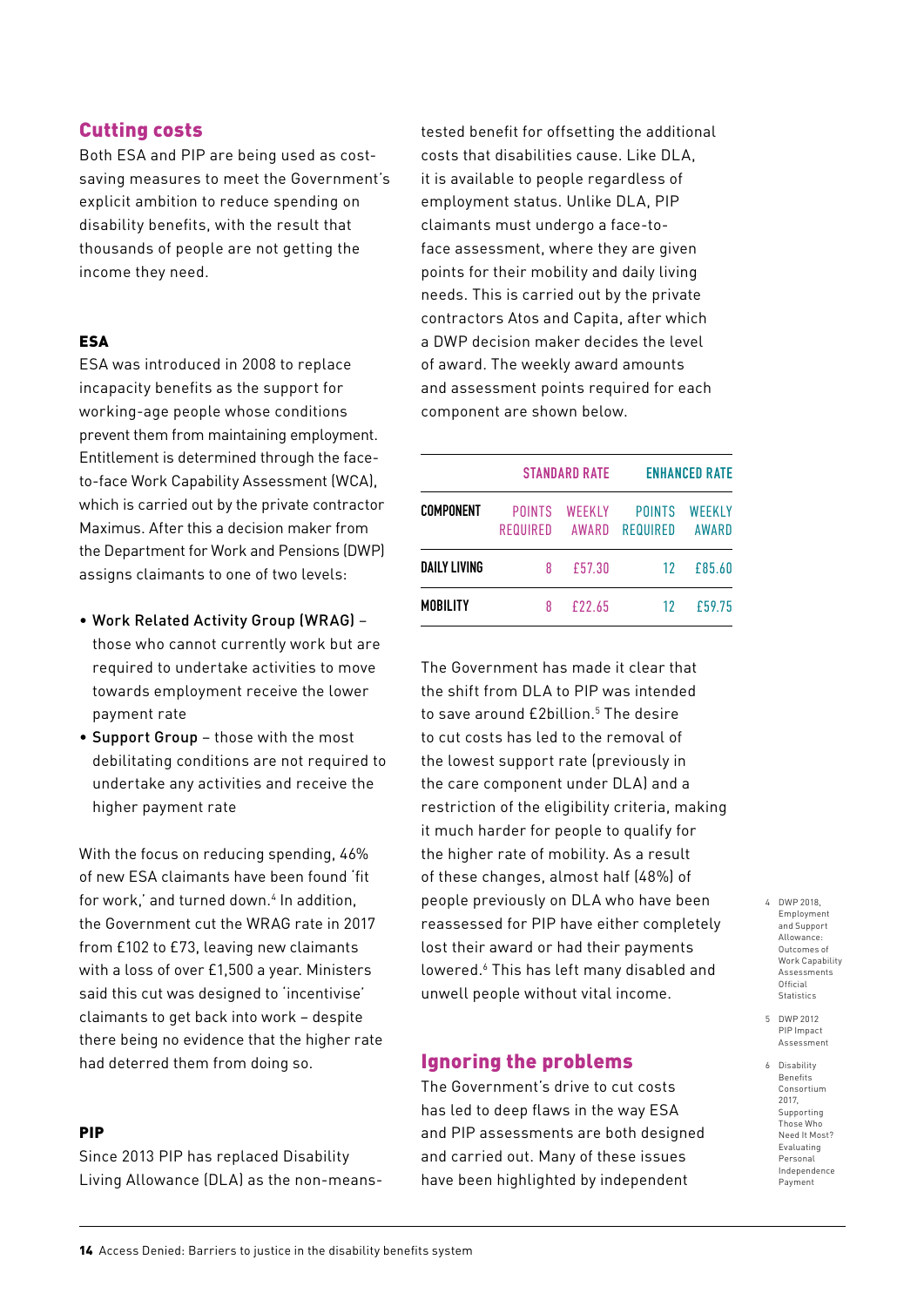reviewers, disability rights agencies and the parliamentary Work and Pensions Select Committee (WPSC), as well as by thousands of the claimants themselves.

Yet despite this mounting body of evidence, and the scale of harm being caused, the Government has continually failed to address the problems. The official response to the latest WPSC report – in which the Government claimed that "the assessment process works well"7 – exemplifies its refusal to deal with the fundamental issues in the assessment systems, or even to recognise the destructive impacts they are having on ill and disabled people.

This is unacceptable. With more and more people having their rights removed, the rollout of universal credit making the WCA increasingly significant and the number of appeals continuing to rise, the need for change can no longer be denied.

#### The scope of this report

Going beyond the existing evidence, this report uses primary research and the shared experiences of Z2K clients to illustrate the many barriers to justice that disabled people face. It demonstrates not only the problems with the current system, but also the potential solutions.

The quotes and case studies showcased here have been captured through in-depth semi-structured interviews with a range of PIP and ESA claimants, and with the corporate lawyers who provide pro bono legal representation for them at tribunal. Although each person's story is unique, their cases are alarmingly typical of the hurdles and hardships that hundreds of thousands of people are having to face. The claimants interviewed are in different financial and social circumstances and have a variety of illnesses





and disabilities. The one thing they all have in common is the harrowing experience of being betrayed, let down and mistreated by the very system that is meant to support them.

Drawing on their insights, this report highlights the urgent need for policymakers to take action. It also recognises the vital role played by advice agencies, medical professionals and carers in supporting people through the enormous and unnecessary obstacles to accessing what is rightfully theirs. Most importantly of all, this report gives voice to the people suffering because of faults in the design and implementation of ESA and PIP, whose views have so long been missing from policy discussions. Their stories illustrate the harmful human impacts of the current system – and demonstrate the need for immediate, meaningful change.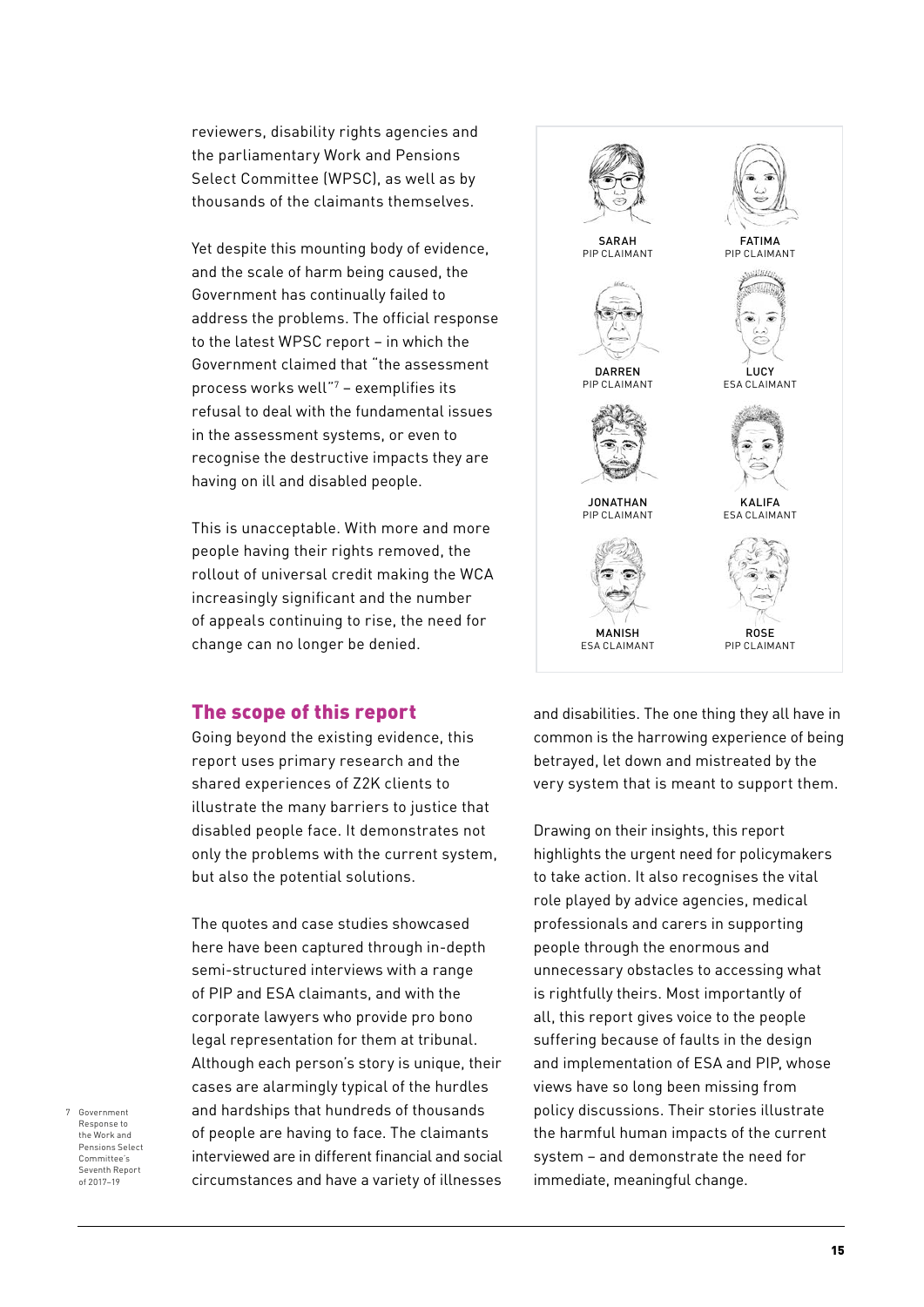## **44 PP**

FOR THE PAST TWO YEARS I'VE BEEN SURVIVING ON FOODBANKS, BORROWING MONEY AND WELL-WISHERS HELPING ME. EVEN NOW I'VE GOT OVER £8,000 DEBTS TO PAY PEOPLE.

**KALIFA, ESA CLAIMANT**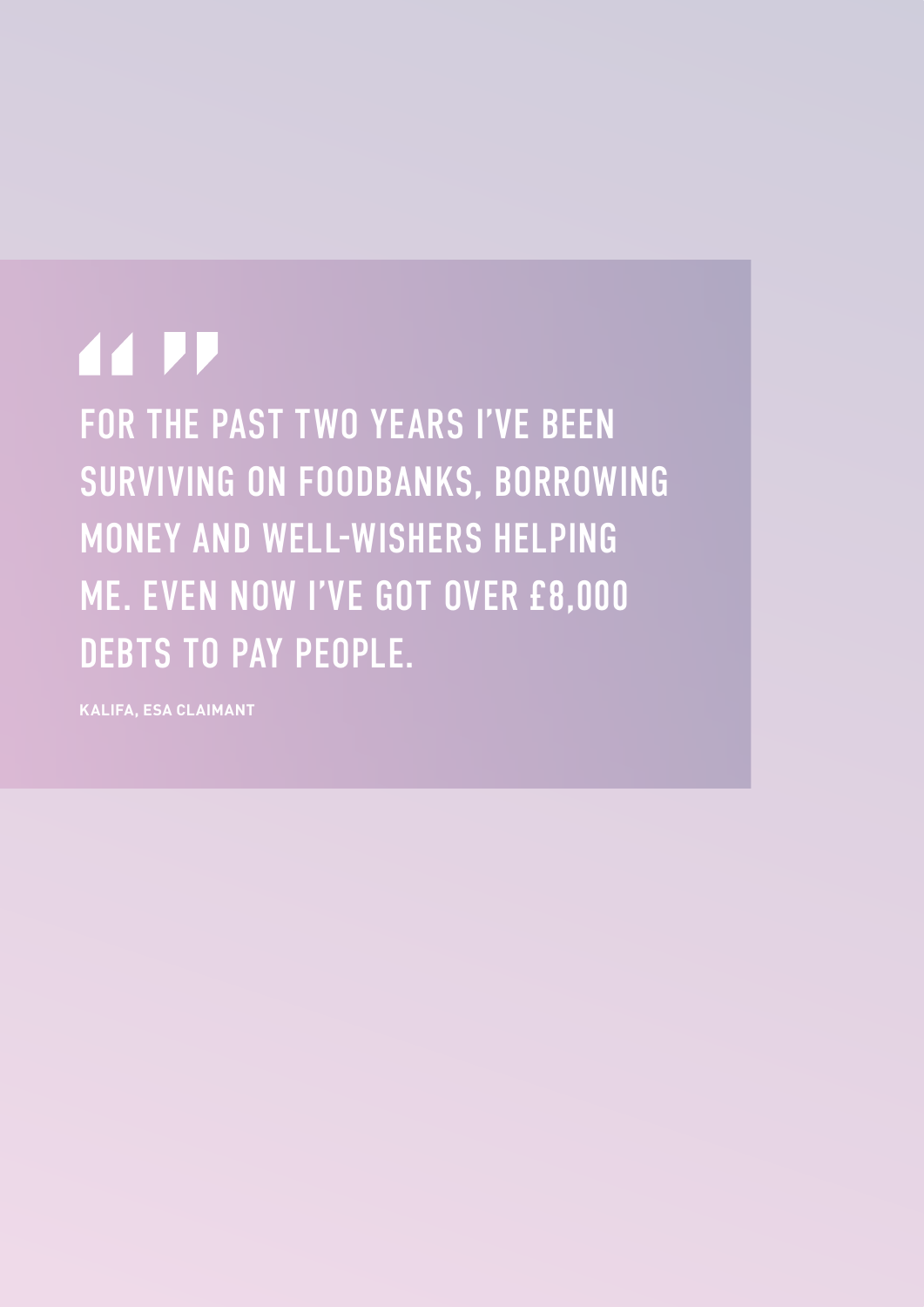## **WHY IT MATTERS: THE IMPACTS OF BEING TURNED DOWN**

"I had sleepless nights, I had serious depression. That was the worst. I was telling them why you have to stop it when my condition has got worse, not better." ROSE, PIP CLAIMANT

The flaws in the ESA and PIP assessments mean ill and disabled people are being wrongly denied access to the benefits they need. This has devastating impacts, severely undermining their ability to pay for essentials, maintain their independence or manage their ill health.

#### Financial impacts

"I had no money. I'd paid for my mum's funeral costs before, that used up all my savings, I couldn't work and then they stopped this. I had no money." MANISH, ESA CLAIMANT

#### Losing the essentials

Successive governments have acknowledged that life is more expensive for disabled people: from the price of specialist equipment to higher insurance premiums, disabilities create multiple additional costs in daily life. After housing, long-term ill and disabled people spend 49% of their income on condition-related  $costs - even$  with benefits.<sup>8</sup>

The loss of these benefits therefore exacerbates the disadvantage disabled people face, and quickly throws those already struggling with low incomes into severe financial difficulty. Many are pushed into problem debt and cannot afford essentials such as food, utilities and care. We have even seen severely ill and disabled clients who, following the rejection of their claim for PIP or ESA, have been found in a state of starvation.

"I did fall into debt, I had to make agreements with my gas and electricity supplier cos I couldn't pay them on time, and I fell behind on my rent." JONATHAN, PIP CLAIMANT

"[The loss of DLA/PIP] leaves me with a deficit of £144 a month… I had to make my mind up about paying for my gas and electricity, or paying for my carer. Isn't that disgraceful?" FATIMA, PIP CLAIMANT

#### From ESA to JSA

The loss of payments can be particularly drastic for those on income-related ESA, who by definition have no other income or savings and are too ill to work. When their ESA is stopped, they have no choice but to claim Jobseeker's Allowance (JSA). Not only does this mean a significant drop in

8 Scope 2018, The Disability Price Tag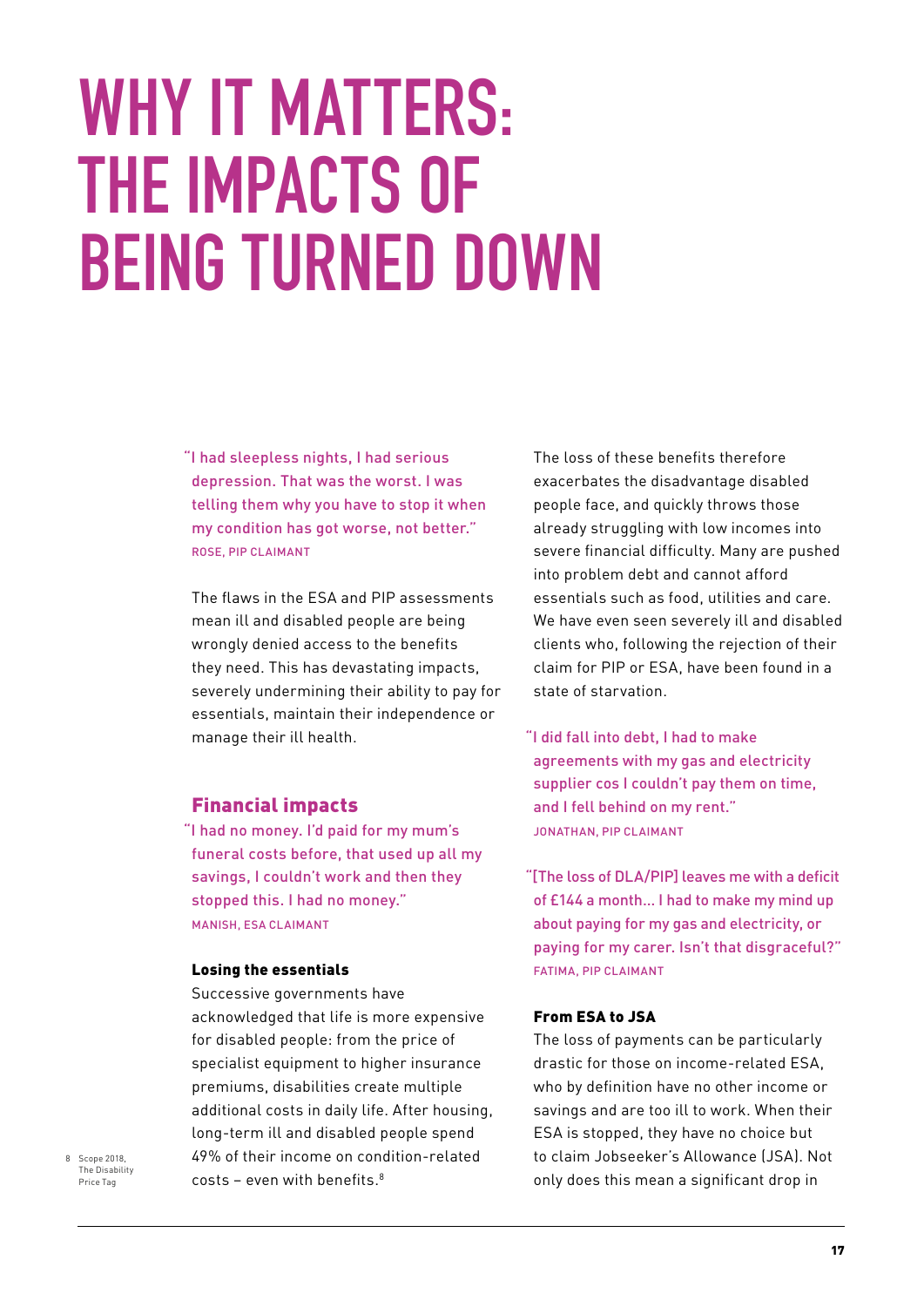

### **KALIFA'S STORY ESA AND JOBSEEKING**

Kalifa's primary aim is to manage her health and regain her independence. However her conditions – including HIV/AIDS, osteoporosis, osteoarthritis, a lapsed cervix and eye damage, together causing her extreme exhaustion and frequent falls make this extremely hard.

"It's a really difficult life, I can't climb stairs, I can't do many things… but I want to move on, I want to work. I want to help others, I want to help myself and my family."

In 2016 her ESA (Support Group rate) was stopped, pushing her into debt and forcing her to turn to foodbanks to feed her

children. She had to claim JSA to survive, but even getting to the job centre was extremely costly.

"So that little £73 [JSA you receive], you should make sure that you have got £10 for the taxi to come in, £20 for the taxi to come home."

The physical effort of travelling to the job centre, combined with the emotional burden of having to apply for jobs and the threat of sanctions, caused her health to deteriorate.

"It really made me feel worse, because I haven't been well and being made just to go to sign for a signature… At times they [the staff at the job centre] would

even say 'why did you come when you are so ill?' But if you don't sign you don't get your payment, so you have got to struggle being ill like that."

The burden of JSA requirements prevented Kalifa from focusing on her recovery, and made it even harder for her to look after her children.

"It's just making your life miserable. Rather than you looking after yourself trying to make yourself get better, you are putting yourself down."

Kalifa was eventually awarded the Support Group rate at appeal.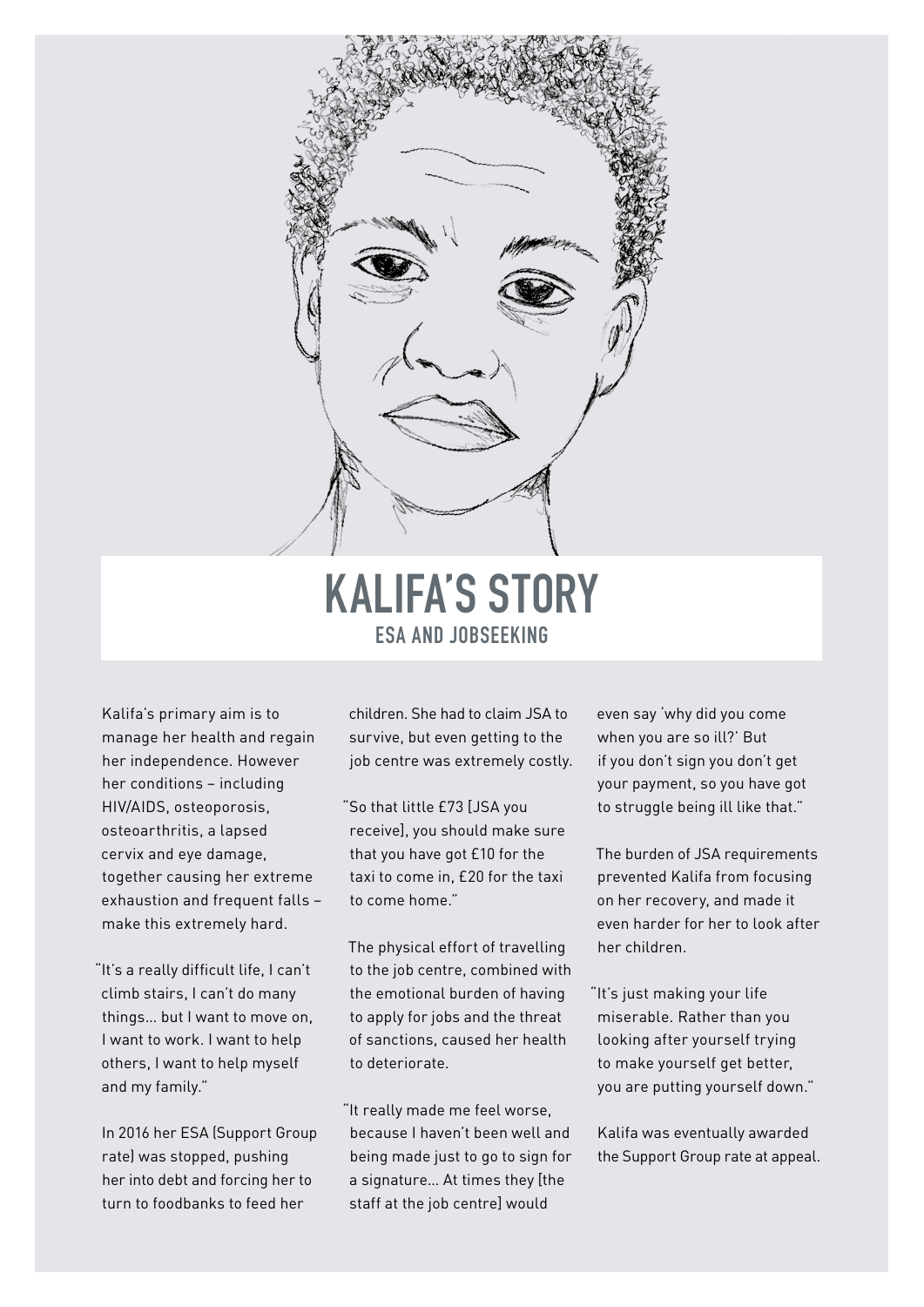income for those with the most debilitating conditions, from £110.75 Support Group rate to £73.10 JSA, it also makes them vulnerable to the heavy burden of jobseeking conditionality.

"They say if you can make it to the job centre you can work. But they don't know what it cost me to get there." MANISH, ESA CLAIMANT

Despite their illnesses, they are forced to travel to the job centre and prove they are actively seeking employment. This in itself can be extremely draining, costly and damaging for people, as Kalifa's story (page 18) shows. In addition, many job centre staff do not have sufficient expertise or training to support disabled or vulnerable clients appropriately. This means the threat of JSA sanctions is often strictly applied, with no allowances made for an individual's personal capability or the debilitating impacts of their conditions.

"It's really upsetting when they're having a go at me, some of the advisors within one week they said 'what have you applied for?' I said 'I'm not well,' she said 'I know you're not well but you can still work.'" LUCY, ESA CLAIMANT

#### Rent arrears and eviction

In addition, the connections between PIP and ESA and other benefits mean that when a person's claim is turned down they lose far more than just their weekly payments. All of a sudden they can find themselves subject to the benefit cap and – depending on their local authority – liable to pay full council tax and no longer eligible for a travel pass.<sup>9</sup>

9 Zacchaeus 2000 Trust and Child Poverty Action Group 2016, Still Too Poor To Pay: Three Years of Localised Council Tax Support in London

"I was – and I won't use this word lightly – petrified that on the occasions when I do go out I'd have to pay for the travel. It's even more isolating than I am now." SARAH, PIP CLAIMANT

Most significantly of all, the loss of PIP and ESA can stop a claimant's entitlement to housing benefit. For too many people this enormous and unexpected change forces them into rent arrears and debt, which can rapidly spiral out of control. Rose's story (page 20) illustrates the scale of damage this can cause. Without the income they relied on and with the sudden increase in rent, people quickly become vulnerable to eviction.

"When ESA was stopped I got a letter to say not only had ESA stopped, you've failed the assessment and hello, we've stopped your housing. What the hell? I nearly got kicked out, I got a red letter saying I was being evicted." LUCY, ESA CLAIMANT

Many are also forced to undergo the extremely stressful experience of being referred to bailiffs. As well as a great deal of distress, this causes further debts, as they are forced to pay fees and court costs on top of their existing arrears. As a result, the loss of ESA or PIP can throw people into a dangerously overwhelming financial crisis from which it is difficult to recover.

"Just on Saturday I got a letter to say if you don't pay the £364 we are sending the bailiffs, and they will top up £55-something onto your debt to pay for their travel to your place." KALIFA, ESA CLAIMANT

#### Impacts on wellbeing

"Psychologically, emotionally, you're under pressure all the time. It doesn't help with your psyche, your state of mind, worrying what's going to happen tomorrow." JONATHAN, PIP CLAIMANT

#### Emotional strain

Being denied the benefits they need does not only damage people's finances: it also causes a great deal of harm to their physical and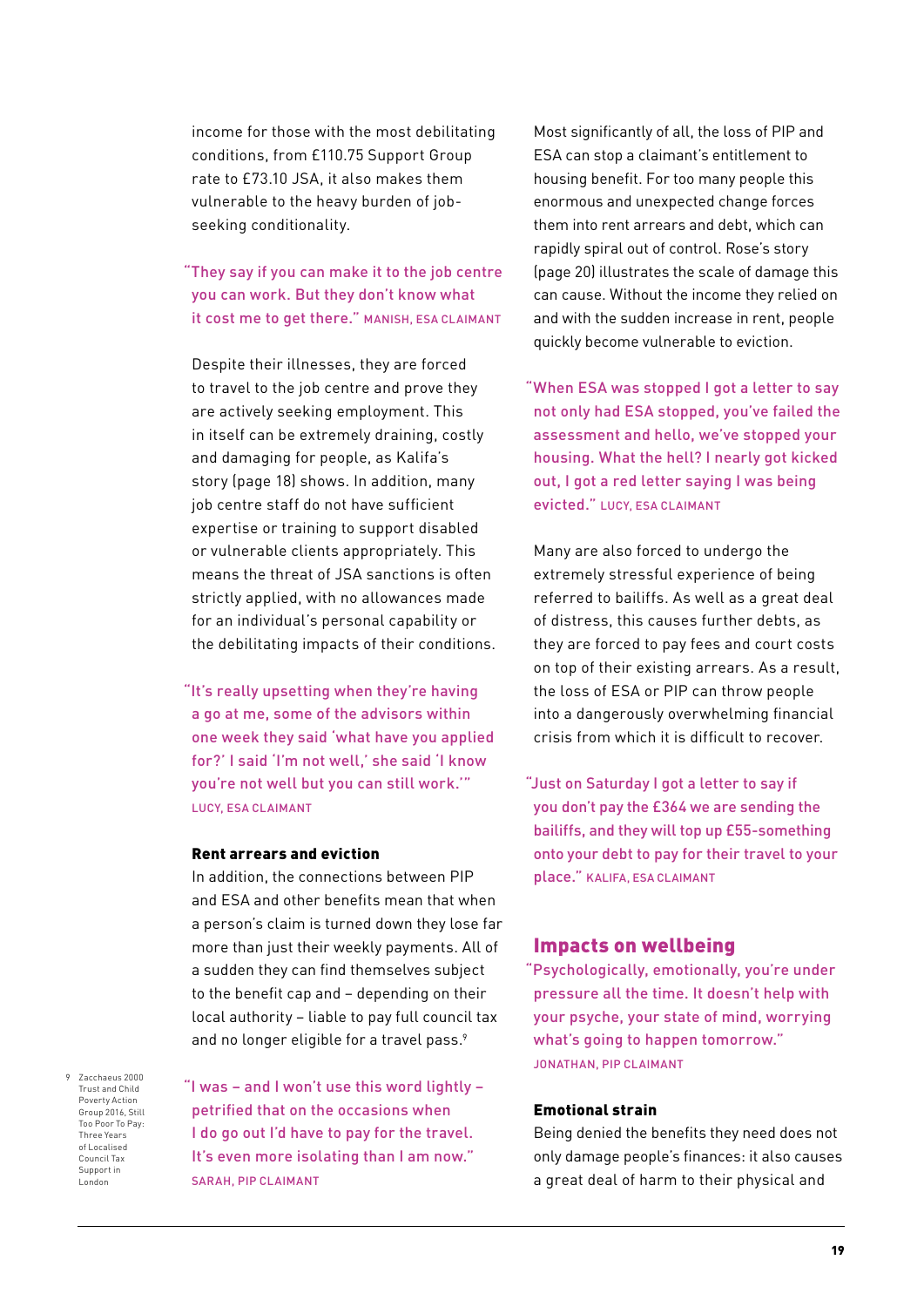

**ROSE'S STORY PIP AND HOUSING BENEFIT**

Rose is 61 years old and suffers from arthritis, nerve damage, memory loss, incontinence and depression. In 2015 she was awarded the standard rate for both the mobility and daily living components of PIP for the next three years.

However, in 2017 she was called for early reassessment and told her daily living component was being stopped. The removal of this component meant Rose – who lives with her adult son – was no longer exempt from non-dependent deductions, so her housing benefit was suddenly reduced. Before, it had covered most of her rent, and she was able to top up the remainder with her limited salary.

Once the non-dependent deductions were taken, however, the shortfall between her housing benefit and rent more than tripled, from £200 to £650. As a result, Rose has fallen into arrears and is facing eviction.

"Thirty-five years you been paying rent, and one day they say 'because they reduce your money we're not going to give you housing benefit.' They sent bailiffs for council tax, and the housing, the rent people are calling me, every week they are writing me letters, they are going to repossess your house your rent is going up it's not going down, all together, everything after one another."

The financial pressure Rose is now under and the threat of losing her home has had a severe impact on her mental health. It has also affected her son, who is struggling to support her and pay the sudden rise in rent, and her 95-year-old mother, who she is now finding it increasingly difficult to care for.

"Every week I have sleepless nights, they're triggering me, depressing me, you can see how easily somebody can be depressed. It's too much for my brain, it's too much to deal with."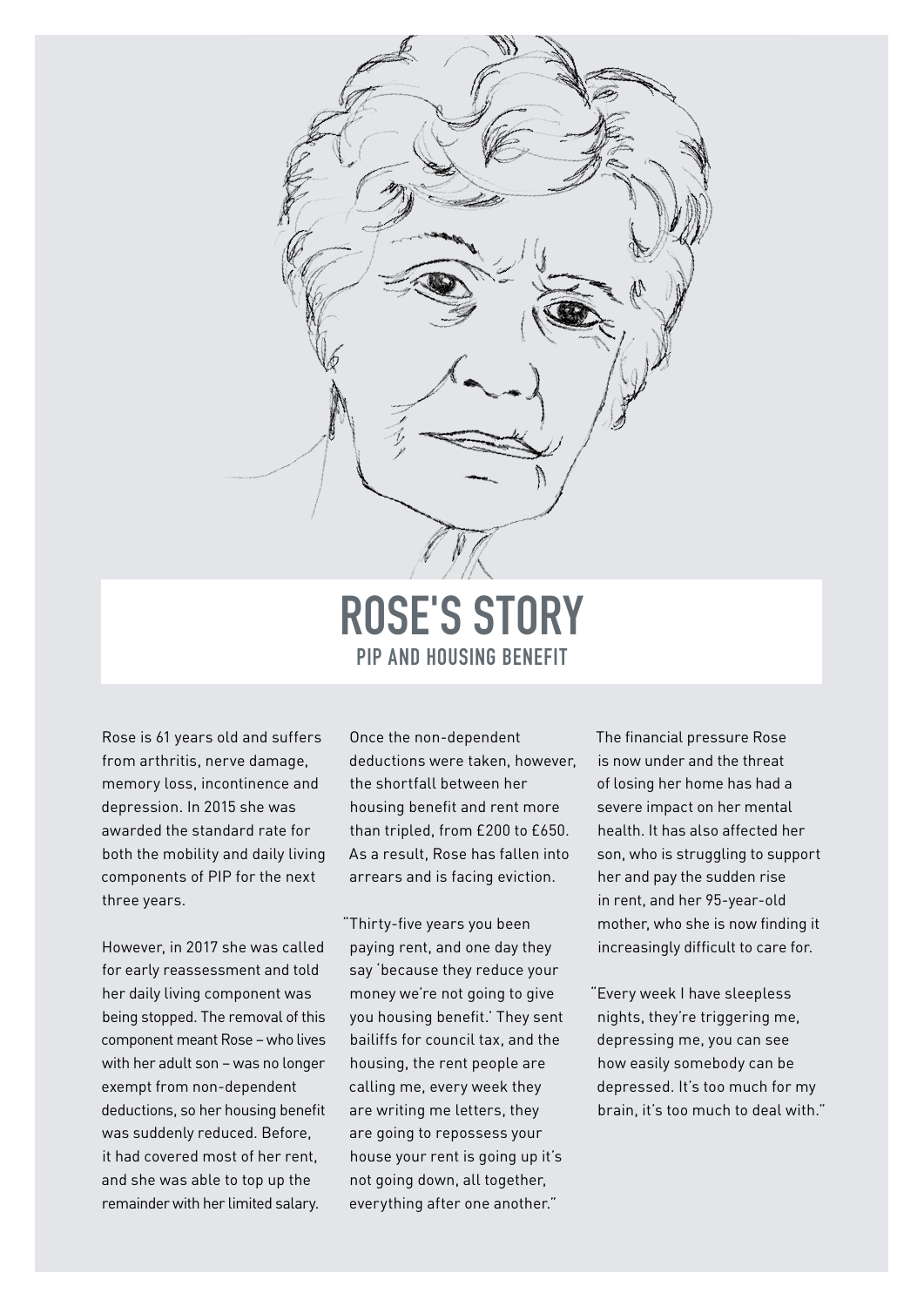mental health. This affects not just the individual but also the people around them.

- "My mental health deteriorated, I was put on stronger medication, I was more tearful, I wasn't eating properly... My son was even thinking of not going to university. He really didn't want to leave me, I was in such a distressed state." SARAH, PIP CLAIMANT
- "It affected me mentally, it was very hard. The distress, the pressure on your head… I was crying a lot, it was hard to cope. It affected how I cared for my dad [who has dementia], I couldn't look after him." MANISH, ESA CLAIMANT

The strain of losing such vital income can prevent people from recovering or managing their conditions, as the financial and emotional pressures they find themselves under mean they can no longer concentrate on their health.

"[When I was receiving DLA] I could be busy with my recovery and trying to do my exercises and that, and I didn't have to worry about 'my god, will I be able to pay the rent?' Now, that's how I'm living. That's the difference the DLA made… It wasn't much of a life but I didn't have to worry. Now that's been taken from me." FATIMA, PIP CLAIMANT

#### A liar and a fraud

"They're saying you're capable of working. You feel like a liar and a fraud." LUCY, ESA CLAIMANT As well as the stress of financial insecurity, being denied disability benefits is immensely distressing because of the way people are made to feel like frauds. DWP's failure to recognise the severity of their conditions is akin to suggesting they have been lying about it. Not only is this incorrect, it's also hugely damaging to people's wellbeing – and further undermines their respect for the system.

- "When I got the letter back from them saying that my claim had been rejected, that felt like a real kick in the teeth. It's like they're saying 'well you've lied to us all this time, there's nothing wrong with you, you've just got to get on with it.'" SARAH, PIP CLAIMANT
- "They make you feel as if, if something doesn't happen it's because of you, it's not because of them, you've done something wrong. It's not fair and it's not right." DARREN, PIP CLAIMANT
- "They treat you like because they've seen one person who has been pretending, now they take all people in one circle to say these people are all cheats. They don't understand, they don't take the individual as they come." KALIFA, ESA CLAIMANT

#### **RECOMMENDATION**

The Government must urgently commit to ensuring that all disabled and seriously unwell people receive the social security benefits they are entitled to.

### BEING DENIED DISABILITY BENEFITS IS IMMENSELY DISTRESSING.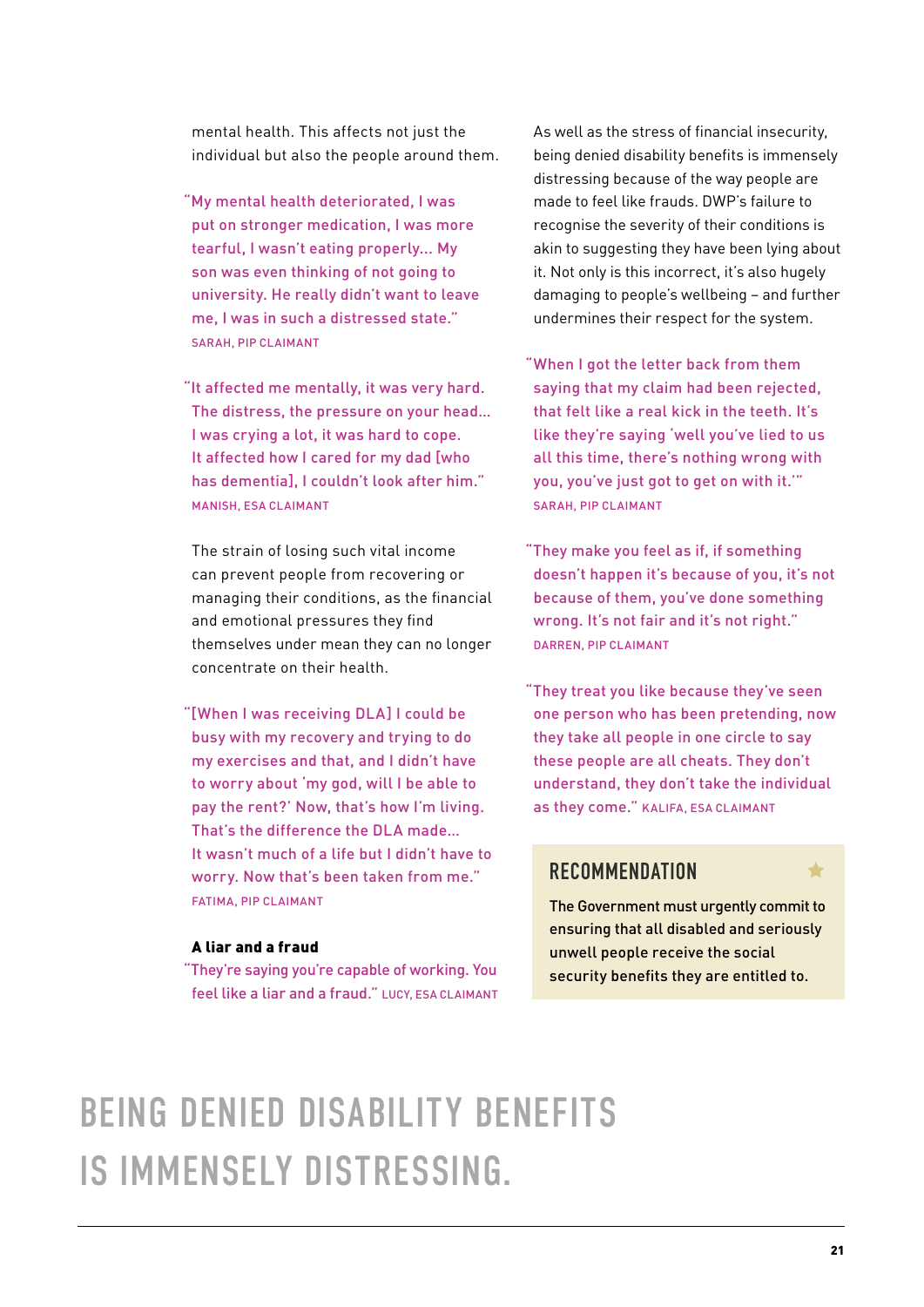## **44 PP**

ALL THE PERSON RECONSIDERING THE DECISION DOES IS RELY ON THE ORIGINAL ASSESSMENT AND SAY 'THE ASSESSMENT SAID THIS SO THEREFORE IT'S FINE.' IT'S POINTLESS FRANKLY.

**ANTHONY, PRO BONO LAWYER**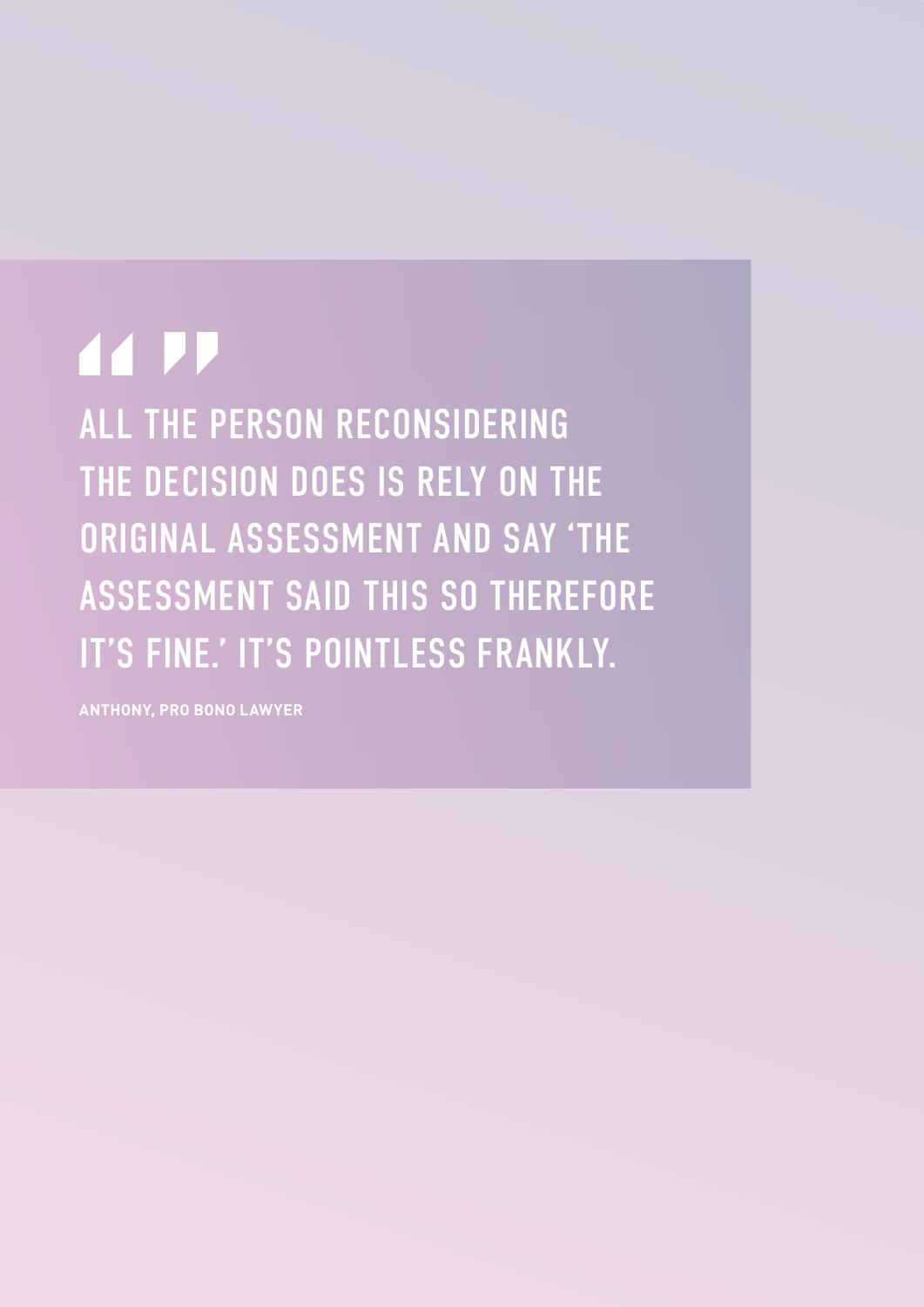## **MANDATORY RECONSIDERATION: A FALSE HOPE**

"They said zero, still zero. No one checked it. Did they analyse their mistake from the first one? Not at all. If they had, I wouldn't have got zero." MANISH, ESA CLAIMANT

After being wrongly turned down at assessment, claimants can have their initial decision reviewed by requesting a Mandatory Reconsideration (MR). The MR process was introduced in 2013 to correct flawed assessment decisions without the case going to court, and since then there have been almost one million MR requests made against PIP and ESA decisions.10 This figure reflects the huge problems with the assessments – and highlights the need for an effective review process.

There is little evidence, however, that the MR corrects the injustices of the assessment and offers the fair and comprehensive review it needs to. Of the cases that make it through to MR, just one in five  $(18\%)$  PIP decisions<sup>11</sup> and a mere one in 10 (11%) ESA decisions are changed.<sup>12</sup> Perhaps this is not surprising given that up until December 2017, DWP had an "aspiration" to ensure at least 80% of assessment decisions were upheld at MR.13

Considering the huge inaccuracy of assessment decisions – as evidenced by the fact that 69% are overturned at appeal<sup>14</sup> -

the intention to uphold 80% of them appears misguided at best. As all cases that reach appeal have been through MR, the very high appeal success rate is a clear reflection not just of the assessment system's gross inadequacy, but also of the MR's failure to address it.

#### Lack of consideration

At MR many claimants are left with the impression that DWP has made no effort to re-evaluate their decision, to take into account the additional evidence or, in some cases, to even look at their claim. DWP staff have reported that the "pressure to turn out numbers" means decision makers do not have enough time to fully review cases, and tend to uphold the original decision simply because it is easier to "rubber stamp" it than challenge it.15

"It seems the DWP don't spend a lot of time on a Mandatory Reconsideration unless they have to… They'll just say 'OK, we looked at this health assessment again, nothing seems to have changed therefore – denied,' and that's it."BRONWYN, PRO BONO LAWYER

In a significant number of cases this is illustrated by the short timescales in which decisions are returned: since 2015 median MR

- 10 Work and Pensions Select Committee 2018, PIP and ESA Assessments Seventh Report of Session 2017-19
- 11 DWP 2017, Personal Independent Payment: **Official Statistics**
- 12 DWP 2017, ESA-WCA Outcomes to June 2017 Quarterly **Statistics**
- 13 DWP 2017, Oral Evidence to the WPSC Inquiry into PIP and ESA Assessments
- 14 Ministry of Justice 2018, Tribunals and Gender Recognition **Statistics** Quarterly, October to December 2017
- 15 Public and Commercial Services Union 2017, Written Evidence to the WPSC Inquiry into PIP and ESA Assessments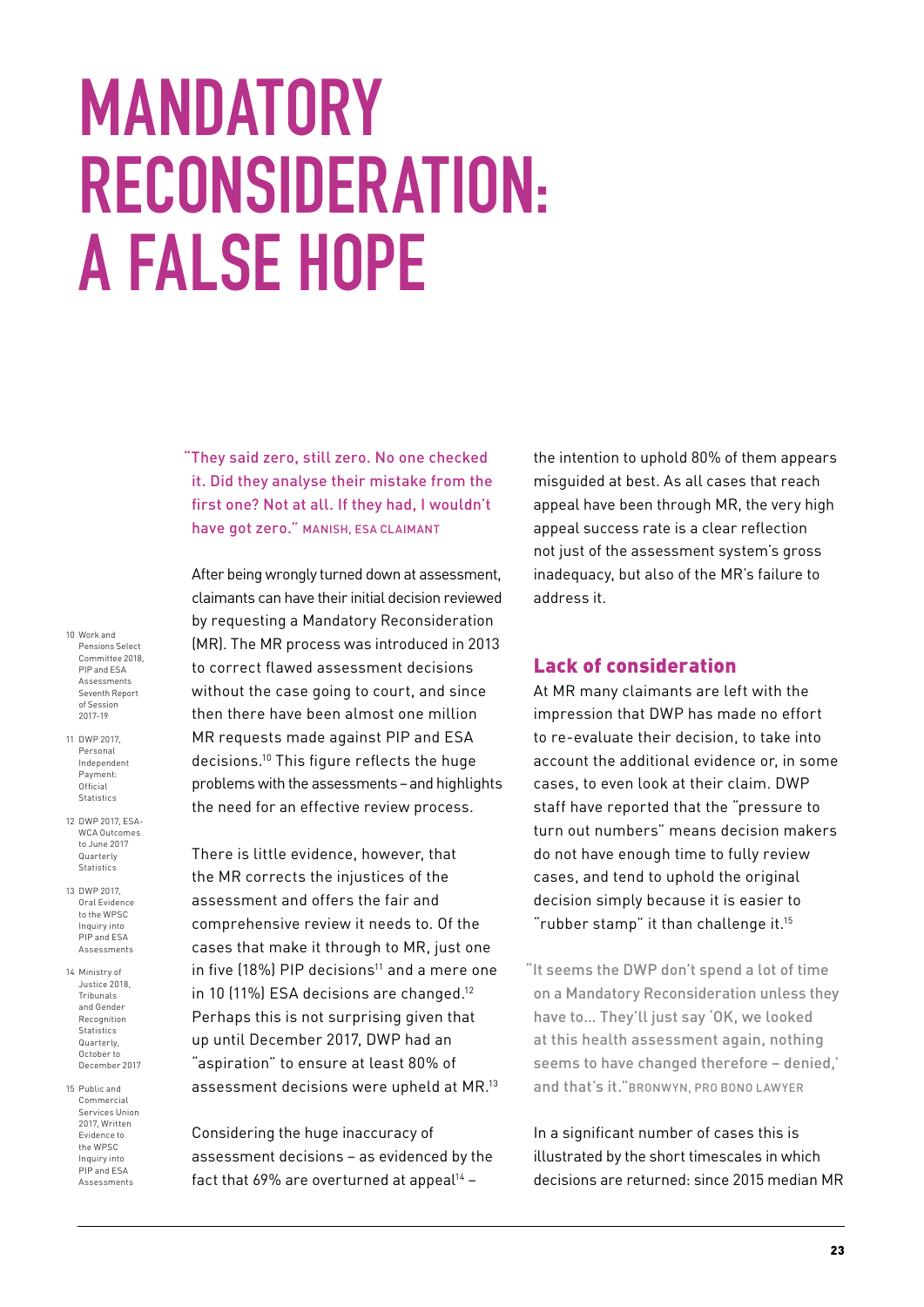clearance times for ESA have ranged from six to 15 calendar days.<sup>16</sup> Given the amount of time and effort claimants put into collating their MR requests – and the large caseload DWP staff are dealing with – it is somewhat doubtful they are being fully reconsidered in this time.

"The turnaround was just too quick, and that sounds ironic cos normally you're waiting and waiting, but this was like a click of fingers. It came back within about five days. I don't think they reconsidered anything. They just seem to go through the form and say 'oh she's lying.' It wasn't a reconsideration at all." SARAH, PIP CLAIMANT

All too often the MR decision maker seems to look only at whether there has been a change to the severity of the claimant's condition, rather than whether the original decision itself was inaccurate.

"It was like they've literally just thought 'oh god here we go' and then just ticked the boxes and sent it back. I didn't feel they'd even looked at it, cos the guy that reconsidered it just agreed with everything the assessor had done." SARAH, PIP CLAIMANT

This happens even when claimants submit additional medical evidence and detail extensively the impacts of their conditions and the reasons why the original decision was wrong.

"They said 'you've handed us more doctors notes but there doesn't seem to be anything in your condition that's worsened and according to the health assessment you score zero points on everything and therefore you're fine to work and you won't get any ESA.'" BRONWYN, PRO BONO LAWYER

"I just think it's very worrying that I still got zero, so I don't know what's going on there. What is the process, are they not actually reading the information? I gave all the

evidence and I still got zero so something is clearly very wrong." LUCY, ESA CLAIMANT

In the minority of cases when the initial decision is changed at MR, it is usually revised but not reversed. This still leaves people without the full award they are entitled to.

"We went through MR when they relented and gave me the low rate of mobility, but they would not reinstall my higher rate." FATIMA, PIP CLAIMANT

#### **RECOMMENDATION**

DWP should require MR decision makers – and give them sufficient time and training – to conduct a full case review. This means considering all the evidence, addressing any oversights shown in the assessment report and recording, and if necessary contacting the claimant for further information.

#### An obstacle to justice

Not only does the MR fail to properly review and correct the initial decisions, it also acts as a significant barrier to people getting the award they deserve. Appeal judges have voiced concerns about this, with the Second Independent Review reporting that:

"Tribunal Judges… were also sceptical about the thoroughness of the Mandatory Reconsideration process. They felt it has turned into an additional administrative barrier for claimants who wish to challenge their decision rather than a substantive reexamination of the evidence."17

This 'administrative barrier' is so great that many people are unable to overcome it. and cannot submit their request to get the reconsideration they deserve.

16 DWP 2018, ESA-WCA outcomes to September 2017 Quarterly **Statistics** 

17 Paul Gray 2017, The Second Independent Review of the Personal Independence Payment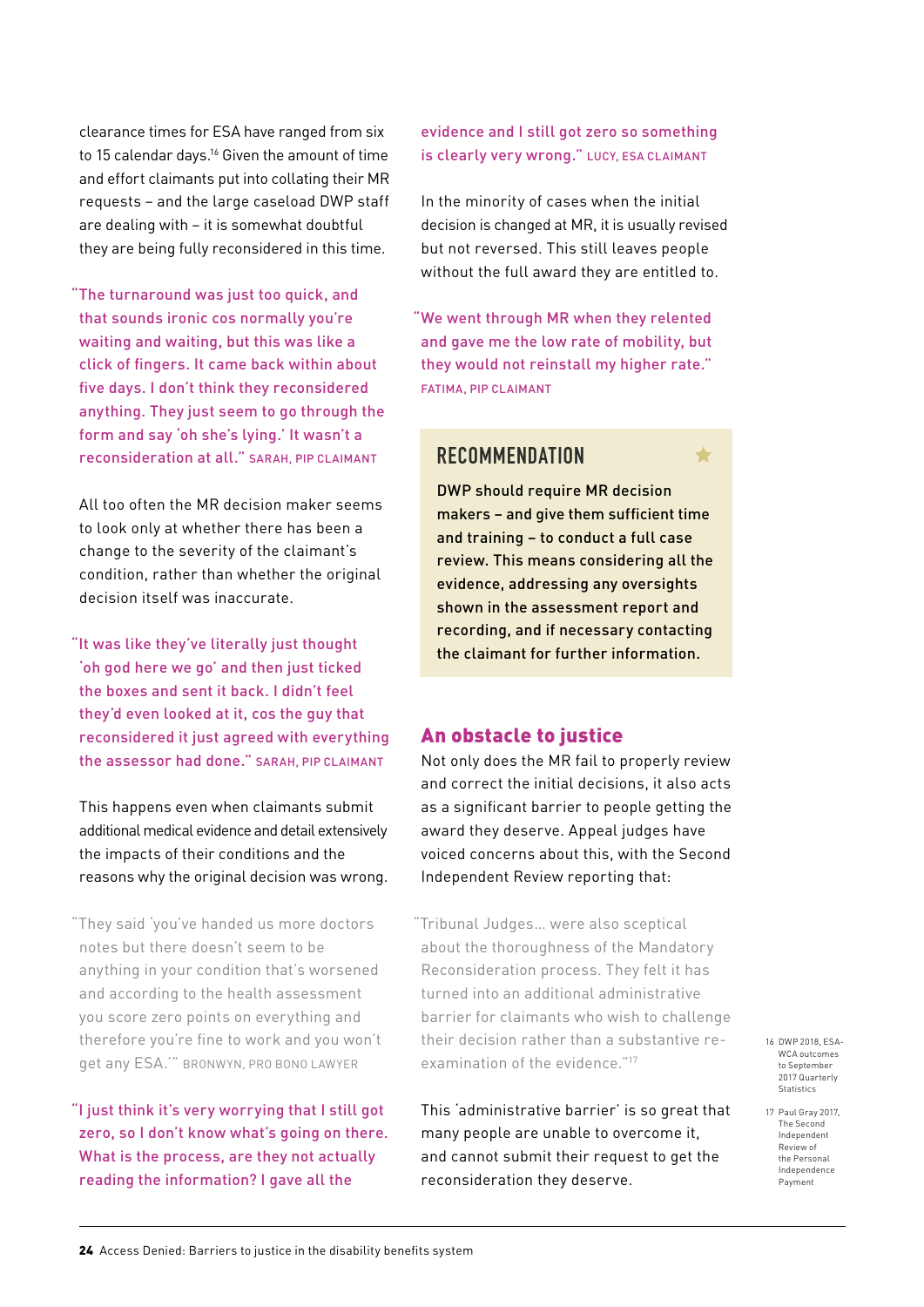#### A difficult process

The process of collating, preparing and submitting an MR request is a daunting prospect, and many claimants – who are already having to deal with debilitating conditions – do not have the energy, knowledge and support required to complete it. Without the necessary legal expertise, many rely on the support of charities and pro bono lawyers to navigate the system and submit their MR request.

"I didn't understand it, the first appeal, the Reconsideration. I couldn't have done it myself, I wouldn't know where to start… If Z2K wasn't there I would have had to live with no money." MANISH, ESA CLAIMANT

"Having to prepare the Reconsideration letter was probably the worst stage, it's like you need to be a lawyer to do it." LUCY, ESA CLAIMANT

However, the scale of demand for these services means many organisations are struggling to provide the advice and support people need.

#### Tight deadlines

Accessing the necessary support is particularly difficult given the system's tight deadlines: claimants must submit their MR request within one month of receiving their assessment decision.

"It's hard to find legal advice, I mean if you go to the CAB you could be waiting a good few months, and you've got to respond within 28 days. It's trying to find a solicitor, a legal agent." JONATHAN, PIP CLAIMANT

18 Public and Commercial Services Union 2017, Written Evidence to the WPSC Inquiry into PIP and ESA Assessments

The short deadline does not give claimants enough time to gather additional evidence, as PCS, the main union for DWP staff, has pointed out.18 It also makes little allowance for complicating circumstances, including a worsening or flare-up in people's

conditions, and increases the pressure they are under.

"They should give more time to check people's condition before they conclude, they should wait and see how you get on with day-to-day activities and everything and maybe you need surgery, maybe you need another thing, it depends on the surgeon what he said, they shouldn't make a quick decision before your health. Your health should come first." ROSE, PIP CLAIMANT

This means countless ill and disabled people – who will never show in official statistics – are being made to suffer without vital benefits, simply because the initial assessment got it wrong and the MR is too difficult a process for them to complete in time.

#### **RECOMMENDATION**

DWP should extend the deadline for claimants to submit an MR request from 28 to 56 days.

#### Long waits

While claimants must adhere to strict deadlines for submitting their MR request and additional evidence, DWP can take up to several months to review their decision. Although median clearance times are low, a significant number of claimants are forced to wait weeks for the result of their MR. This creates a great deal of stress and anxiety for people, who are forced to live with the uncertainty of whether their payments will be reinstated.

It also creates further financial pressure, particularly for ESA claimants already struggling with low income. Whereas those awaiting their assessment decision can be paid the ESA 'assessment rate' (up to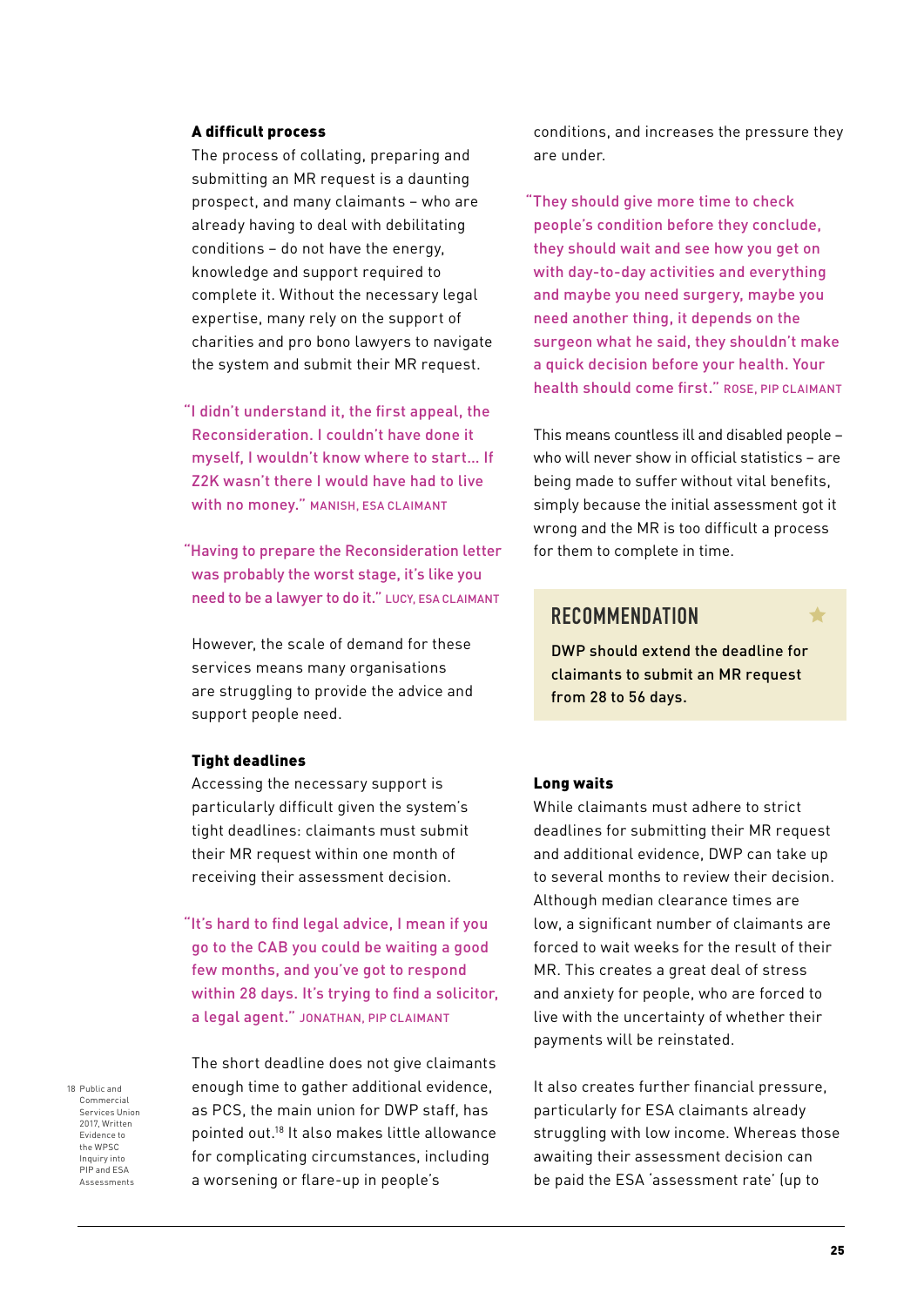£73.10 per week), those awaiting an MR decision receive no such payment. Their only option is to claim JSA – but this comes with the strict, and often detrimental, requirements to fulfil job-seeking activities as discussed on page 17.

"My anxiety went through the roof cos then I'm going down to the job centre and being told I need to job-hunt 40 hours a week to be on JSA to get some sort of money." LUCY, ESA CLAIMANT

#### **RECOMMENDATION**

DWP should pay the ESA assessment rate for claimants awaiting the outcome of their MR.

#### A dangerous disincentive

The difficult ordeal of the MR process – and the fact that for the vast majority of claimants it does nothing to correct the initial decision – creates a significant deterrent preventing people from going to appeal. For many claimants the very existence of the MR stage is confusing, giving the impression it is the only way to appeal. When their initial rejection is unchanged at MR, therefore, they mistakenly believe that is the final decision and they have no further opportunity to challenge it.

"I think essentially my clients just almost gave up hope of being able to overturn the decision after the assessment and the subsequent Mandatory Reconsideration not to award." ALYA, PRO BONO LAWYER

Others are aware that a further appeal is possible, but after having struggled through the ordeal of the MR they lack the energy or ability to go through yet another difficult process.

"Getting turned down again puts people off appealing. I just had no idea how difficult it was, I submitted extra evidence but I still got zero. I just thought, I didn't want to push it." LUCY, ESA CLAIMANT

While the majority of those who go through to appeal do win, many never make it to that stage because the MR acts as such a confusing and demoralising barrier. As Darren's story (page 27) shows, many people would not make it through without external support: it is crucial for helping people understand their rights, navigate a complex system and continue through this stressful ordeal.

"I could never have done it without Z2K, I would have given up. It's the rejection, it's very difficult. No one was considering what I was going through. I was sick, and it's like they say you're not sick, you can move your hands." MANISH, ESA CLAIMANT

There are countless others, however, for whom the necessary support is not available. For them, the MR stage is not a route to a fair hearing but a barrier against it. What was designed to improve people's access to justice is instead acting as a major obstacle, preventing people from getting the benefits they are entitled to and claiming what is rightfully theirs.

#### **RECOMMENDATION**

If the MR process cannot be radically improved – to offer a true reconsideration of each claimant's conditions, case and, where appropriate, capacity to work – then it should be stopped, and claimants be allowed to go straight to appeal.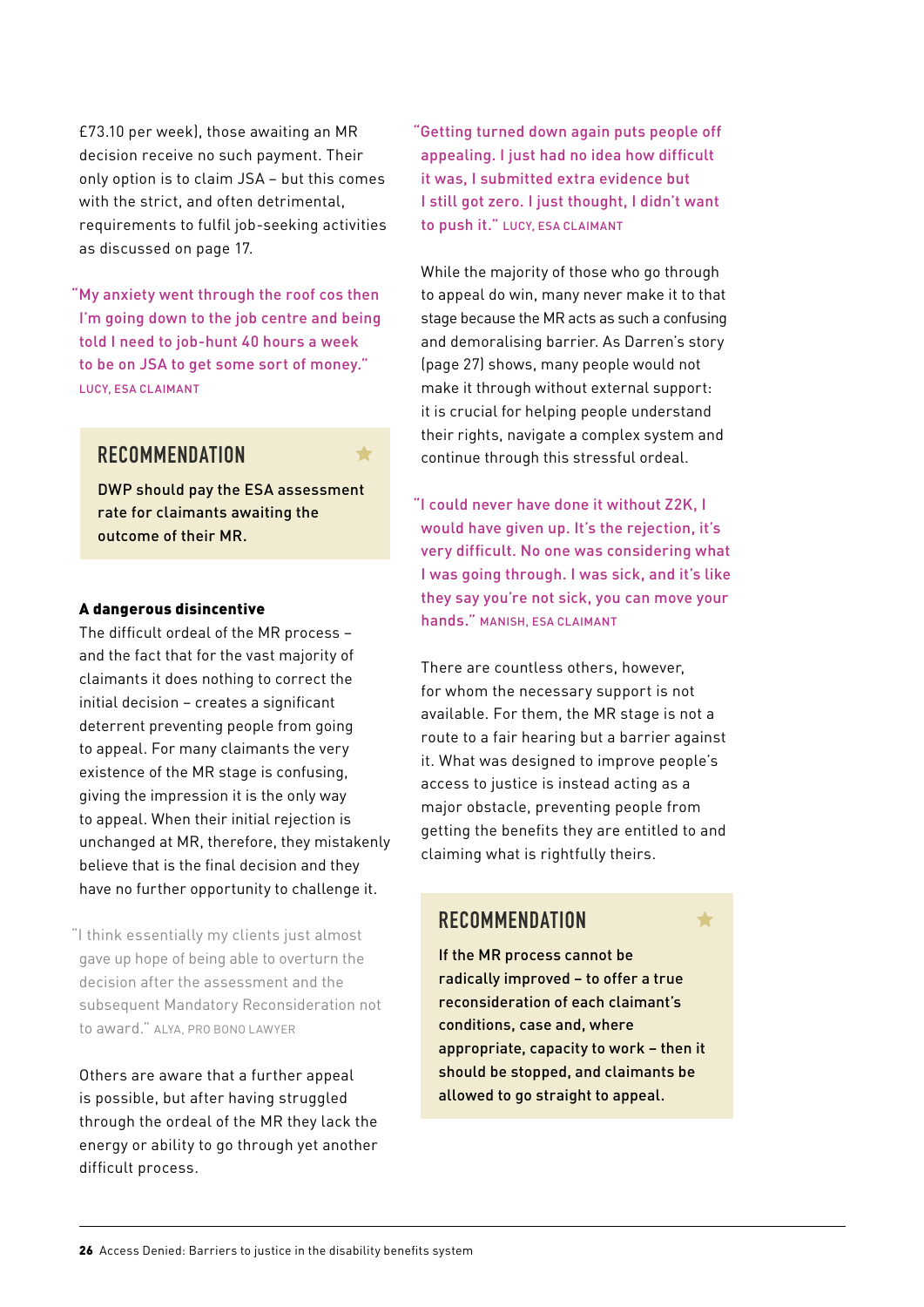

### **DARREN'S STORY THE NEED FOR SUPPORT**

When Darren was 42, he had a severe stroke. For the last 19 years he has suffered with muscle weakness, pain, dizziness, fatigue, memory loss and anxiety. He needs a walking stick to get around, has to take frequent stops and requires an adapted bath and toilet. The damage to his memory makes simple acts such as cooking difficult or even dangerous, and his speech impairments mean social interactions are often extremely difficult.

In 2016 he was assessed for PIP – and turned down. Fortunately Darren was able to get support from Citizens Advice, who helped him submit an MR request. However, the

decision remained unchanged – with little sign that DWP had looked into it at all.

"I'd sent the forms off to DWP on a Thursday by recorded delivery, so I could check they'd received it on the Friday, and on the Tuesday they wrote to me to say no – and the Monday was a bank holiday."

Citizens Advice staff told Darren he could appeal, but the ordeal of the MR was so draining he felt unable to continue.

"I went to see my doctor and I said 'I can't stand this anymore.' I would wake up in the middle of the night worrying about this. I said 'I'm just going to stop this now, I'm not going to take this any further.'" It was only because of his GP's help that Darren managed to not give up.

"He said 'you mustn't do that, you mustn't let them do this to you.' So I thought well ok he's a GP and he wants me to a carry on so that's what I did."

With the support of his GP, Citizens Advice and Z2K, Darren was able to go on to appeal – where he was awarded the enhanced rate for both components.

"It was only because my GP was such a nice man and was so helpful to me that I carried on. Otherwise I would have just stopped."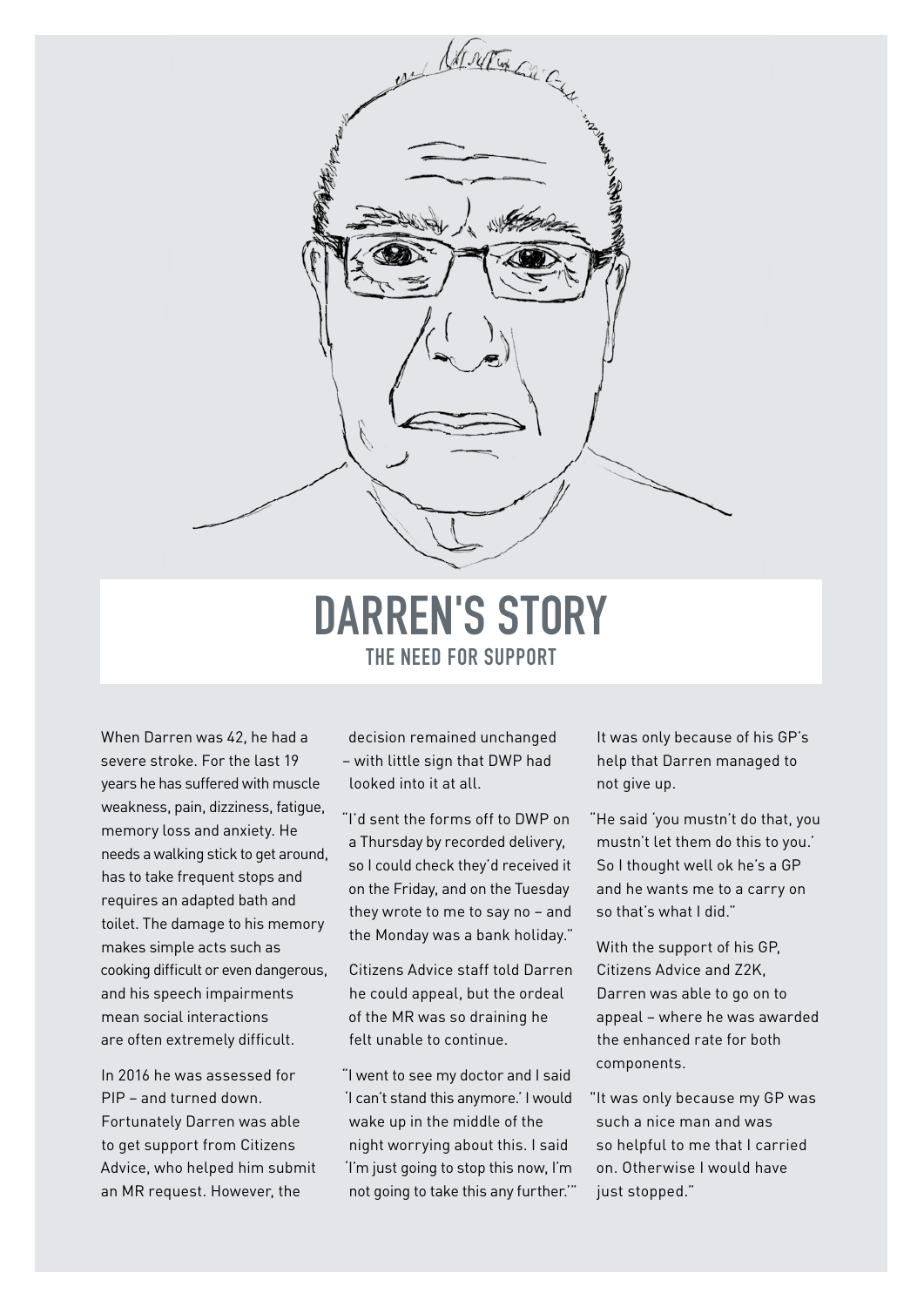## **44 PP**

MORE THAN ANYTHING IT WAS THE MOST STRESSFUL TIME FOR ME, AND I SUFFER FROM DEPRESSION AND ANXIETY AT THE BEST OF TIMES.

**SARAH, PIP CLAIMANT**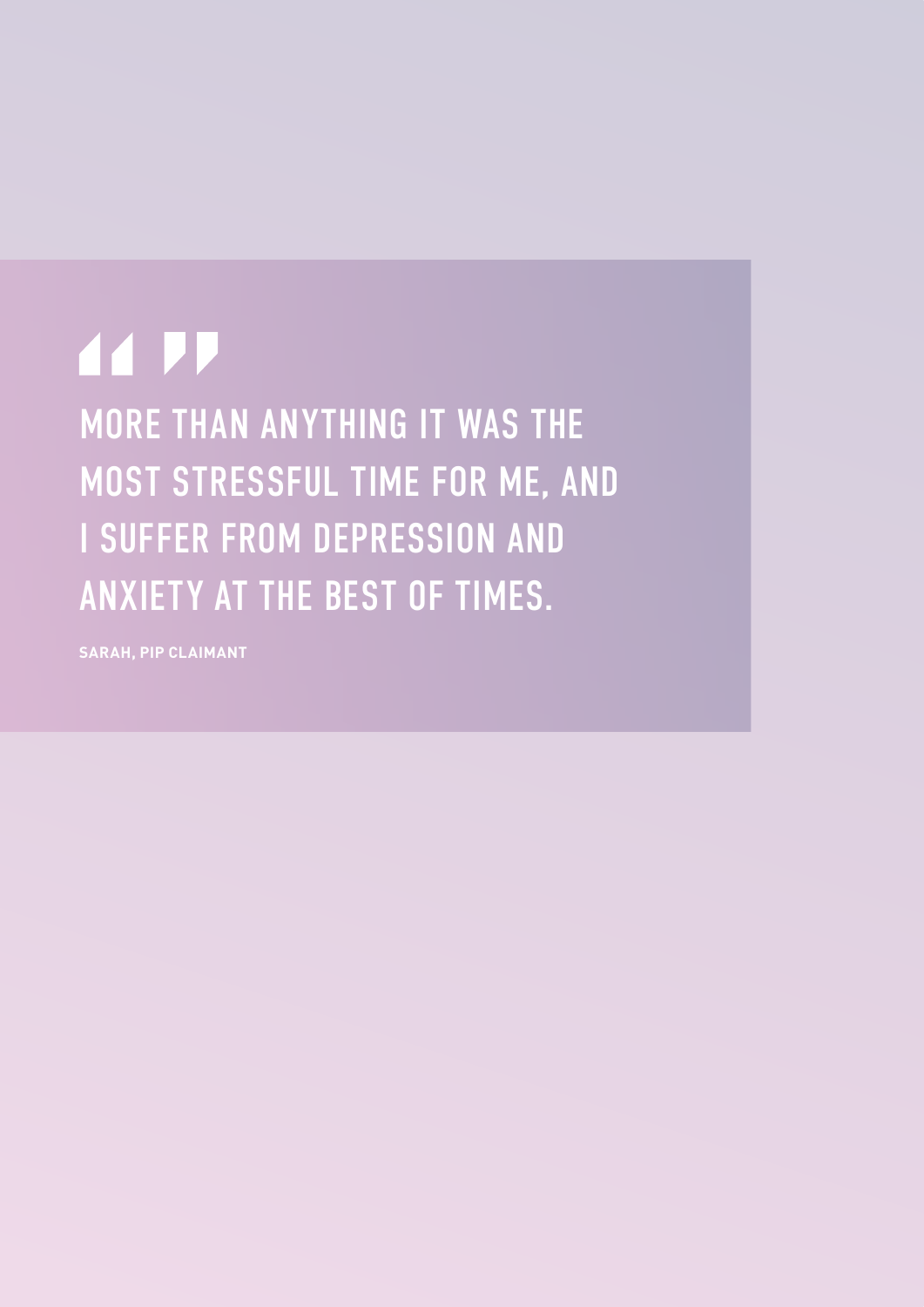## **APPEAL: THE LONG ROAD TO A FAIR HEARING**

When the MR fails to correct the assessment and award the appropriate benefits, claimants must then appeal to the First Tier Social Security and Child Support Tribunal. This is managed by the Ministry of Justice (MoJ), and is effectively the first time their claim is assessed independently of DWP. The tribunal system demonstrates that a fairer decision-making process is possible – but in order to reach it, there are yet more barriers claimants must overcome.

#### Lack of legal support

"They said 'we hope somebody's going to represent you.' I said 'what do you mean? I can't go along to this sort of thing on my own, how am I going to cope?' I was in such a panic." DARREN, PIP CLAIMANT

#### A complex task

Lodging, preparing and completing an appeal is a complex and daunting process, particularly for people with no experience of legal or benefits systems who are struggling with difficult conditions. Lawyers estimate it can take them up to 25 hours' work to submit an appeal, even with in-depth legal understanding and expertise. For claimants with no legal background, submitting an appeal can

19 The Law Society 2017 | ASPO 4 years on: Law Society review

#### therefore be overwhelmingly difficult, to the point of impossible.

"If you don't have any legal help and you don't have a legal background I don't see how you could do the appeal. Because first of all you'd have to know where to find the rules, all of those ESA regulations, you'd have to know which ones to apply because there are different ones, and you'd have to know that you have to meet specific descriptors and how to link your evidence to those specific descriptors, and I think that's quite a difficult task." BRONWYN, PRO BONO LAWYER

What's more, having professional representation at the tribunal increases people's chances of winning their appeal: the success rate for clients represented by Z2K is 88%. Without proper legal support, therefore, people risk losing their PIP or ESA simply because they do not have the necessary expertise to present their case.

#### The loss of legal aid

Crucially, the sweeping removal of disability benefits is happening at the same time as drastic cuts to legal aid, with over £350 million cut from the budget.19 As a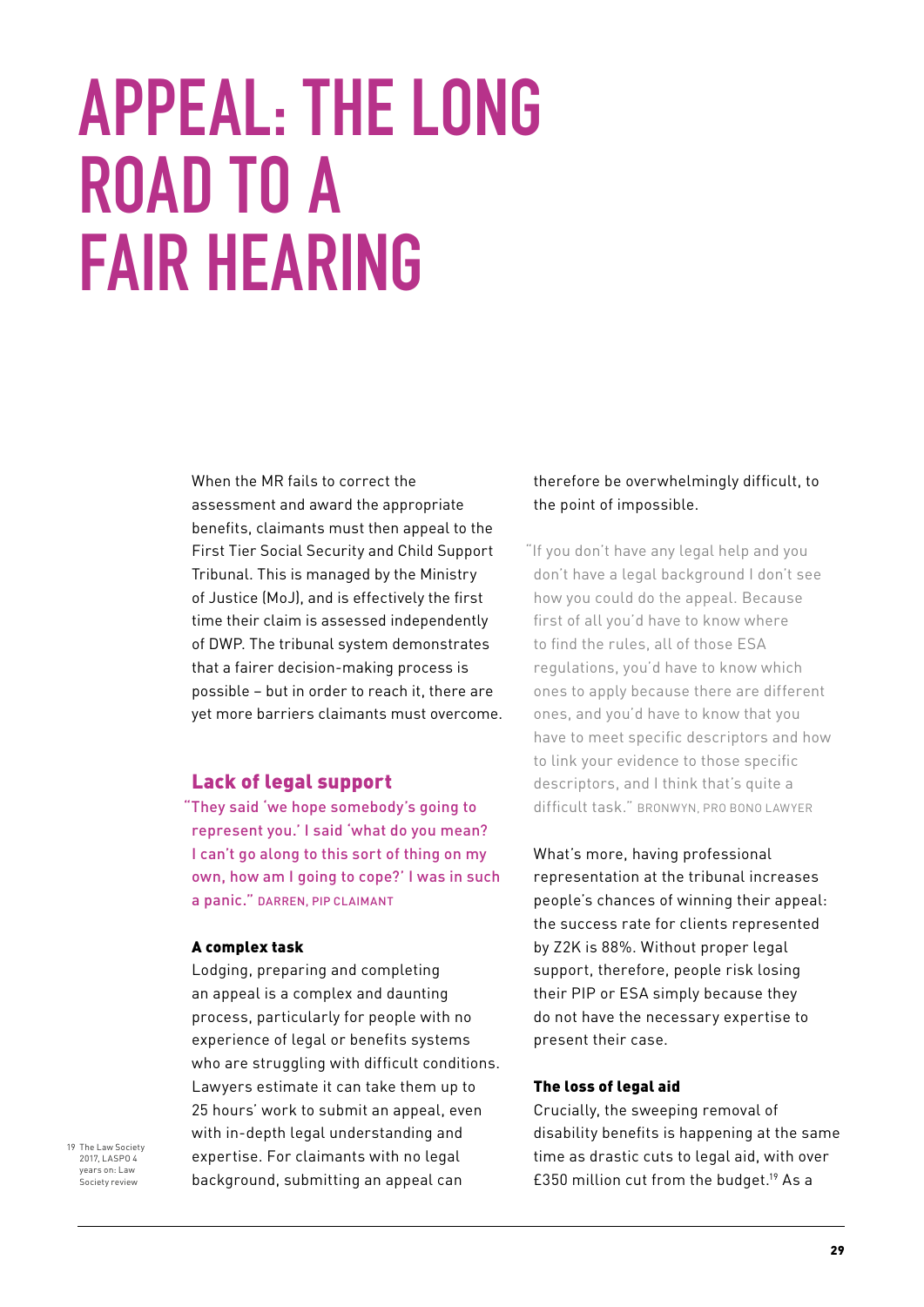result, the number of disabled and unwell people granted legal aid to appeal their benefits decisions fell by a staggering 99% between 2012 and 2017. Last year just 308 disability benefit claimants received assistance.20 This means that thousands of people who are incorrectly refused PIP or ESA must appeal at the First Tier Tribunal without any financial support for legal advice or representation at all.

As a result, many ill and disabled people – already struggling with the financial pressures of having their benefits stopped, and utterly unable to afford private solicitors – are being denied access to justice. Often they cannot even lodge an appeal. If they do, the prospect of going to court without any legal support or experience can be so distressing that they cannot continue.

"It would have been too much of a struggle to appeal on my own… I was too mentally and physically unwell to deal with the pressure. You are an ill person." JONATHAN, PIP CLAIMANT

"It says you can appeal and I thought 'court? But I don't want to do that.'" LUCY, ESA CLAIMANT

With legal aid gone and thousands of disabled and unwell people left without representation, advice charities and volunteer lawyers have had to pick up the pieces. But the sheer scale of demand for these services far outweighs capacity. As assessments continue to unfairly deny people's benefits, demand for these already overstretched services is growing.

"All of the other organisations are all absolutely overwhelmed with these cases like mine." FATIMA, PIP CLAIMANT

The requirement that claimants' appeal requests are submitted within one month of the MR decision further adds to the pressure. Most claimants are unaware that DWP can grant a discretionary extension, and many are unable to find legal advice in time. Increasingly therefore, an individual's access to benefits is contingent on the good fortune of finding immediately-available voluntary legal support, rather than on the validity of their claim. As a result, thousands of ill and disabled people who cannot afford private lawyers are being denied their fundamental right to justice.

"I find it really sad that if you happen to not get a representative because people are too busy or you don't know where to go, your chances of getting your appeal granted are a lot smaller. So it's just luck. And that's not how justice is supposed to work." BRONWYN, PRO BONO LAWYER

#### **RECOMMENDATIONS**

The Government should reinstate legal aid for all disability benefits cases.

DWP should extend the standard deadline for lodging an appeal from 28 to 56 days.

#### The long wait

"I think the big issue with the appeal is the length of time, it's four or five months. It's a long time for a person who's ill." JONATHAN, PIP CLAIMANT

For those who are able to find legal support and complete their submissions, there is then the long wait for a hearing. In January 2018, the median waiting time for a case to be heard was 24 weeks from the date the appeal was lodged – with many people having to wait much longer.<sup>21</sup> Being forced to endure such a long wait before their

20 Ministry of Justice 2018, Response to written question 130690

21 Ministry of Justice 2018, Tribunals and Gender Recognition Statistics Quarterly, October to December 2017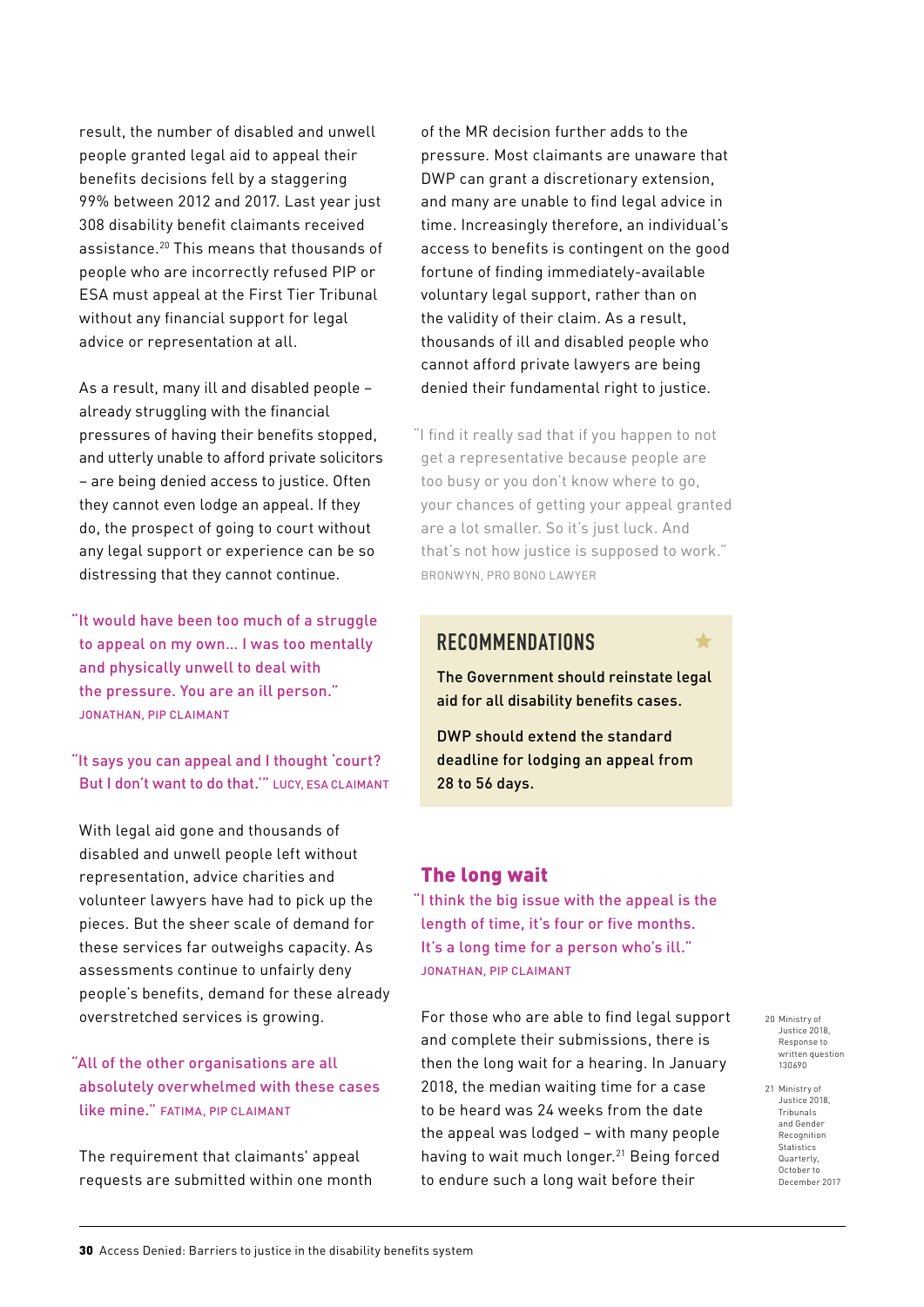benefits can be reinstated places people under a huge amount of emotional and financial pressure. And as long as the assessments keep failing to award people what they are entitled to, the backlog of appeals – and the damaging impacts of the long wait – will only increase.

#### 'Pending appeal' payments

In order to offset the financial harm that the long wait causes, claimants contesting an ESA decision can apply for 'ESA pending appeal' (up to £73.10 a week).

However, there is currently no 'pending appeal' payment for PIP. This leaves people who were previously on DLA or PIP with a significant shortfall. Given that seven in 10 claimants go on to win their appeal and prove their entitlement to PIP, and given how long claimants have to wait for a hearing, Z2K believes people who were previously on DLA or PIP should be paid a pending appeal rate of PIP as they are with ESA.

"It took forever for me to actually get a court date, it was about seven or eight months. That put enormous pressure on me, and I actually found myself going into debt because that safety net of PIP, that money, was gone." SARAH, PIP CLAIMANT

#### **RECOMMENDATION**

The Government should introduce a 'PIP pending appeal' rate for all those previously in receipt of DLA or PIP.

 $\blacklozenge$ 

Even for ESA claimants, getting the pending appeal payment is extremely difficult, as the lack of understanding around it means many do not receive what they are entitled to. DWP does not usually mention it on the MR decision letter, so people do not know they can claim it. Even when claimants are

informed of it, usually by a charity, they are often incorrectly turned away by job centre staff who are unaware of its existence or the eligibility criteria, as Manish's story (page 32) shows.

"The staff at the job centre tried to put me off getting it. If Z2K hadn't told me to keep trying, cos I was entitled, I wouldn't have known." MANISH, ESA CLAIMANT

Again, this highlights the difficulties for people who do not have support from a relevant organisation – particularly the most vulnerable and socially-isolated claimants. The lack of understanding and information from DWP means they do not get the payments they are entitled to.

In addition, applying for ESA pending appeal creates an additional burden for claimants as they must submit regular 'fit notes' – previously known as sick notes – from their GP. All too often DWP's administrative errors cause huge delays in this process which, as Manish's experience shows, adds to claimants' stress and further damages their health.

#### **RECOMMENDATION**

DWP must inform all claimants of their right to ESA pending appeal, and provide clear guidance on how to claim it, with their MR decision letter.

DWP must also ensure that job centre staff are sufficiently trained on the existence of ESA pending appeal and how to support people to claim it.

#### Preventing payment

Most concerning of all, however, is the fact that DWP is now attempting to dissuade GPs from issuing fit notes at all. Z2K clients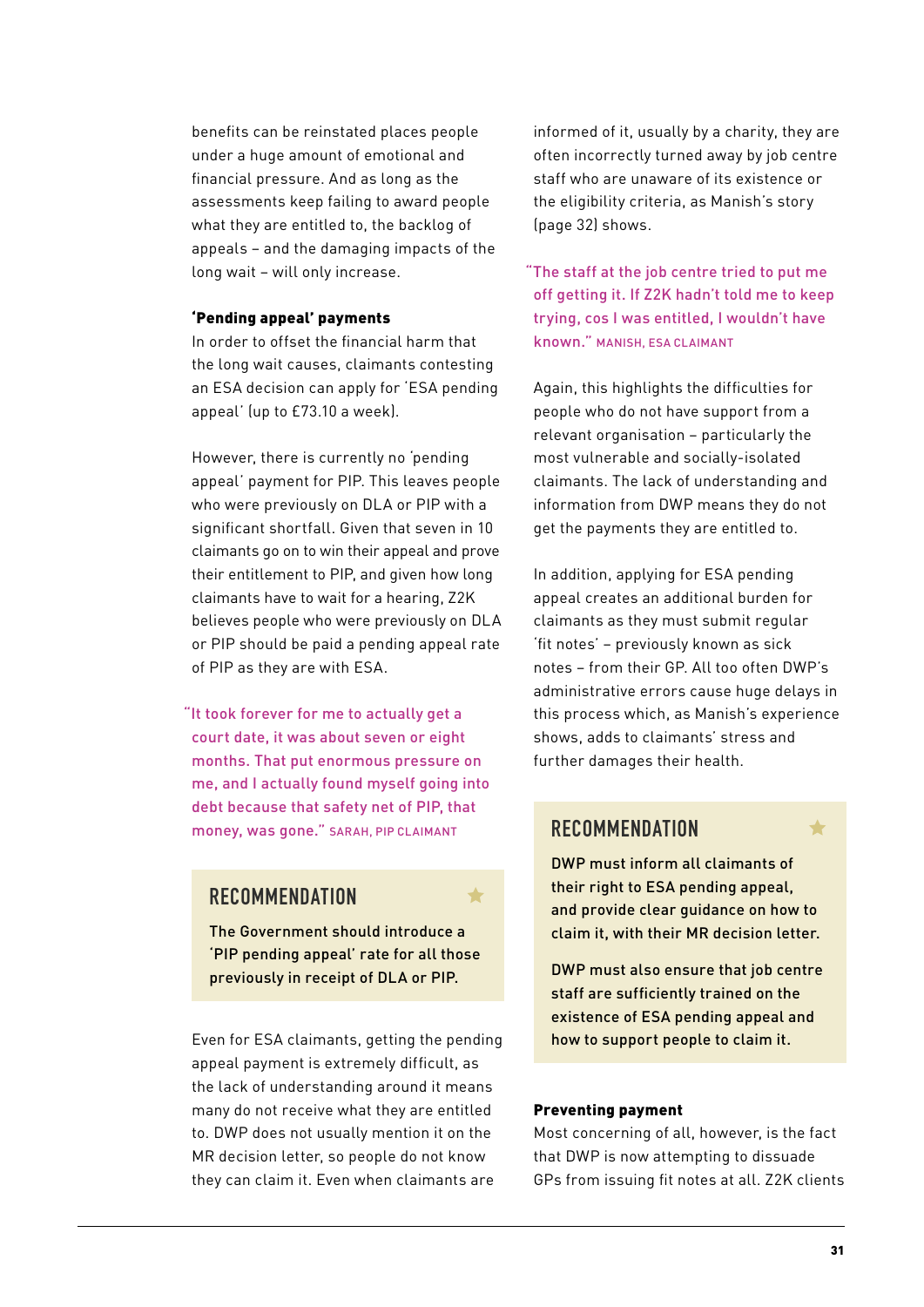

### **MANISH'S STORY ESA PENDING APPEAL**

Manish is 49 years old and has Crohn's disease. He suffers from profuse diarrhoea, severe weight loss, pain and exhaustion, and is often bed-bound.

At his WCA he was awarded zero points.

With help from Z2K he submitted an MR request – where again he was awarded zero points.

He then lodged an appeal, and was thus eligible to claim ESA pending appeal. He was told by DWP advisors, however, that he was not entitled to it.

"I called them to say I'm appealing the decision and he said I'm not entitled to it. But

Z2K said I am, so I told him… eventually he changed his mind."

Without Z2K's support, Manish would have been without income. Even once he had submitted his fit notes and letter of appeal, however, DWP's administrative errors meant he did not receive his payments.

"You get a letter saying they haven't received your sick note, then two days later another letter saying they haven't received your sick note, then two days later another letter… But I'd sent it, they'd lost it."

Dealing with these errors, and the amount of effort it took just to be granted what he was already entitled to, was hugely draining for Manish.

"They said I had to get another copy, so I had to make another appointment with my GP, I'm not well, I have to go there and get the document, not a copy an original document, then I have to go to the job centre and scan it in – all because they lost the first one. That happened three times. I sent it in the post and they signed for it, the delivery, and then they say they don't have it. It's exhausting."

After being given zero points at both assessment and MR, and after the long struggle to get ESA pending appeal, Manish was eventually awarded 22 points at tribunal.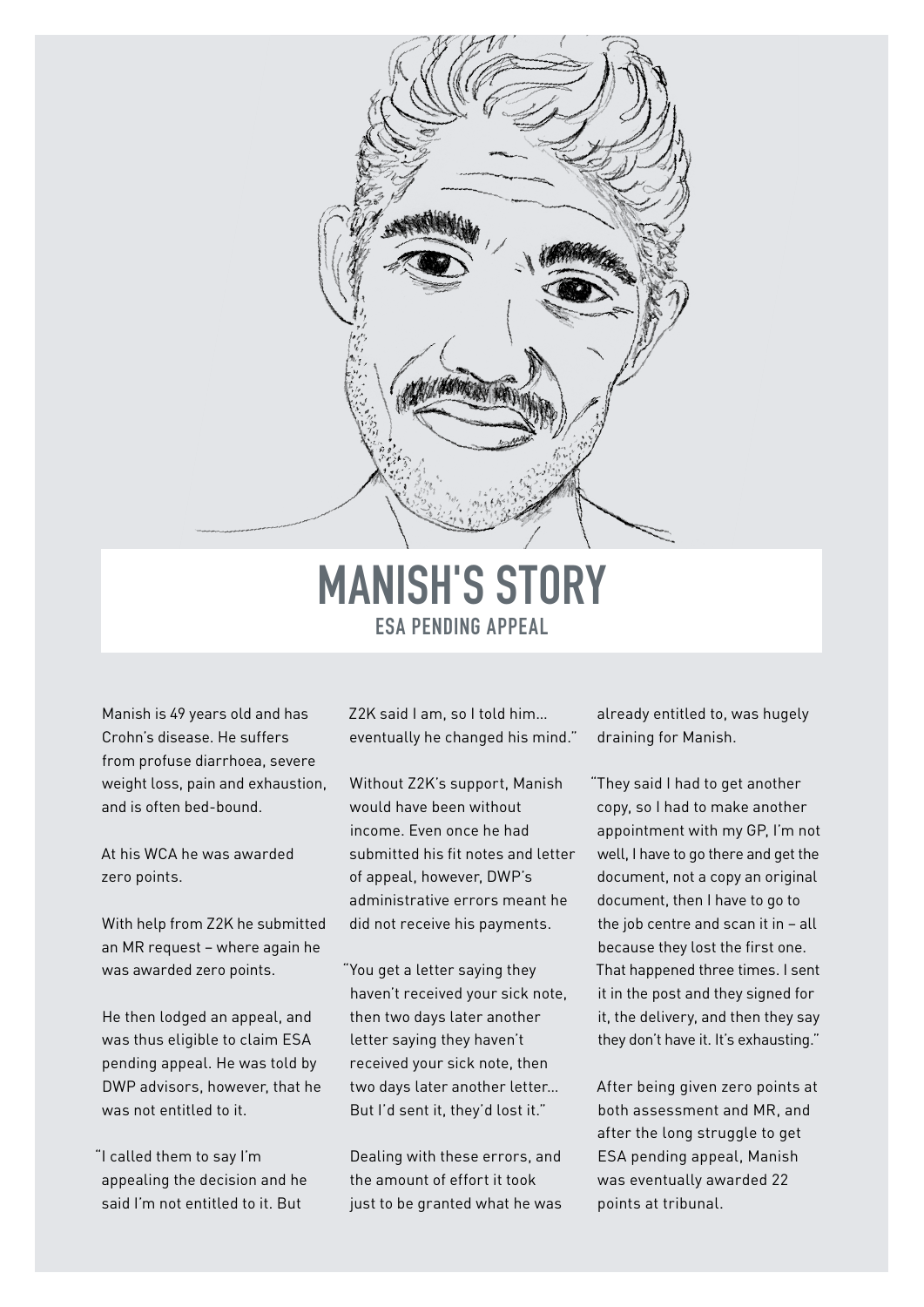have recently been affected by DWP's practice of sending letters to claimants' GPs urging them to encourage the claimant back to work – despite their health conditions – and to stop issuing fit notes. The letter, known as ESA65B, states [bold typeface as in the original]:

"As a result of this decision,  $\leftarrow$  client $\rightarrow$  is not entitled to ESA from  $\leftarrow$  date  $\rightarrow$  and you **do not need to provide any more fit notes to him relating to his disability/health condition for ESA purposes."**

There is no mention that the claimant can appeal the decision or claim ESA pending appeal. Nor is there anything to direct the doctor to further information if required. The Minister for Disabled People, Sarah Newton MP, has confirmed that the letter is sent to the GP of every claimant who is refused ESA.22 As a result, GPs are ceasing to provide fit notes – leaving severely ill and disabled claimants unable to get ESA pending appeal.

As well as being a worrying indication of DWP's determination to influence the medical decisions of experts, this gravely affects claimants. With no income, they are forced to claim JSA – which can be highly damaging to their health, as Kalifa's story (page 18) shows. The consequent deterioration in their health may prevent them from being able to continue their appeal, denying them the benefits and justice they deserve.

#### **RECOMMENDATION**

DWP must immediately stop discouraging GPs from issuing fit notes and instead return to the original wording of the letter, informing doctors of the process through which their patients can claim ESA pending appeal.

 $\blacktriangle$ 

22 Sarah Newton 2018,Hansard Written Answers 132726

#### Emotional impacts

Having to lodge and submit an appeal and then wait an unknown number of months for a hearing date before their payments can be reinstated causes people a huge amount of stress and anxiety.

"For about five, six months I was a mess. You're in limbo basically, it was awful. It's almost like getting a death sentence. It's not a nice feeling at all." SARAH, PIP CLAIMANT

The financial pressure they find themselves under, coupled with the uncertainty over when and whether their benefits will ever be reinstated, causes a great deal of harm to people's wellbeing. The prospect of going to court and being made to feel like they are at fault simply because they are ill can also be extremely distressing.

"Terrible. It's like a stress, a worry, you're not thinking about it all the time but every now and then when you start to think about it, it just drives you mad… I had nine months of just really worried. nervousness." LUCY, ESA CLAIMANT

"I haven't committed a crime, but I'm being put in a court. That alone really hurts me. What crime have I committed that I should have all those people looking at me?" KALIFA, ESA CLAIMANT

Many of our clients say the stress caused by this long drawn-out process is so extreme that without the support of advice agencies, friends and family they would have given up, as Darren's story (page 27) shows. Many people – particularly those who are socially isolated, have debilitating conditions or cannot access professional support – are unable to continue because of this. People who should have been awarded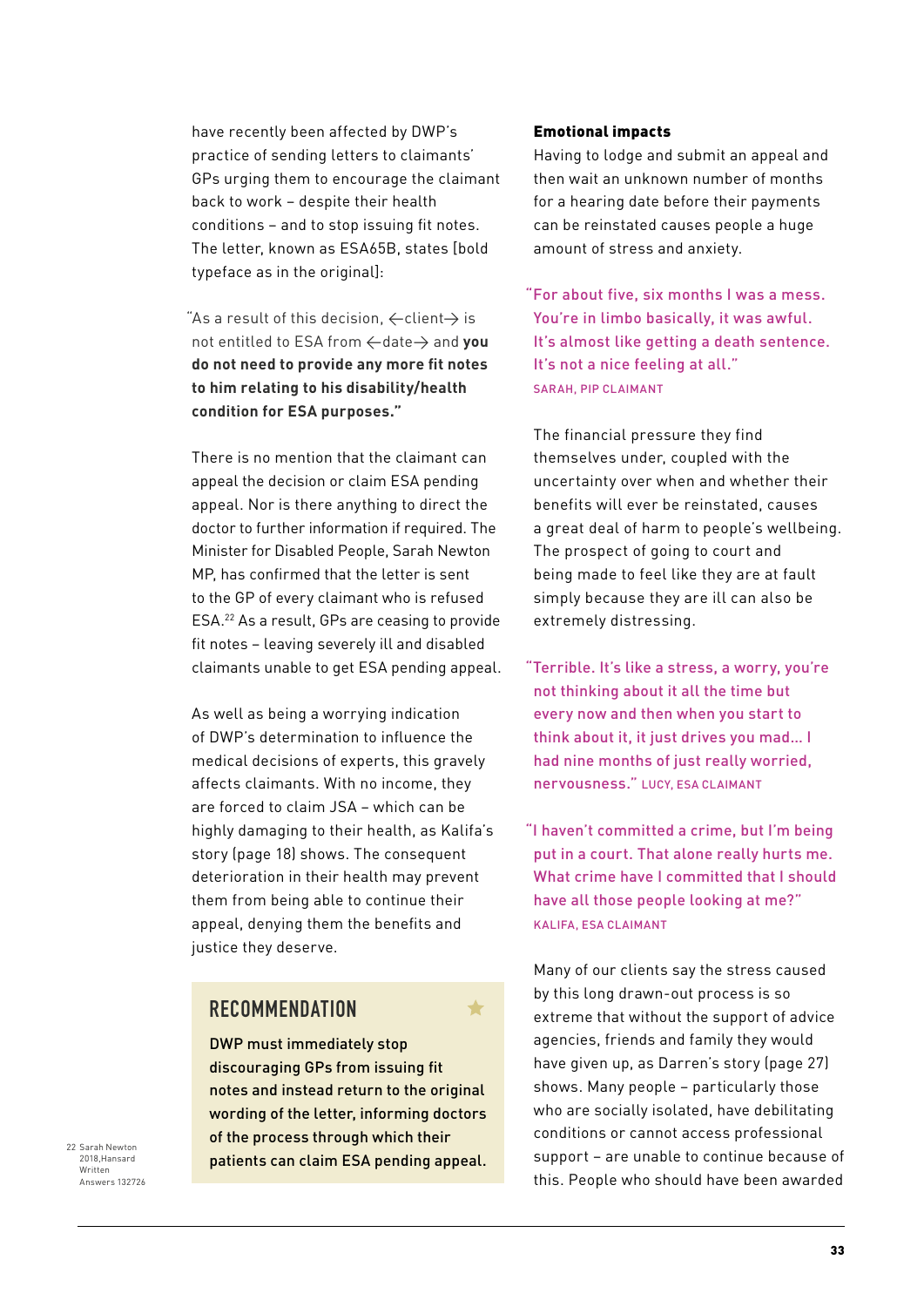benefits in the first place are therefore forced to live without them, with potentially drastic implications for their health.

"It was only because other people were supporting me at that time that I was able to continue. For other people who aren't well and they don't have anybody to help them, god it must be so hard." DARREN, PIP CLAIMANT

#### Costing the government

"The government spend more money, [rather] than rectifying it at the beginning so that it doesn't escalate, they let it escalate, and the money that we spend will be more than what they should have used in arresting the situation at the beginning." ROSE, PIP CLAIMANT

As well as being incredibly financially and emotionally draining for claimants, the need for people to go all the way through to appeal in order to get the benefits they are entitled to is also extremely costly for the government.

In 2015 alone, the appeal hearings cost MoJ £103 million.23 Meanwhile Freedom of Information requests show DWP has spent £108 million on contested decisions in the last two years, including £22 million on newly-appointed 'presenting officers.' DWP claims these are there to improve transparency and feedback in the tribunal process.

In practice, however, it often seems to claimants that the presenting officers' role is to act as a further barrier to them getting the benefits they are entitled to. Given that the rate of claimants winning appeals has continued to rise even since the introduction of presenting officers, it is questionable whether they represent the best use of taxpayer money.

"This man who was acting for the DWP was asking me questions, and at some point the judge stopped him and said 'look, he's already answered your question, why are you asking the same thing again?' All the time he was deliberately trying to get me agitated so I couldn't think properly." DARREN, PIP CLAIMANT

### **RECOMMENDATION**

DWP should stop spending money on presenting officers and instead invest in making the correct decisions at assessment and MR.

#### A fair hearing

For those people who do manage to get the necessary legal support, make it through the financial and emotional pressures of the long wait and overcome the many hurdles placed in their way, the appeal tribunal does eventually offer a fair hearing. As outlined above, almost seven in 10 rule in the claimant's favour – and we believe this figure would be much higher if more people could get legal support. What's more, claimants report that although they find having to go to court extremely stressful, once there they are finally understood. Their conditions, and their entitlement to benefits, are recognised, and they are granted the awards they need.

#### Limited relief

Having their PIP or ESA reinstated after months of stress, uncertainty and hardship has a huge impact on people's wellbeing.

"It's pressure off your head, it's a weight off your shoulders." MANISH, ESA CLAIMANT 23 Ministry of Justice 2017, Letter from Dominic Raab to Frank Fields regarding the PIP and ESA Assessments Inquiry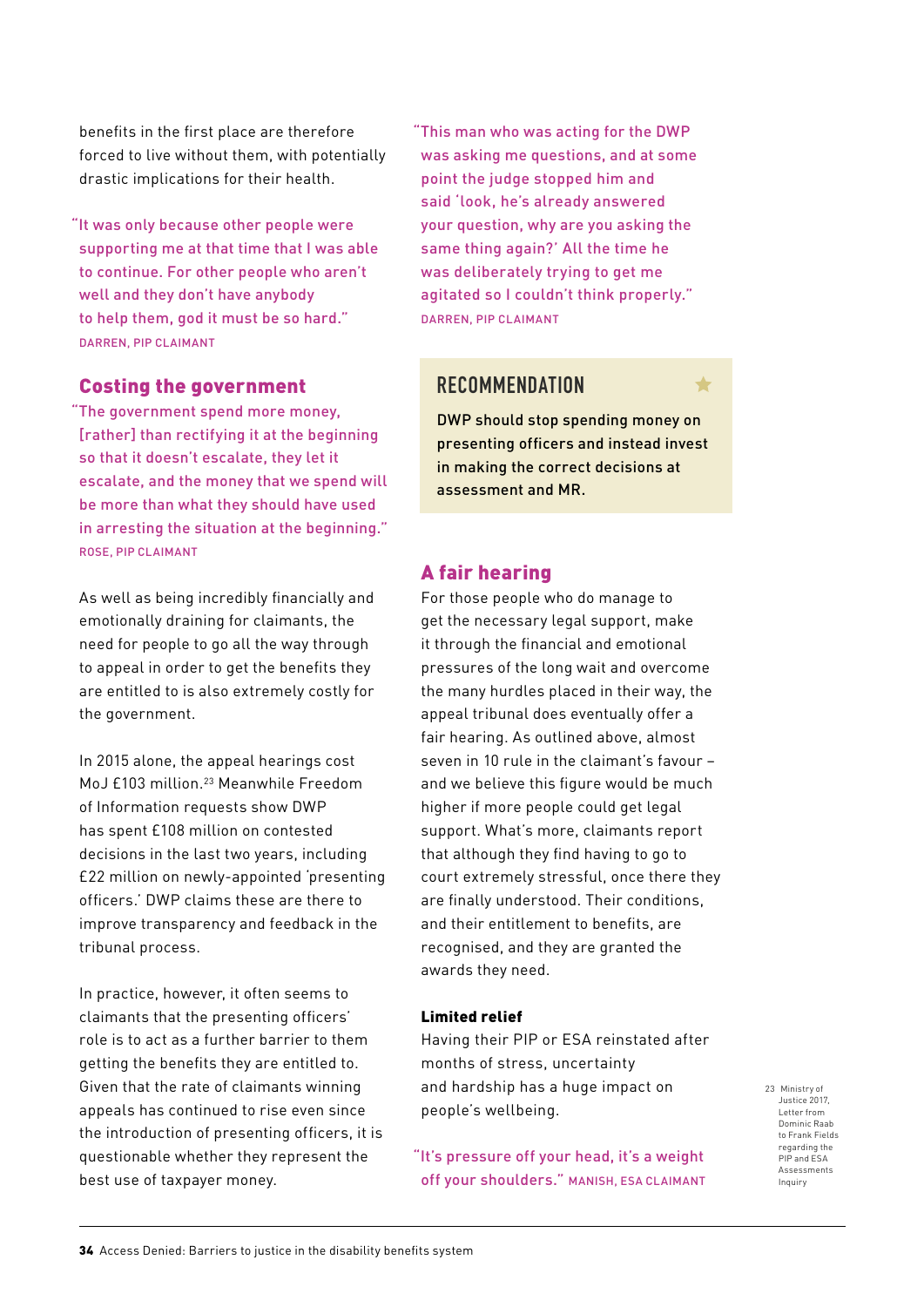"For one I've stopped worrying about being evicted, two that you're going to have some gas or electric, you have food in the cupboard, or lighting. Them basic, basic rights." JONATHAN, PIP CLAIMANT

It is important to note, however, that simply winning the appeal does not undo the months of suffering people have had to endure. The huge loss of income means people are often still in debt after their awards have been backdated, and the difficulty of getting housing benefit and the appropriate disability premiums reinstated means arrears can continue to build.

"When I went back on ESA you'd think there is a person responsible for linking up, but no, the housing stopped again, so twice it's put me behind with rent. They said it would take 10 days, it's probably about 12 working days now, I've had to call the housing many times to explain." LUCY, ESA CLAIMANT

 "I'm getting this money now but I don't like what they've done, I don't like how I feel now. It's like they don't care about that at all." DARREN, PIP CLAIMANT

In addition, the initial relief of winning their appeal is quickly reduced by the threat of reassessment. Even people with permanent and degenerative conditions are called for reassessment, often a year or more before their award period has ended. The failures of the assessment system – outlined in the following chapter – and the long ordeal which people have to go through in order to get their benefits reinstated make the thought of having to go through it all again intensely distressing. This can detract from a person's ability to focus on improving and managing their health, causing further detriment to their wellbeing.

"I'm already getting anxious, already now, about being reassessed. They said it would be two years but what if they say I have to do another assessment in that period? What if I'm not recovered in time? My whole goal is to recover from this illness, to get better, but that's a weight on my mind, the thought of that." MANISH, ESA CLAIMANT

"I don't want to think about it but god I've got 18 months before I have to go through the whole process again." LUCY, ESA CLAIMANT

#### An unnecessary ordeal

The appeal system offers crucial redress for those who have been wrongly denied the benefits they need. Reaching this stage, however, comes at great cost – from the huge price for government, to the financial and emotional harm to disabled people.

#### "It's putting people through unwarranted suffering." MANISH, ESA CLAIMANT

The tribunals show that more accurate decision-making can be achieved, but this is currently only available to those who make it through the long - and unnecessary – ordeal of getting there. Rather than having to suffer in this way, the hundreds of thousands of people who have their decisions overturned at appeal – and the countless others who never make it – should have been correctly understood at assessment. The following chapter shows why this is not happening, and what must be done to change it.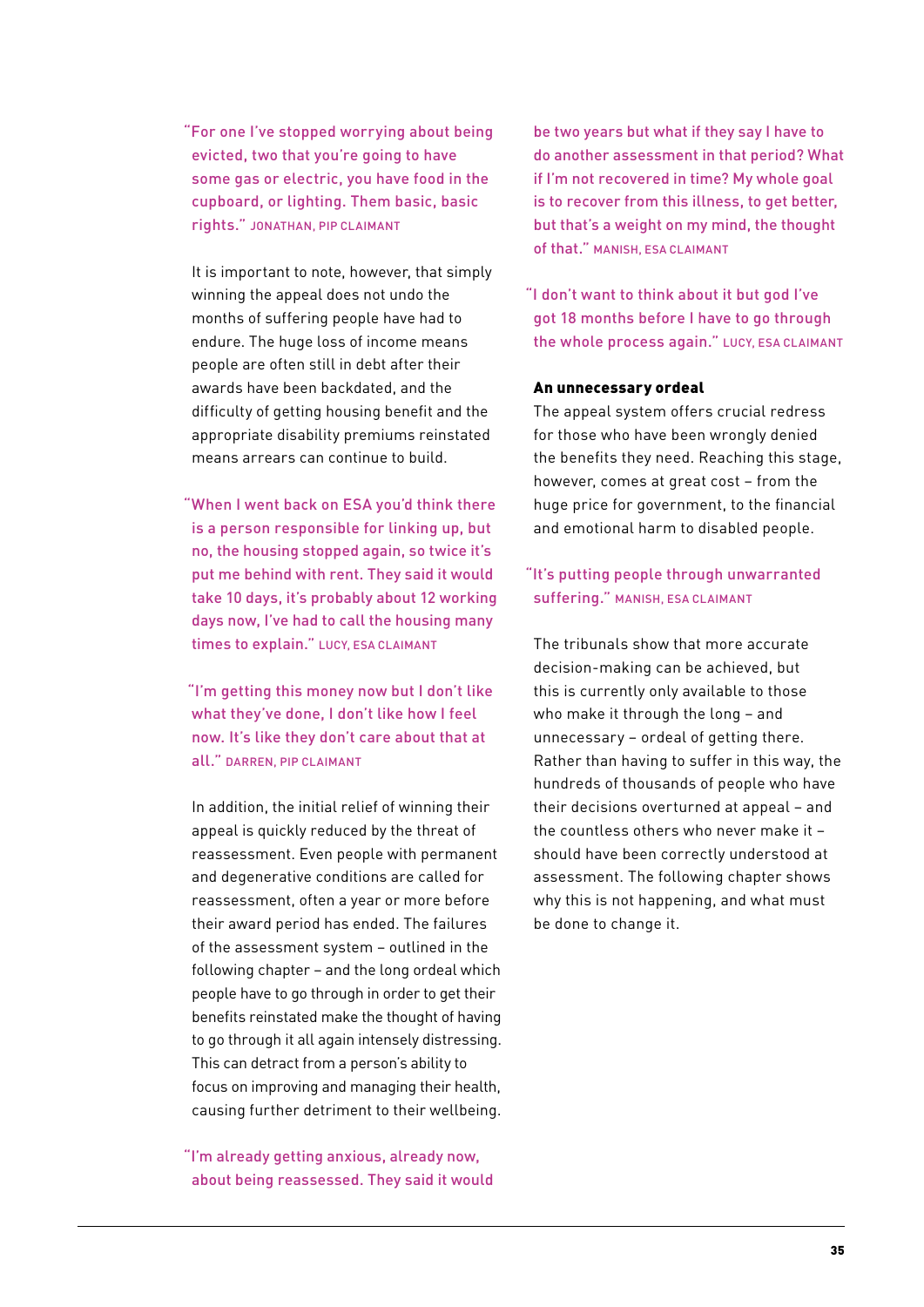## **44 PP**

IT'S A DEGRADING PROCESS. THE INDIVIDUALS THAT ARE DOING IT DON'T SEEM TO HAVE ANY KIND OF RESPECT, TRAINING OR UNDERSTANDING FOR WHO THEY'RE DEALING WITH AND HOW IT'S GOING TO AFFECT THEM.

**JONATHAN, PIP CLAIMANT**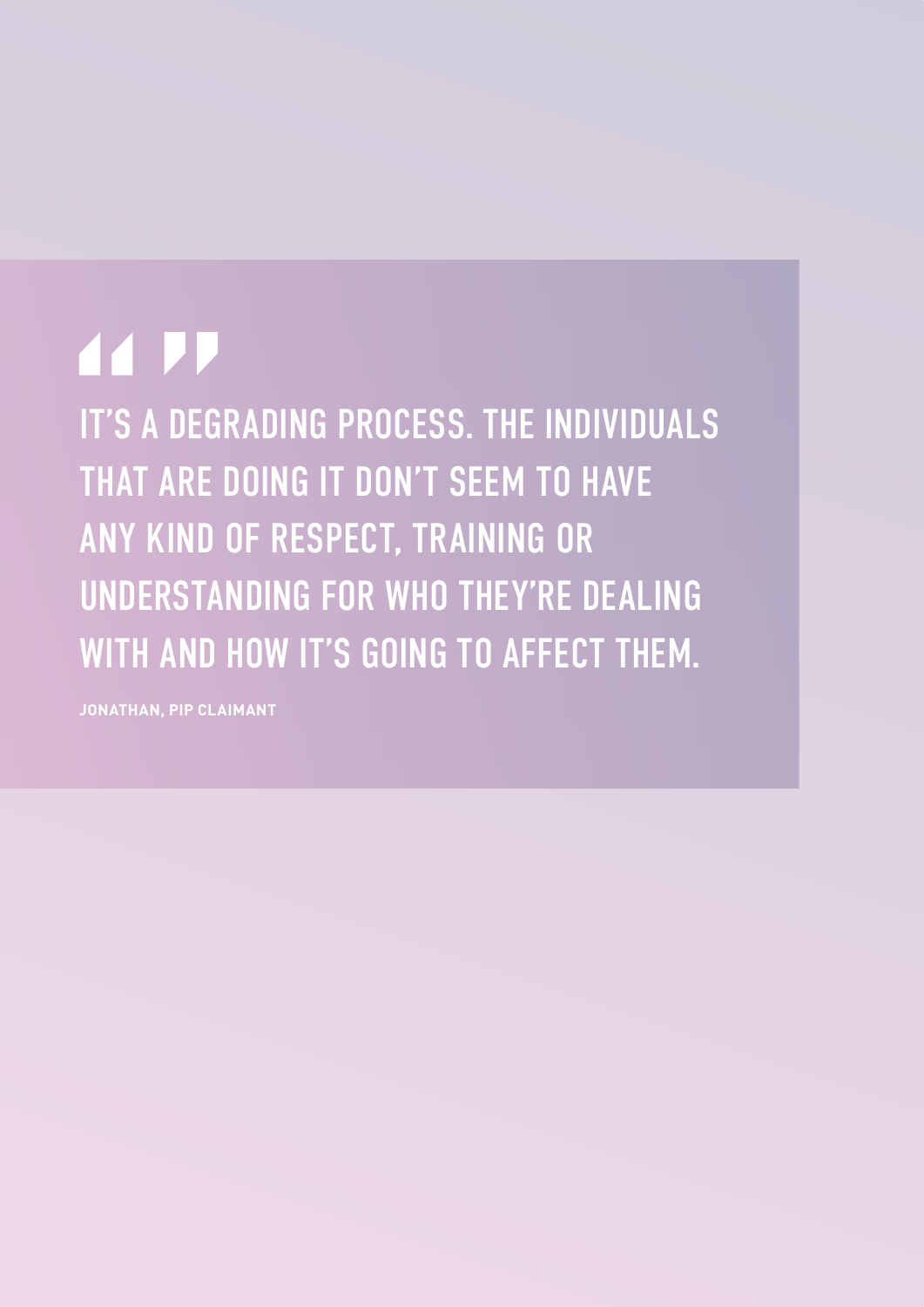## **ASSESSMENT: WHAT'S GOING WRONG**

- "The PIP assessment process needs to be empathetic, and avoid the mechanistic, tick-box approach adopted in the WCA in 2008."WPSC 2012
- "What they've all got in common is that they've not been assessed properly, or else they've been assessed by someone who lacks empathy or understanding and has just gone through a tick-box exercise." ANTHONY, PRO BONO LAWYER

#### "It was traumatic." MANISH, ESA CLAIMANT

The root of the problems with ESA and PIP – and the cause of so much suffering – is the assessment process. Despite the evidence from disability experts, the WPSC, Independent Reviews and claimants themselves, the Government has done little to address the issues. Their response to the WPSC's latest report shows a continued refusal to do anything more than make marginal changes.

For the millions of ill and disabled people who require support, this is unacceptable. The system is fundamentally flawed, both in its design and the way the assessments are being carried out. This chapter shows where the problems are and what must be done to change them in order to avoid the devastating impacts on disabled people outlined above.

#### A flawed design ESA

The WCA's purpose is to assess "a person's functional ability in relation to capability for work in the modern workplace."<sup>24</sup> However, the tasks examined in the WCA bear almost no relation at all to the activities and capabilities required for the realities of today's working world.

"The assessment only looks at if you're able to move your hands, move around. There's a preconception that if you can move then you're able to work, but that's not realistic." MANISH, ESA CLAIMANT

The WCA also takes no consideration of how carrying out work could affect a claimant's health, or the type and level of support people may require from an employer. In addition, the structure of the assessment treats each individual condition and capability separately, rather than considering the combined impacts on people's overall health.

#### PIP

Similarly, the overly narrow criteria on which PIP assessments are based do not reflect the range of ways in which different conditions can affect people's mobility and daily life. The rigid focus on a set list of tasks takes no account of levels of pain, difficulty or distress – or indeed people's ability to carry out other activities not included.

24 Maximus 2017, Revised WCA Handbook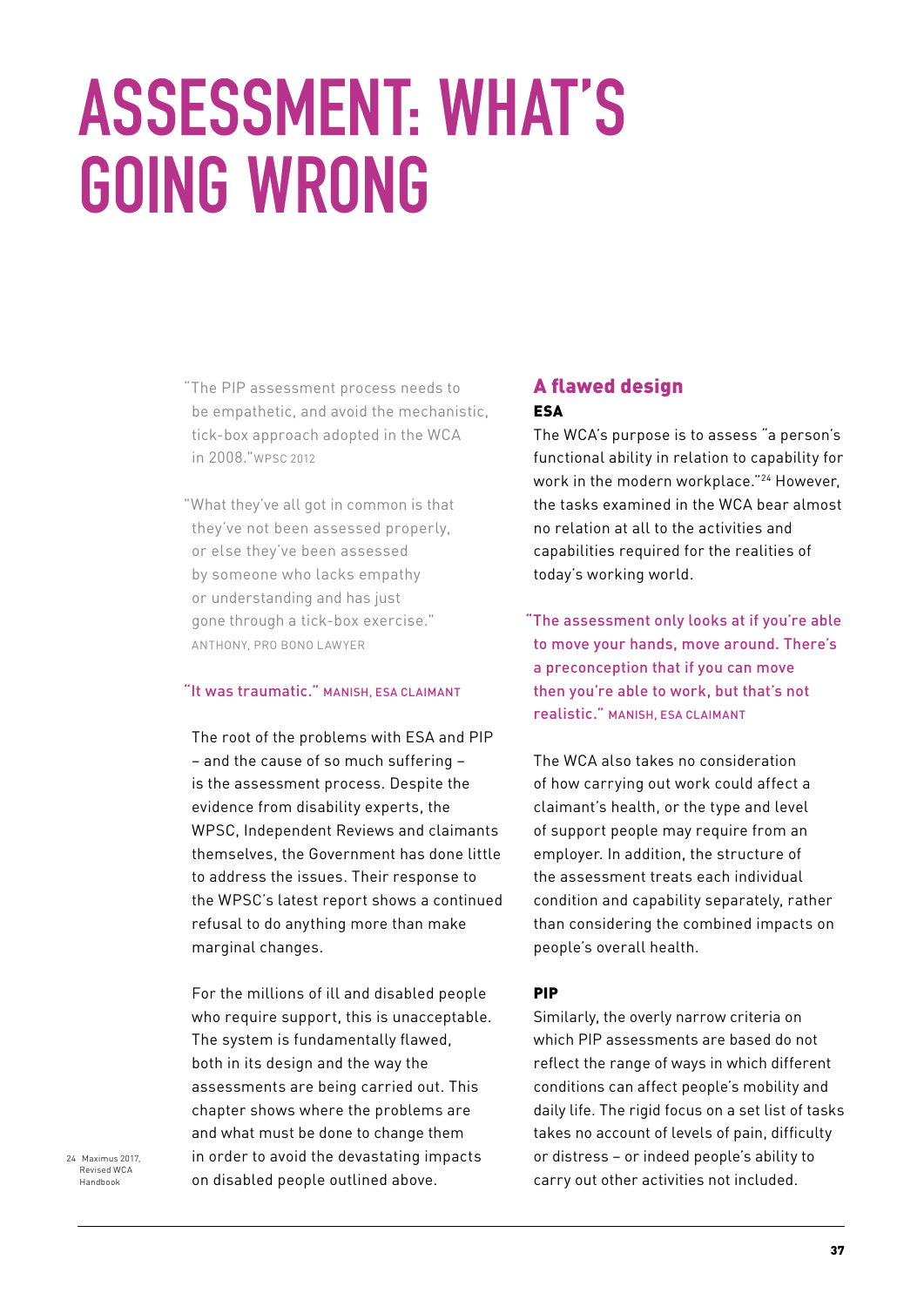"It starts with the legislation. The fact that some of the requirements have become so much harder to satisfy isn't a good thing." BRONWYN, PRO BONO LAWYER

The failure to consider people's conditions in their totality – including multiple conditions, their combined physical and mental impacts and their effects on all aspects of people's lives – means the PIP criteria often bear little resemblance to the realities of living with a disability or longterm illness.

"The doctor [at tribunal] said 'the thing is, with conditions like yours, a lot of your symptoms don't fit into the descriptor boxes.' I was thinking well there's quite a few things that you can fit in. I knew what he meant though – there's a lot of descriptors that just aren't there for us." LUCY, PIP CLAIMANT

### **RECOMMENDATION**

The Government must make it their priority to fix the fundamental structure of the assessments – with proper consideration for the views of disabled people, disability experts and rights organisations – to ensure that ESA and PIP provide the support that disabled people need.

 $\blacklozenge$ 

#### Treating claimants as frauds

"The whole process felt like I was a fraud, that's what it made me feel like, and that made me feel worse." SARAH, PIP CLAIMANT

In addition to their inadequate design, the assessments are even failing to assess eligibility in their own terms because of the way they are being carried out. A fundamental problem is the underlying

assumption that claimants are 'faking it.' Academic research has revealed WCA assessors assume that people are lying about or exaggerating their conditions. $25$ and many claimants report being treated as if their application is fraudulent. For people who are dealing with extremely difficult disabilities and illnesses, the suggestion that they are lying about their conditions is highly distressing, and offensive.

"Why should I lie? When they ask these questions it's a torture to genuine people like me who really want to do something but can't." KALIFA, ESA CLAIMANT

"I needed someone to tell you 'this is not your fault.' That's how it feels. You're ill, it's not your fault. They make you feel like it is." MANISH, ESA CLAIMANT

#### A predetermined outcome?

The underlying assumption that claimants are trying to cheat the system – and the reluctance to fully recognise the severity of their conditions – significantly affects the assessment outcome. Almost half (48%) of people previously on DLA have either completely lost their award or had their payments lowered when reassessed for PIP,26 and over half (55%) of those who have applied for PIP but were not on DLA have had their claim refused.<sup>27</sup> Similarly, almost half (47%) of new ESA claimants are being turned down.28 Often it is as if the refusal has been decided before the assessment even begins.

"I got the impression from the way the report was written that the assessor was looking for reasons to score her low on the descriptors." ALYA, PRO BONO LAWYER

"It was almost like they were going through the motions, they had to do the assessment like this is what we do this is how we do it,

25 Ben Baumberg Geiger 2018, A Better WCA is Possible

- 26 Disability Benefits Consortium 2017, Supporting Those Who Need It Most? Evaluating Personal Independence Payment
- 27 DWP 2018, Personal Independence Payment: Official **Statistics**
- 28 DWP 2018, Employment and Support Allowance: Outcomes of Work Capability Assessments Official Statistics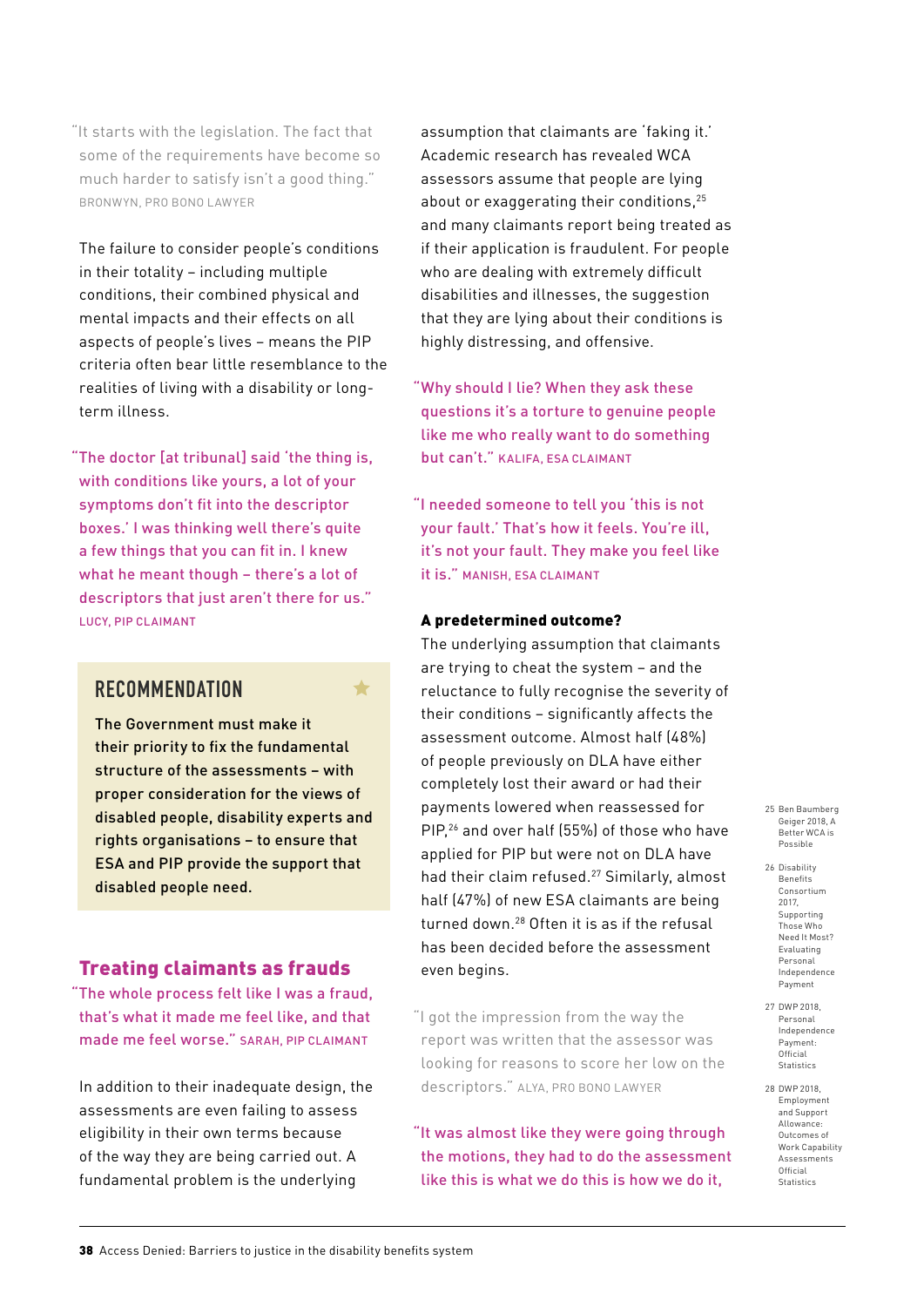and then you automatically get a rejection letter." SARAH, PIP CLAIMANT

#### Lack of empathy

As well as determining the outcome, the belief that claimants are at fault affects how they are treated during the assessment itself. Assessors frequently show a lack of empathy for the realities of people's conditions and the difficulties they face in managing them, making little allowance for their specific needs. This includes refusing to let claimants move to a more comfortable chair, asking questions in a way they cannot understand, preventing them from using the toilet and treating them as wholly inferior.

"There was an inhuman element to it ... I'm hard of hearing and I asked her to move closer to me. She would not, [so] I didn't know if I was giving the answer to the appropriate question." FATIMA, PIP CLAIMANT

"You wouldn't treat somebody like that, there is zero empathy. When you're dealing with people who are not well, you have to make allowances for how they are." DARREN, PIP CLAIMANT

"They treat you like you are not a person." KALIFA, ESA CLAIMANT

There is also a lack of sensitivity regarding how difficult it is for some claimants to discuss their medical history and the debilitating impacts of their conditions on their everyday lives. Assessors' failure to be considerate of this can make what is already a difficult situation extremely damaging.

"The questions they ask, some of them are really painful, they are so bitter, it's bringing back bad memories and making you go down... the way they assess people is just putting you back to illness, instead of moving on." KALIFA, ESA CLAIMANT

"After the assessment I threatened suicide. It really was terrible. The assessor reminded me of school bullies, she really did." FATIMA, PIP CLAIMANT

"It was horrendous. I cried for days, literally. It was horrible." SARAH, PIP CLAIMANT

#### Outright lies

The assumption that claimants are faking it, coupled with the lack of consideration shown by assessors and a systemic 'refusal as default' attitude, leads to gross inaccuracies in the assessment reports. Crucial information is left out, incorrect details are put in and, in some cases, there are outright lies.

- "I said I need wheelchair assistance. Did that go in the report – no. Don't you think that's quite relevant?" LUCY, ESA CLAIMANT
- "I'm moderately to severely deaf in both ears, I require two hearing aids, and she said [in her report] I could hear perfectly well. I told her I was in pain, I couldn't sit

THE ASSUMPTION THAT CLAIMANTS ARE TRYING TO CHEAT THE SYSTEM SIGNIFICANTLY AFFECTS THE ASSESSMENT OUTCOME.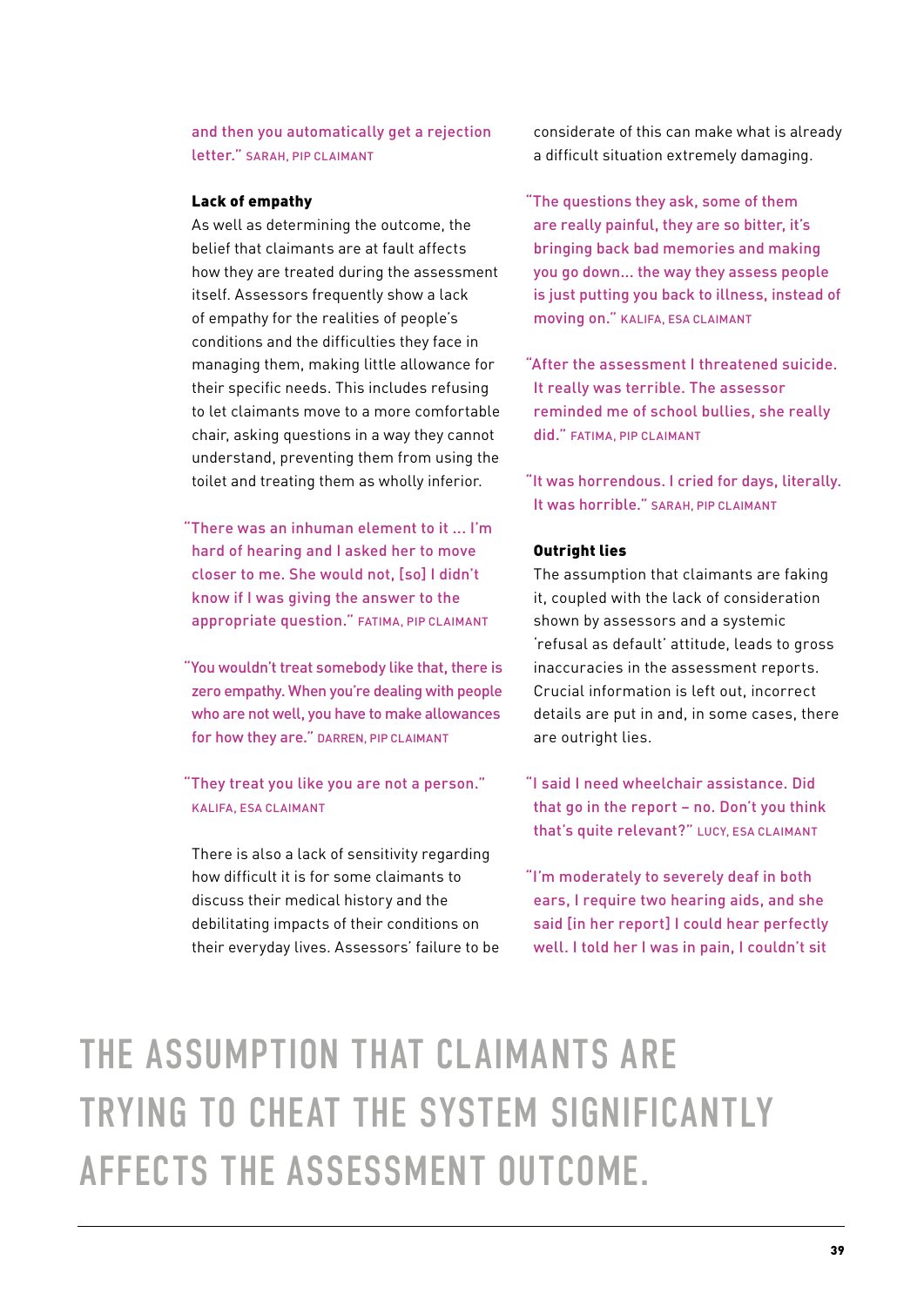### IN CONTRAST, TRIBUNAL PANELS DO NOT BEGIN WITH THE ASSUMPTION THAT CLAIMANTS ARE LYING.

#### upright and I apologised. She said I moved around the bed with no apparent effort." FATIMA, PIP CLAIMANT

Currently, claimants can request a copy of their report – but only those with sufficient expertise and experience are able to do so, leaving many of the most vulnerable people with no idea that the refusal of their claim is based on false information. In addition, DWP's refusal to institute recording of all assessments as standard or to hold contractors to account means bad practice is allowed to continue unchecked.

#### **RECOMMENDATIONS**

#### DWP should immediately institute recording of all assessments, for both PIP and ESA.

Claimants should be allowed to view and comment on their report during the assessment and be sent a copy of the recording and the report.

DWP should introduce a new quality management framework, using audio and visual recordings to monitor how assessments are carried out and using meaningful penalties to hold contractors to account.

#### A better way: respect for the individual

In contrast, tribunal panels do not begin with the assumption that claimants are lying. Instead they give them the opportunity to explain their conditions, and recognise that their insights and accounts are valid. They

also treat people with a basic level of respect and courtesy, which is all too often missing from the assessments. This includes taking steps to communicate clearly with claimants and making adjustments for their needs. This allows claimants to feel more at ease, enabling them to explain the impacts of their conditions simply because they feel listened to.

 "I thought they were really very nice, they asked me some questions and if I didn't understand exactly what they were saying they put it in another way. They were very nice." DARREN, PIP CLAIMANT

"The tribunal was excellent. They were friendly, and they explained the whole process what's going to happen." MANISH, ESA CLAIMANT

"They allowed my client [the claimant] to speak, the lawyer on the panel and the doctor were receptive and sympathetic, they only questioned so far as they needed, and when she was getting upset they didn't cut her off too soon so she was able to make the points she wanted to." ALYA, PRO BONO LAWYER

#### **RECOMMENDATION**

DWP must recognise that claimants are valid and reliable experts of their conditions, and instruct assessors to give due weight to claimants' accounts of their functional capabilities, accepting them as correct unless medical evidence directly contradicts them.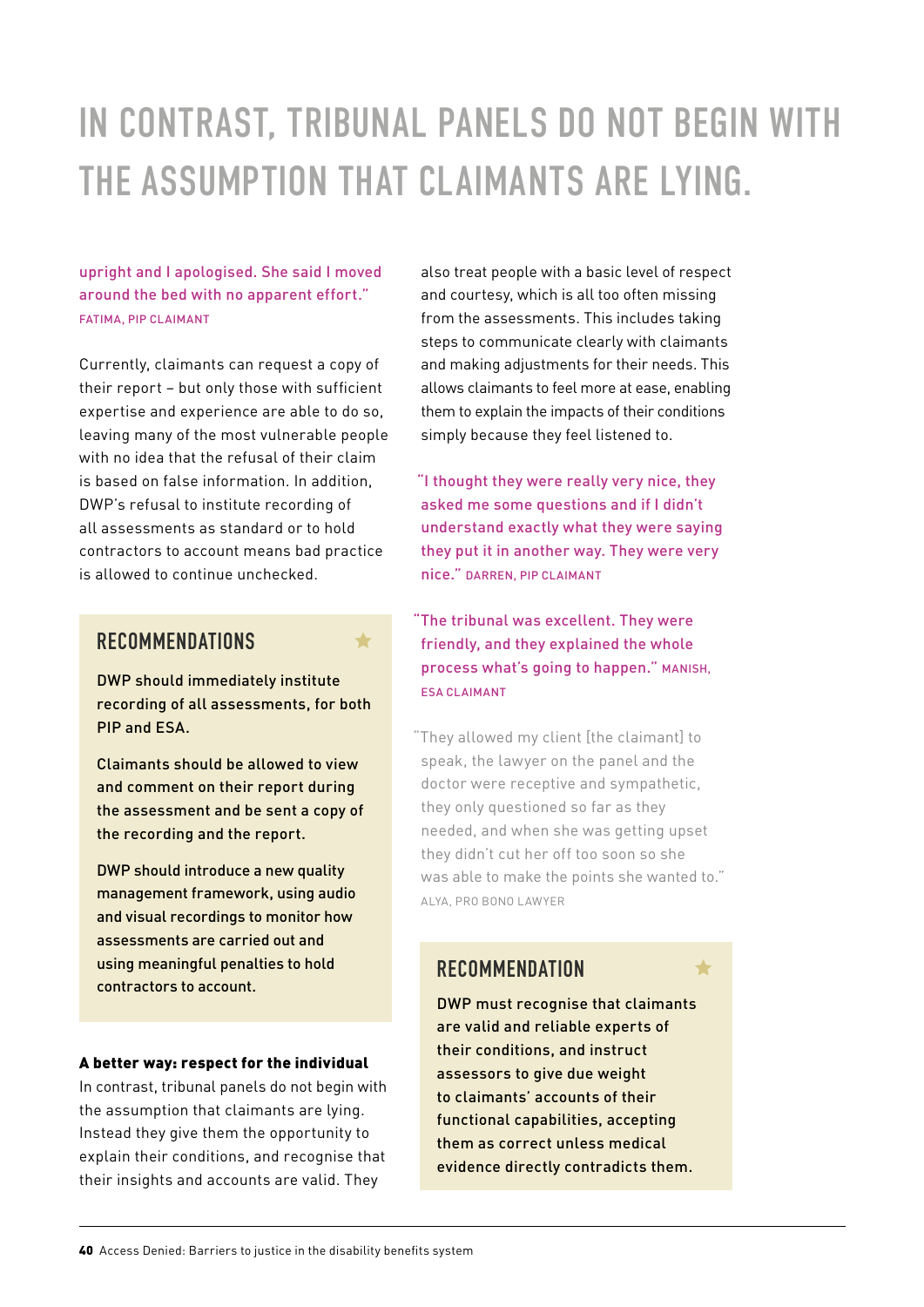#### Lack of medical expertise

"An assessment done in isolation by somebody that hasn't got the full range of medical training on the relevant health conditions can't assess you clearly." JONATHAN, PIP CLAIMANT

A further major problem with PIP and ESA is the assessors' lack of medical expertise. Assessors come from a range of professional backgrounds such as nursing or physiotherapy, but are not required to have extensive medical qualifications. The union for DWP staff reports that some assessors' only 'medical' qualification is as a gym instructor.29 Atos, Capita and Maximus argue this is not problematic as assessors are all given sufficient training to enable them to assess the impacts of conditions on people's day-to-day functional capabilities. Many claimants, however, find this is inadequate, as the assessors' lack of medical expertise means they fail to understand the nature and complexities of people's conditions.

"She said that she is a physiotherapist but she never understand, she's not experienced." ROSE, PIP CLAIMANT

"Unfortunately the people [at the assessment] don't seem to know what they're doing, they don't have the experience to really understand what is going on. Often things aren't straightforward, they're a bit sort of grey. They didn't seem to understand why I would get worried or stressed about something. But it wasn't like that at the tribunal, they understood exactly why." DARREN, PIP CLAIMANT

The lack of understanding shown in the assessments is in direct contrast to the appeal tribunal, where the involvement of a doctor enables the panel to develop a much more comprehensive insight into people's conditions. With sufficient medical understanding, they are able to recognise the significance of claimants' accounts and their supporting evidence. The disparity between points awarded at assessment and tribunal demonstrates how severely the assessors' lack of medical knowledge affects the outcome.

"The doctor said he couldn't believe the assessment report. He said 'I can't believe this, out of 22 points available they gave you zero. You should never have had to come here.'" MANISH, ESA CLAIMANT

#### Rigid and irrelevant questions

Assessors' lack of medical knowledge also means they often fail to ask appropriate questions. With no background understanding of the problems claimants are facing, they do not know when to probe or ask follow-up questions. This is particularly problematic for claimants who find discussing their health embarrassing

29 Public and Commercial Services Union 2017, Written Evidence to the WPSC Inquiry into PIP and ESA Assessments

### ASSESSORS' LACK OF MEDICAL EXPERTISE MEANS THEY FAIL TO UNDERSTAND THE NATURE AND COMPLEXITIES OF PEOPLE'S CONDITIONS.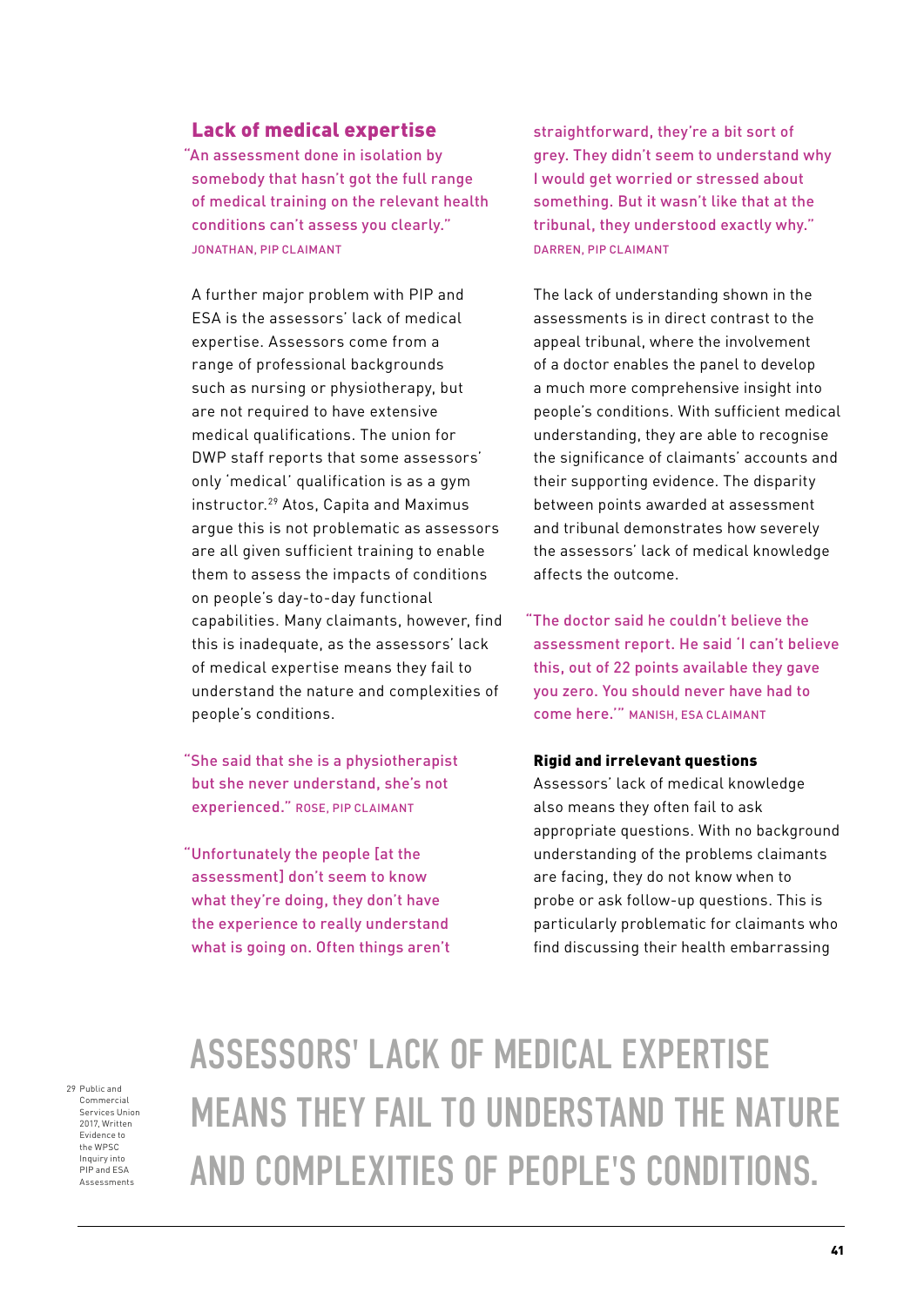or distressing, and for those who do not have sufficient insight into their conditions to be able to explain them fully.

"Through the whole process you're not given much opportunity to explain anything … This person was literally reading a script off the monitor, if you deviated away from the script they weren't interested." JONATHAN, PIP CLAIMANT

The rigid questioning means the assessment often bears little relevance to the realities of people's conditions, particularly for people with uncommon or complex illnesses, mental health issues or chronic pain. As a result, oral evidence from claimants – which DWP says should be one of the key factors in decisionmaking – is not being properly collected purely because the narrow confines of the questioning mean claimants are not given the opportunity to provide it.

"I think the lady that was doing mine was a nurse but she had no experience in mental health whatsoever. All the questions I felt were geared to someone with a physical disability, in no way were any of the questions geared towards someone with a mental health problem." SARAH, PIP CLAIMANT

In contrast, tribunal panels tend to tailor their inquiries to people's specific conditions and circumstances. Rather than restricting themselves to a rigid tick-box style of questioning in the way assessors do, they adapt their questions to the individual and, crucially, give them the opportunity to explain their answers.

"Virtually none of the questions that they asked me in the tribunal were asked when I went to see the medical people [in the assessment]." DARREN, PIP CLAIMANT

"The appeal doctor was asking me all the right questions, how it affects you, what are you going through, can you cope with work, are you able to get out of the house... He didn't bother with can you lift your arms, he went straight to the right questions." MANISH, ESA CLAIMANT

Tribunal panels also tend to take a more holistic approach, considering how people's conditions affect all aspects of their day-today activities. This is particularly important for people who may not be able to express exactly how their conditions affect them, and for those whose conditions are not adequately covered by the assessment script.

#### **RECOMMENDATION**

DWP should require contractors to improve the medical expertise, understanding and questioning skills

of their assessors through extensive training and qualification requirements.

#### Failure to recognise fluctuations

Rigid questioning and a lack of medical expertise mean the assessment fails to take account of how conditions – and the functional impacts on people's daily life – vary at different times and in different situations. For many people, focusing on the positives and what they can achieve is an important part of their strategy for managing their illness. So when asked about their ability to perform specific tasks, claimants tend to describe what they are capable of on a 'good' day. That is not to say, however, that they do not have to struggle a great deal to complete those tasks, or that their ability is not far more impaired on some days than others.

"The thing which worries me worst is at times you are called when you are in a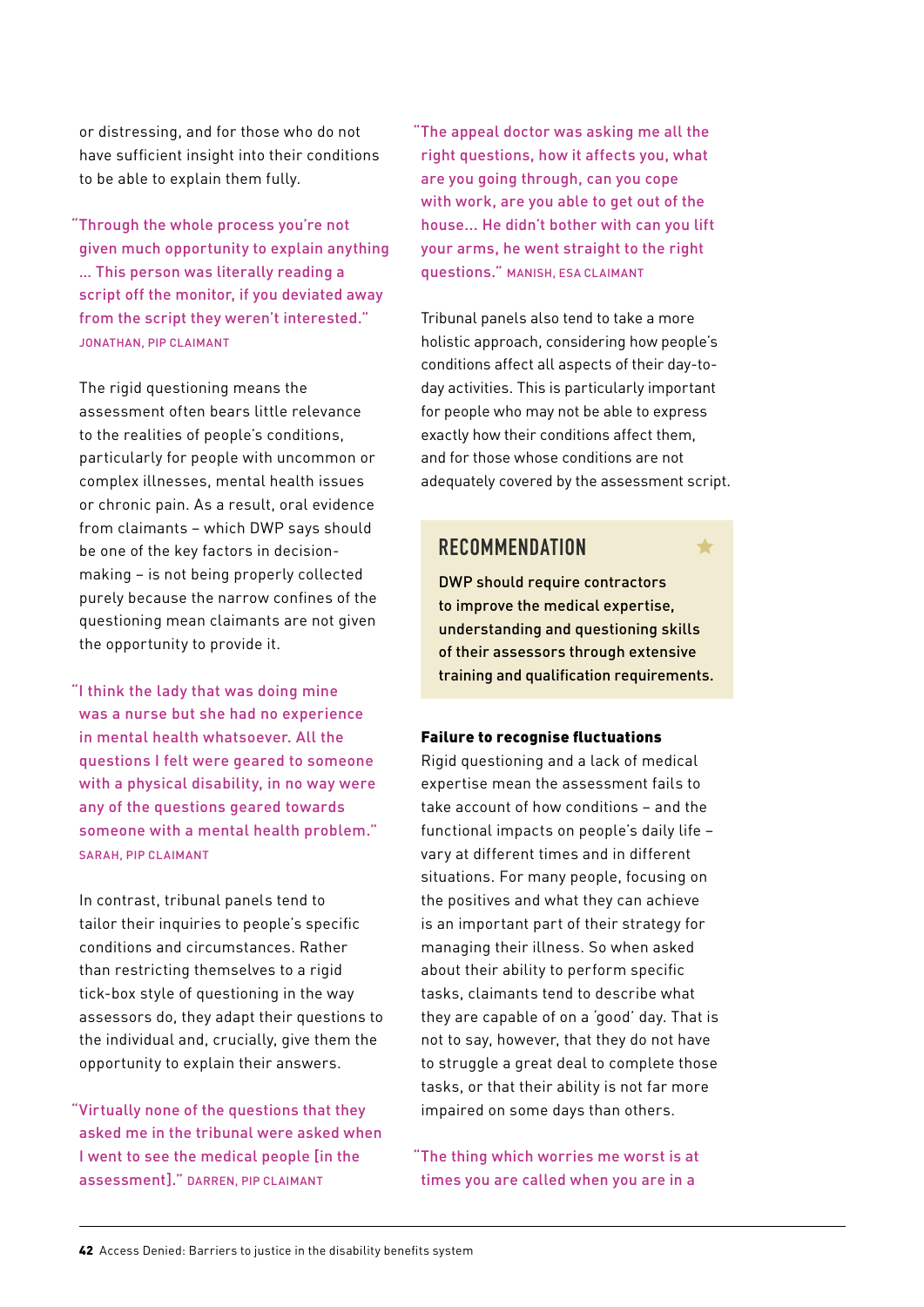better mood, when you are in a better position with your health, and I can't lie and go there pretending to be the way I am in my worst mood, which is the way I am in 98% of my life." KALIFA, ESA CLAIMANT

It is vital that assessors understand that conditions fluctuate and explore the impacts of those fluctuations through further questioning. All too often assessors incorrectly assume the maximum level of functioning from a 'good' day is representative of a person's daily life, which is rarely the case.

"Clearly when they say a typical day, apparently they don't like it when you say 'I've got a bad day and a good day.' They've got to understand that this whole typical day doesn't work for some. They need to have some more flexibility within that, they could ask for examples of good and bad, if it fluctuates." LUCY, ESA CLAIMANT

The failure to understand fluctuations is exacerbated by the use of 'informal observations' to judge the severity of people's conditions by their actions and appearances on the day. The reliance on these observations – encouraged in the PIP assessment quide - leads to hugely misguided outcomes, as they take no account of the less visible impacts of conditions or how they vary. For many claimants attending the assessment takes a great deal of effort, and they struggle to do what is required of them once there. Informal observations made during the assessment cannot therefore be taken as representative of people's functional capabilities in everyday life.

The so-called "Mental State Examination" (MSE) used during PIP assessments is an example of this. It has no basis in medical expertise and is not an accurate diagnostic tool, particularly considering the complex and variable nature of most mental health conditions. One PIP assessment trainer employed by Capita described the MSE as "…a very, very shallow assessment."30 Using such inaccurate methods distorts the assessment outcome. It also increases the unpleasant sense that claimants are being treated as frauds.

"They said that when they called my name out I responded and I thought well of course I bloody responded, it's been my name for 50 years, what do you expect me to do? They said that showed mental ability or something like that. I thought that was outrageous." SARAH, PIP CLAIMANT

"It started before she arrived, I got a telephone call. She asked me how to get to my flat via bus routes, I said I didn't know ... So she said [in her report] I could use my phone to make calls and texts. I didn't say I couldn't but that is a deceitful way to find out." FATIMA, PIP CLAIMANT

Rather than relying on informal observations and assumptions drawn from a claimant's appearance on the day, tribunal panels use direct and comprehensive questioning to understand the nature and variability of a person's conditions. In part this is due to the tribunal doctor's medical expertise, but it is also a reflection of the panel's willingness to ask exploratory questions and develop a more holistic understanding of an individual's situation.

"The tribunal got it. The doctor actually said 'it's a difficult one 'cos one day you might be seen carrying a shopping bag, and the next you can't get out of bed.' The judge said 'it's quite up and down your condition isn't it.'" LUCY, ESA CLAIMANT

30 Channel Four 2016 The Great Benefits Row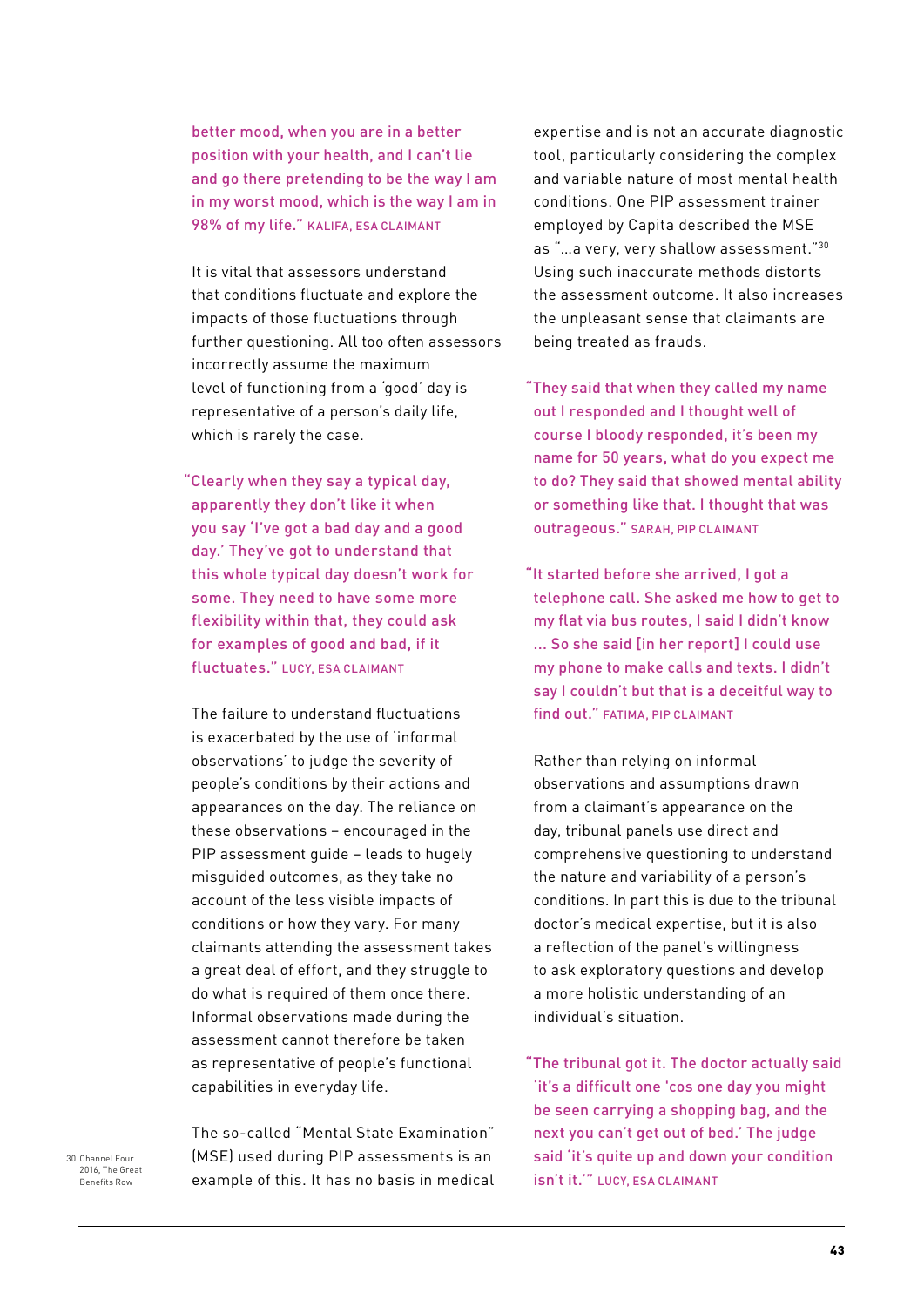#### **RECOMMENDATION**

DWP must immediately end the use of informal observations and require that contractors train assessors to achieve a holistic understanding of people's conditions through effective direct questioning.

#### Dismissal of supporting evidence

"The first thing in my file is a letter from my consultant about my stroke. If they'd have looked at that letter, it tells you straight away what you need to know. But nobody did that. Nobody seems to have paid any attention to that whatsoever." DARREN, PIP CLAIMANT

Another crucial flaw of many assessments is the refusal to take additional evidence into account. Given assessors' lack of medical expertise, the inaccuracy of informal observations and the fact that many conditions are too complex for claimants to fully explain, proper consideration of additional evidence is vital for achieving a fair outcome. Yet multiple barriers prevent people from submitting the required information – and even when they do, this is all too often dismissed by assessors with no understanding of its importance.

#### Difficult to obtain

Requiring claimants to collect all the necessary medical evidence themselves places a heavy burden on people already dealing with difficult illnesses, and discriminates against those with certain conditions.

Many claimants – particularly those with complex mental health, language or learning difficulties – do not have sufficient insight

into the system and their own conditions to understand the need for medical evidence. The demand that claimants provide all the supporting evidence themselves, and the tendency to reject their claim if they don't, therefore risks discriminating against the most vulnerable.

This confusion is compounded by the fact that claimants are called to a 'health' or 'medical' assessment, suggesting their conditions will be examined by a medical expert. In addition, the fact that the application forms ask for their doctors' details implies that DWP will collect any medical information they require. As a result, many people do not submit supporting evidence simply because they do not understand they need to.

"On the assessment form they ask for your doctor's details, but they didn't get in touch with them. If they'd asked my doctor, I wouldn't have got zero." MANISH, ESA CLAIMANT

Even for those who do understand the need for additional evidence, contacting multiple medical professionals and getting the information they need is often extremely draining and stressful. The pressure is exacerbated by the rigidity in DWP's timescales, which make no allowance for unforeseen circumstances or the reality of doctors' schedules.

"It's a nightmare, chasing them. One letter didn't arrive in time cos it took him [the doctor] about a month. It's fair enough cos he was away on holiday, but that was another thing – it was Christmas time, but the DWP don't really take that into consideration." LUCY, ESA CLAIMANT

When they do manage to get medical evidence, claimants often find it is disappointingly different to what is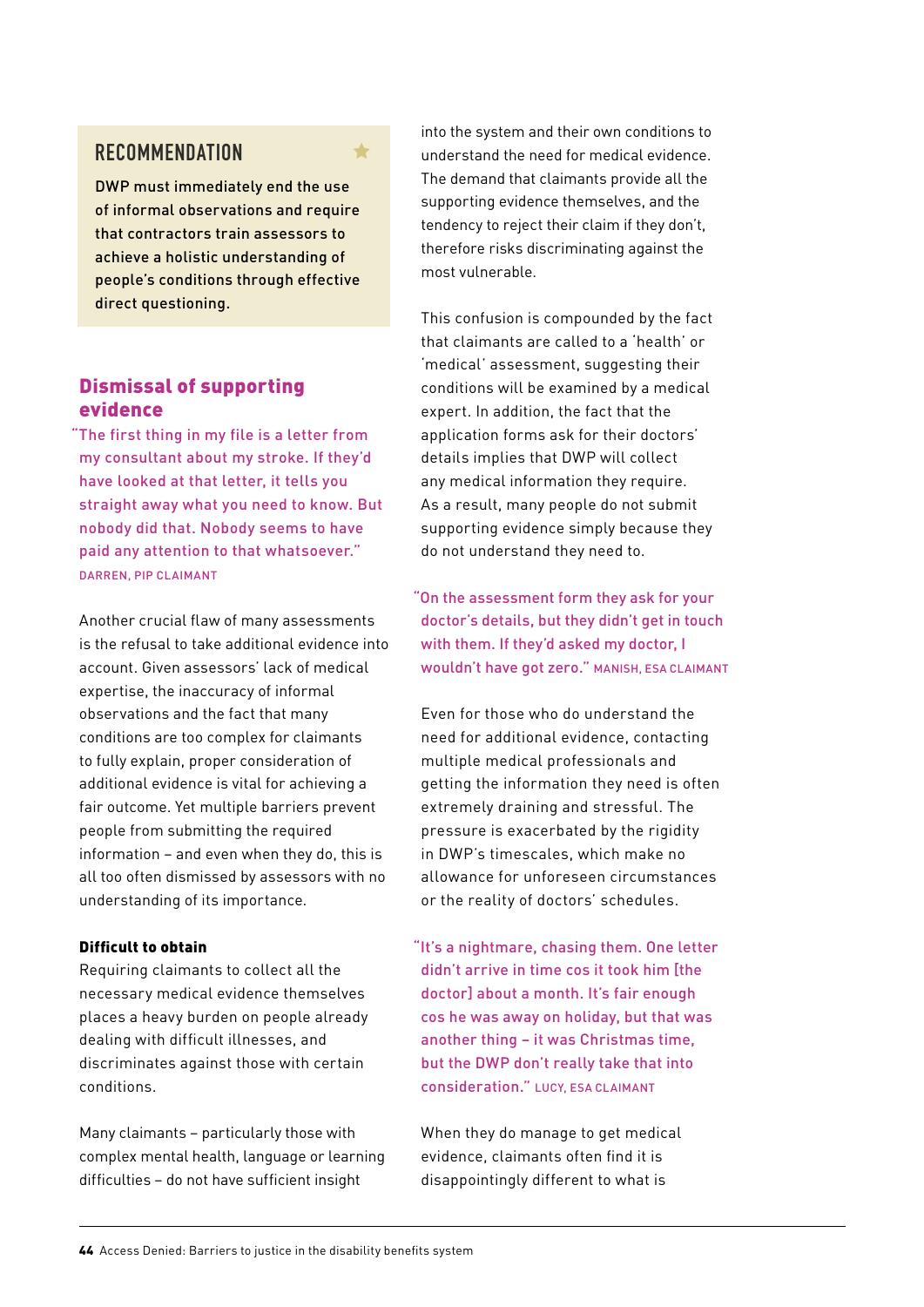required. Whereas doctors tend to focus on how conditions affect their patients' health, eligibility for PIP and ESA is based on a person's day-today functional capabilities. Obtaining medical evidence that directly relates to the descriptors – which most claimants and doctors do not know about – is almost impossible.

"What they say, it doesn't help. It's just the history of my tablets. I thought it was a medical letter [but] it was just the medication I have been taking, no explanation of 'on this stage she was like this, day-to-day she is like this.'" KALIFA, ESA CLAIMANT

"It's difficult because they only say what medication you're on, it's not enough, they don't say how the condition affects you, what it means." MANISH, ESA CLAIMANT

Collecting evidence can also be very expensive, with doctors charging up to £180 for a medical letter – which may then turn out not to be relevant to their claim. For people already dealing with the combined effects of illness and low income – who are by definition in need of state support – having to pay to prove their eligibility for support is wholly unjust.

"It was very difficult with the GPs, the GPs are making us pay. For the list of tablets, for that she charged me £8, then if I

really need a really up-to-date medical certificate it will be £86. The government say I don't pay for my treatment [prescriptions] because I am ill [and on low income]. Then the GP says I have to pay for a certificate £86." KALIFA, ESA CLAIMANT

#### **RECOMMENDATIONS**

DWP must require assessors, and not claimants, to collect additional medical evidence for all cases, allowing claimants to submit further evidence if they wish.

DWP must explain to healthcare professionals and claimants exactly what type of evidence is required, and make clear this is to be provided to claimants free of charge.

#### Ignoring the evidence

Even after claimants have overcome all the barriers to getting medical evidence and managed to submit it in time, it is often completely ignored by assessors.

"If they'd looked at that letter from the consultant they could have approached the whole thing differently. But they didn't want to do that, all they wanted to do was to say no." DARREN, PIP CLAIMANT

Prejudices about what counts as 'valid' evidence mean many claims are refused

FOR PEOPLE ALREADY DEALING WITH ILLNESS AND LOW INCOME, HAVING TO PAY TO PROVE THEIR ELIGIBILITY IS UNJUST.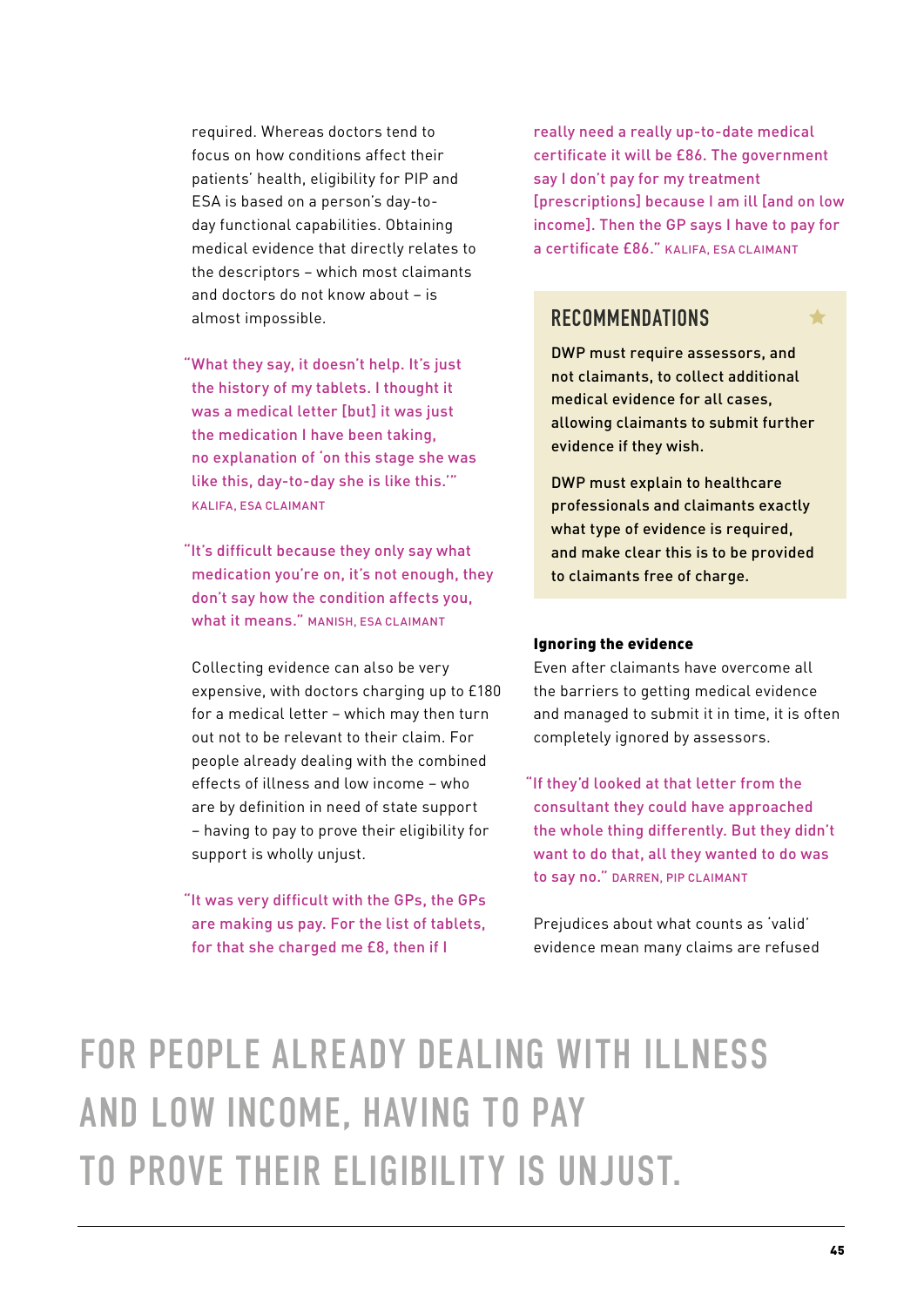purely because the person is not currently seeing a specialist. This discriminates against those for whom specialist treatment is unavailable or inappropriate.

"What they picked up on in the assessment was that I didn't have an ongoing back specialist, but the reason is when every back specialist you see tells you they can't help you, you stop going. If you're told this is an inoperable injury, why would you go back?" FATIMA, PIP CLAIMANT

"My GP specialises in mental health, which is why I went to him in the first place. For me he's been fantastic so for the last six years I haven't been under a psychiatrist or mental health service, I've been through my GP. So in their eyes they were thinking my condition is not so severe, which is a wrong assumption." SARAH, PIP CLAIMANT

In addition, the narrow focus on medical evidence from a specialist means that other equally important evidence is not taken into account. The testimonies of friends, neighbours and carers, for example, are often not given full consideration, and nor is the evidence from social services and other support agencies.

"There was one person who had a full time live-in carer because she was basically unable to do anything, but she was signed off as fit for work." ANTHONY, PRO BONO LAWYER

"Think of it, a social worker has assessed me, I've gone for assessment with the council, I've got a special bed which should be regulated and put into position, I've got steps to climb to the bed, in the bathroom everything has been put in for me not to fall, and I've got a pot because I'm incontinent. All those things I was given. It wasn't me who asked for the council to come in and assess my home to give me all those things, it was through my GP. But when you tell them all that [in the assessment], they don't understand, they think you are pretending." KALIFA, ESA CLAIMANT

Again, the tribunal shows that a better alternative is possible. DWP argues that the majority of decisions are changed at appeal because of "the provision of additional evidence that was not available to the original decision maker [at assessment or MR]."31 Official figures, however, show that this is incorrect: in 63% of cases the decision is changed because of oral

IN MOST CASES THE TRIBUNAL PANEL REACHES A DIFFERENT CONCLUSION NOT BECAUSE NEW EVIDENCE HAS BEEN SUBMITTED BUT BECAUSE THEY LISTENT TO THE CLAIMANT.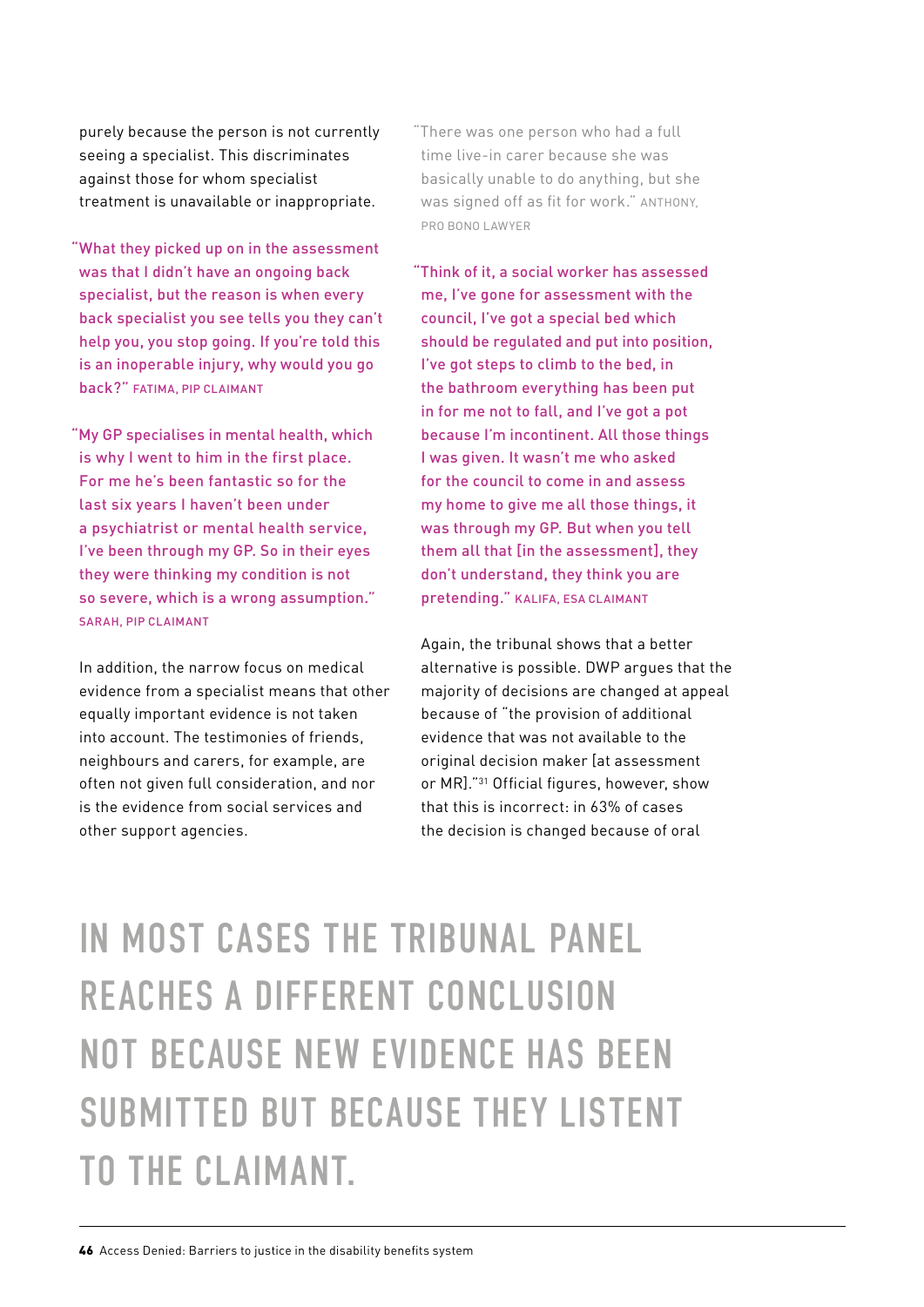contributions from the claimant – which would have been just as available at assessment as they were at tribunal.<sup>32</sup>

#### DWP has consistently sought to disguise this fact, with the then-Minister for Disabled People in 2016 stating:

"New oral or documentary evidence supplied at the hearing are the leading reasons for PIP decisions being overturned in 75% of overturns recorded."33

#### It was only on further questioning that he clarified:

"The 75% can be broken down as follows: Cogent oral evidence – 66%. Cogent documentary evidence supplied at the appeal – 9%."34

In most cases the tribunal panel reaches a different conclusion not because new evidence has been submitted, but because they listen to the claimant – and take account of the medical evidence that was already there.

"It said in their response that they relied on 'the totality of the evidence.' They looked through the submissions and all the GP, registrar, physio and whathave-you letters that we submitted, and came to the conclusion that she clearly couldn't work." BRONWYN, PRO BONO LAWYER

Evidence to the WPSC Inquiry into PIP and ESA Assessments 32 Work and Pensions Select

31 DWP 2017, Written

Committee 2018, PIP and ESA Assessments Seventh Report of Session 2017-19

33 Justin Tomlinson 2016, Hansard Written Answers 37130

34 Justin Tomlinson 2016, Hansard Written Answers 37774

### **RECOMMENDATION**

DWP must require assessors and decision makers to prove they have fully considered all the evidence, with a thorough justification of why they chose to override it when claims are refused.

 $\blacklozenge$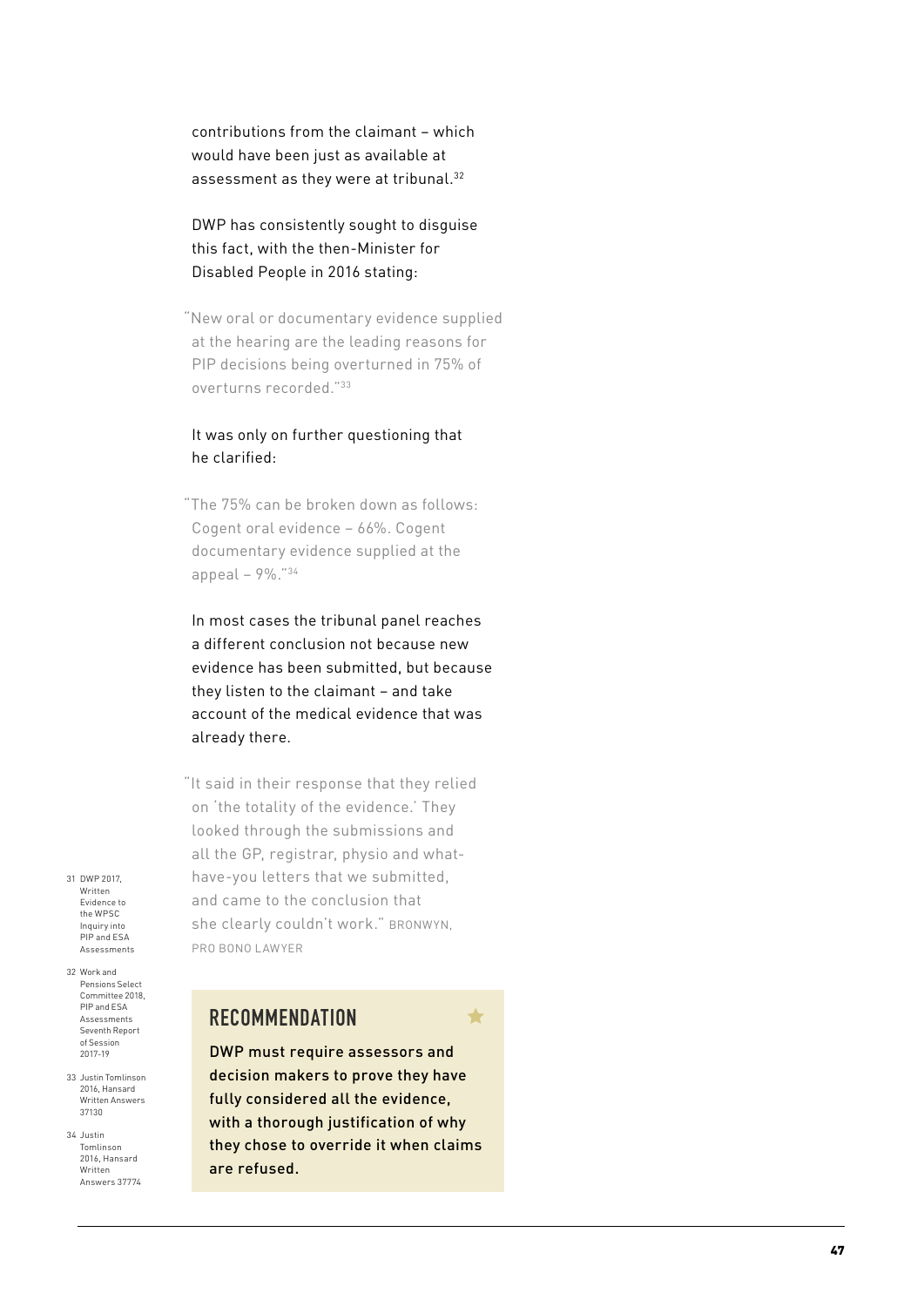## **44 PP**

THEY'RE TRYING TO STAMP OUT PEOPLE ABUSING THE SYSTEM, BUT AT WHAT COST? AT WHAT COST? IT HAS TO WORK BOTH WAYS, THEY NEED TO WEED OUT THE CULPRITS BUT THEY SHOULDN'T LET PEOPLE FALL THROUGH THE GAPS LIKE THIS

**MANISH, ESA CLAIMANT**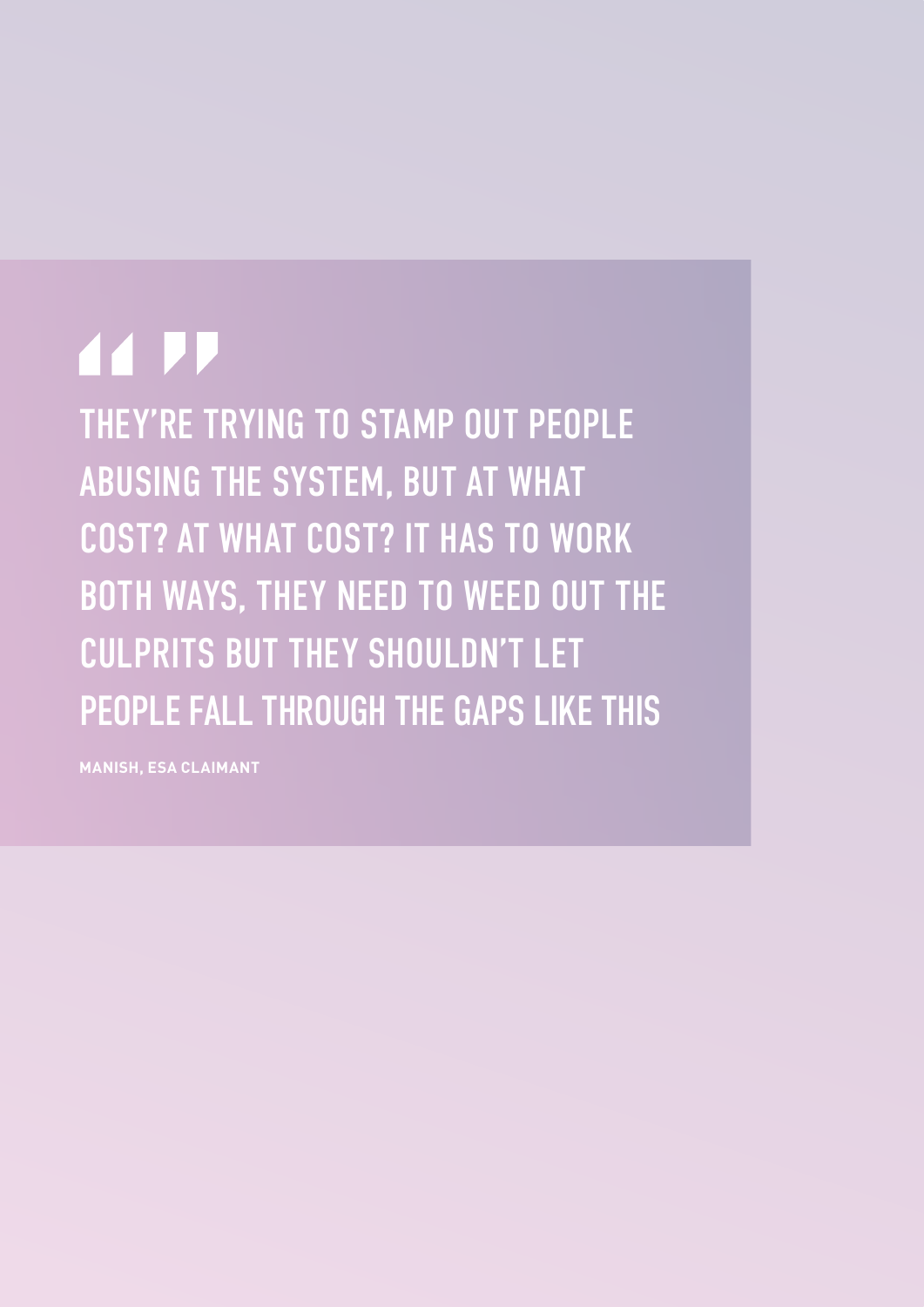## **RECOMMENDATIONS: WHAT NEEDS TO CHANGE**

The assessment systems and MR processes for both PIP and ESA are deeply flawed, causing claimants undue suffering and preventing countless ill and disabled people from getting the income they need and deserve.

The Government must urgently commit to ensuring that all disabled and seriously unwell people receive the social security benefits they are entitled to, making it their priority to fix the assessment and MR process and ensure that ESA and PIP provide the support that people need.

Ultimately this requires fundamental changes to the criteria on which eligibility is decided, to better reflect the realities of different conditions, their holistic impacts on people's lives and, in the case of the WCA, the requirements and challenges of modern work.

This will require time and consideration; meanwhile, therefore, the Government must urgently improve the way the existing assessments are carried out.

#### Assessments

#### Holistic understanding

To improve the realistic assessment of people's conditions, DWP must:

- Recognise that claimants are valid and reliable experts of their conditions, and instruct assessors to give due weight to claimants' accounts of their functional capabilities, accepting them as correct unless medical evidence directly contradicts them
- End the use of informal observations and require that contractors train assessors to achieve a holistic understanding of people's conditions through effective direct questioning
- Require contractors to improve the medical expertise, understanding and questioning skills of their assessors

#### Medical evidence

To ensure decisions are made on the basis of valid medical evidence, DWP must:

- Require assessors, and not claimants, to collect additional medical evidence for all cases, allowing claimants to submit further evidence if they wish
- Make it clear to healthcare professionals and claimants exactly what type of evidence is expected, and make clear this is to be provided to claimants free of charge
- Require assessors and decision makers to prove they have fully considered all the evidence, with a thorough justification of why they chose to override it when claims are refused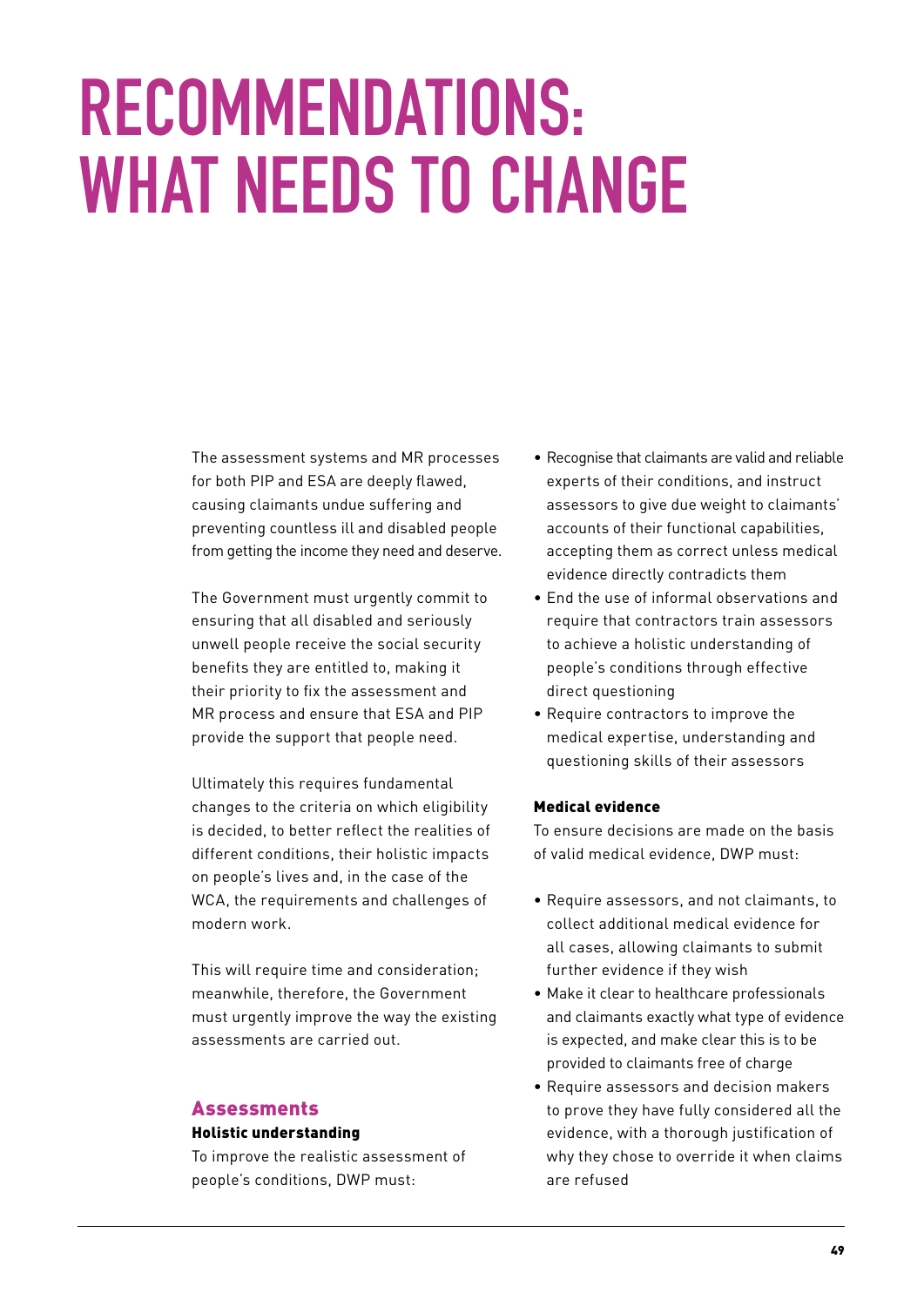#### **Transparency**

To prevent false reporting and restore public trust, DWP must:

- Immediately institute recording of all assessments, for both PIP and ESA, and ensure claimants are allowed to view and comment on their report during the assessment
- Send all claimants a copy of the assessment report and recording
- Introduce a new quality management framework, using recordings to monitor how assessments are carried out and using meaningful penalties to hold contractors to account

If the current contractors cannot provide the necessary improvements to ensure assessments offer the full and fair evaluation they are intended to, then DWP must bring the assessments in-house.

#### Mandatory Reconsiderations

The MR currently provides little redress for the failures of the assessment, and instead acts as a significant obstacle to justice preventing people from getting the benefits they need. In order to address this, DWP must:

- Require MR decision makers and give them sufficient time and training – to conduct a full case review. This means considering all the evidence, addressing any oversights shown in the assessment report and recording, and if necessary contacting the claimant for further information
- Pay the ESA assessment rate for claimants awaiting the outcome of their MR
- Extend the deadline for claimants to submit an MR request from 28 to 56 days

If the MR process cannot be radically improved to offer a true reconsideration

of each claimant's conditions, case and, where appropriate, capacity to work, it should be stopped, and claimants be allowed to go straight to appeal.

#### Appeals

With appeals currently offering the only opportunity for claimants to get a fair hearing, the fact that many people are prevented from reaching this stage is a gross injustice. In order to correct this, the Government must:

- Reinstate legal aid for all disability benefits cases
- Extend the standard deadline for lodging an appeal from 28 to 56 days
- Immediately stop discouraging GPs from issuing fit notes and instead inform them, as well as claimants and job centre staff, of how ESA pending appeal can be claimed
- Introduce a 'PIP pending appeal' rate for those previously on DLA or PIP, and provide clear guidance on how it can be claimed
- Stop spending money on presenting officers and instead invest in making the correct decisions at assessment and MR

Under ESA and PIP, hundreds of thousands of people are being denied access to the support, justice and dignity they deserve. The individual experiences shared in this report highlight the devastating impacts the current system is having, and the need and potential for meaningful change. It is time the Government listens to the people it has ignored for too long.

"I just hope they make it easier for people who are having a hard enough time as it is without being put on trial." SARAH, PIP CLAIMANT